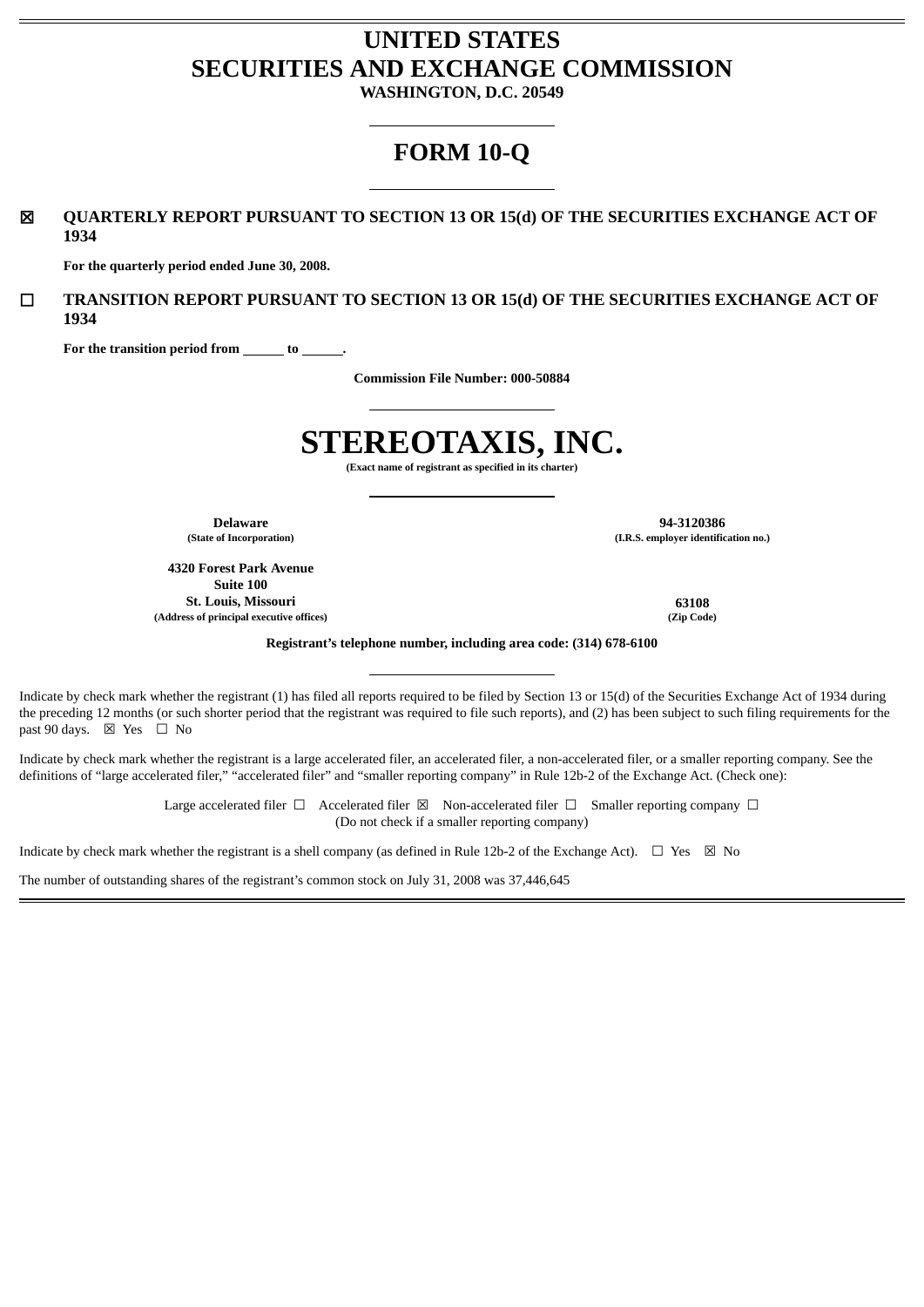#### **STEREOTAXIS, INC. INDEX TO FORM 10-Q**

|         |                          | Financial Information                                                                               | Page                |
|---------|--------------------------|-----------------------------------------------------------------------------------------------------|---------------------|
| Part I  | Item 1.                  | <b>Financial Statements (unaudited)</b><br><b>Balance Sheets</b><br><b>Statements of Operations</b> | 3<br>$\overline{4}$ |
|         |                          | <b>Statements of Cash Flows</b><br><b>Notes to Financial Statements</b>                             | 5<br>$6 - 12$       |
|         | Item 2.                  | Management's Discussion and Analysis of Financial Condition and Results of Operations               | $12 - 17$           |
|         | Item 3.                  | <b>Quantitative and Qualitative Disclosures About Market Risk</b>                                   | 17                  |
|         | Item 4.                  | <b>Controls and Procedures</b>                                                                      | 17-18               |
| Part II | <b>Other Information</b> |                                                                                                     |                     |
|         | Item 1                   | <b>Legal Proceedings</b>                                                                            | 19                  |
|         | Item 1A.                 | <b>Risk Factors</b>                                                                                 | 19                  |
|         | Item 2.                  | <b>Unregistered Sales of Equity Securities and Use of Proceeds</b>                                  | 19                  |
|         | Item 3.                  | Defaults upon Senior Securities                                                                     | 19                  |
|         | Item 4.                  | <b>Submission of Matters to a Vote of Security Holders</b>                                          | 19                  |
|         | Item 5.                  | <b>Other Information</b>                                                                            | 19                  |
|         | Item 6.                  | <b>Exhibits</b>                                                                                     | 19                  |
|         | <b>Signatures</b>        |                                                                                                     | 20                  |
|         | <b>Exhibit Index</b>     |                                                                                                     | 21                  |
|         |                          |                                                                                                     |                     |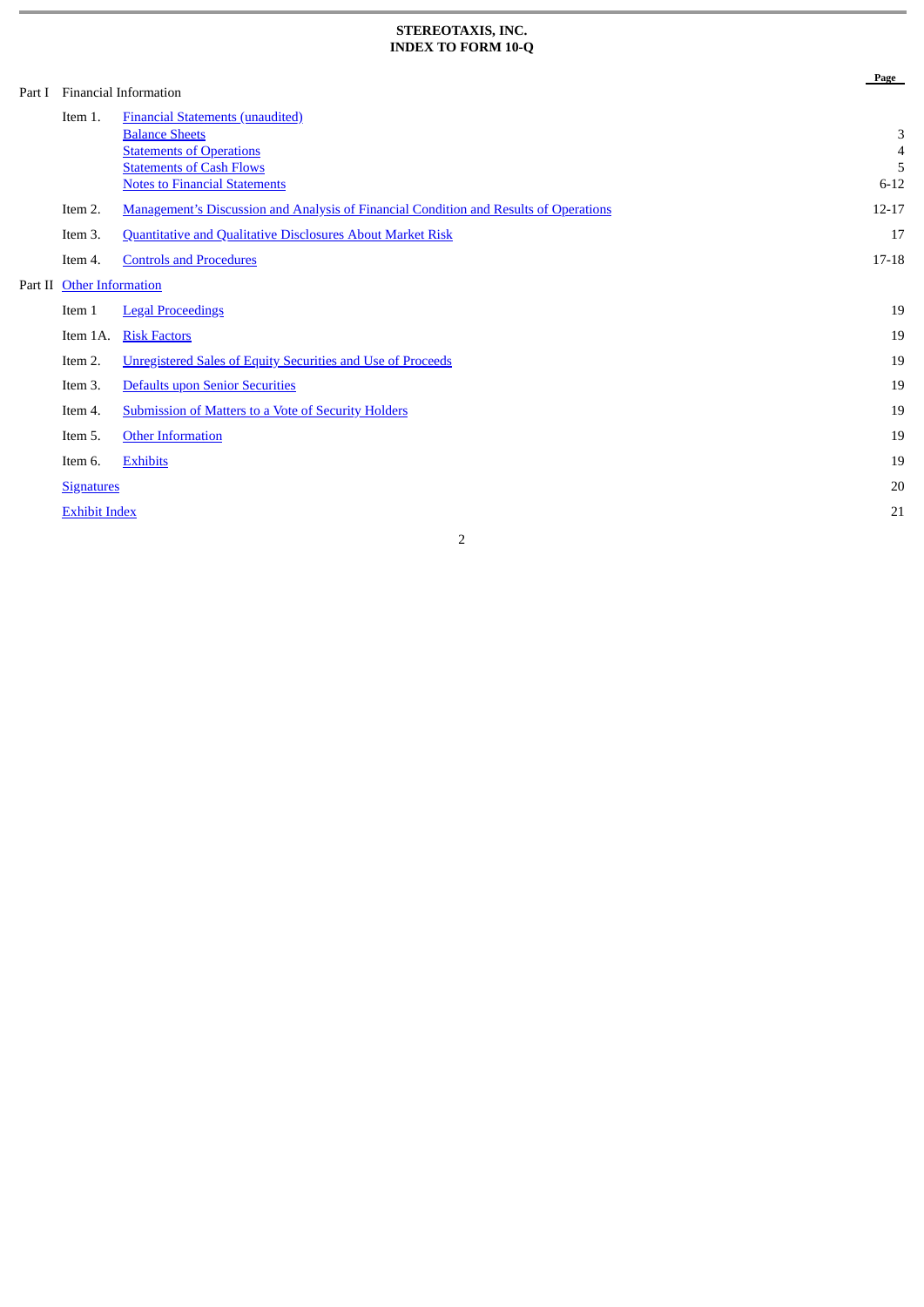# **STEREOTAXIS, INC. BALANCE SHEETS**

<span id="page-2-1"></span><span id="page-2-0"></span>

|                                                                                                                 | <b>June 30,</b><br>2008      | December 31,<br>2007 |
|-----------------------------------------------------------------------------------------------------------------|------------------------------|----------------------|
|                                                                                                                 | (unaudited)                  |                      |
| <b>Assets</b>                                                                                                   |                              |                      |
| Current assets:                                                                                                 |                              |                      |
| Cash and cash equivalents                                                                                       | 11,358,470<br>$\mathfrak{S}$ | \$17,022,200         |
| Short-term investments                                                                                          |                              | 6,634,178            |
| Accounts receivable, net of allowance of \$225,820 and \$189,040 in 2008 and 2007, respectively                 | 14,787,534                   | 13,757,270           |
| Current portion of long-term receivables                                                                        | 213,940                      | 136,430              |
| Inventories                                                                                                     | 9,625,809                    | 9,964,460            |
| Prepaid expenses and other current assets                                                                       | 4,892,621                    | 3,421,202            |
| Total current assets                                                                                            | 40,878,374                   | 50,935,740           |
| Property and equipment, net                                                                                     | 6,358,570                    | 7,011,763            |
| Intangible assets, net                                                                                          | 1,344,445                    | 1,411,111            |
| Long-term receivables                                                                                           | 328,525                      | 272,859              |
| Long-term investments                                                                                           | 469,392                      |                      |
| Other assets                                                                                                    | 760,029                      | 844,321              |
| Total assets                                                                                                    | \$<br>50,139,335             | \$<br>60,475,794     |
| Liabilities and stockholders' equity                                                                            |                              |                      |
| Current liabilities:                                                                                            |                              |                      |
| Current maturities of long-term debt                                                                            | 14,040,379<br>\$             | \$<br>972,222        |
| Accounts payable                                                                                                | 5,246,680                    | 7,349,426            |
| <b>Accrued liabilities</b>                                                                                      | 8,540,333                    | 11,913,418           |
| Deferred contract revenue                                                                                       | 11, 162, 771                 | 8,774,958            |
| Total current liabilities                                                                                       | 38,990,163                   | 29,010,024           |
| Long-term debt, less current maturities                                                                         | 6,600,142                    | 6,000,000            |
| Long-term deferred contract revenue                                                                             | 1,292,900                    | 942,573              |
| Other liabilities                                                                                               | 189,381                      | 328,790              |
| Stockholders' equity:                                                                                           |                              |                      |
| Preferred stock, par value \$0.001; 10,000,000 shares authorized at 2008 and 2007, none outstanding at 2008 and |                              |                      |
| 2007                                                                                                            |                              |                      |
| Common stock, par value of \$0.001; 100,000,000 shares authorized at 2008 and 2007, 37,431,384 and              |                              |                      |
| 37,132,529 shares issued at 2008 and 2007, respectively                                                         | 37,431                       | 37,133               |
| Additional paid in capital                                                                                      | 281,628,496                  | 276,433,662          |
| Treasury stock, 40,151 shares at 2008 and 2007                                                                  | (205, 999)                   | (205, 999)           |
| Accumulated deficit                                                                                             | (278, 393, 179)              | (252,072,353)        |
| Accumulated other comprehensive income                                                                          |                              | 1,964                |
| Total stockholders' equity                                                                                      | 3,066,749                    | 24,194,407           |
| Total liabilities and stockholders' equity                                                                      | 50,139,335<br>\$             | 60,475,794<br>\$     |
|                                                                                                                 |                              |                      |

**See accompanying notes.**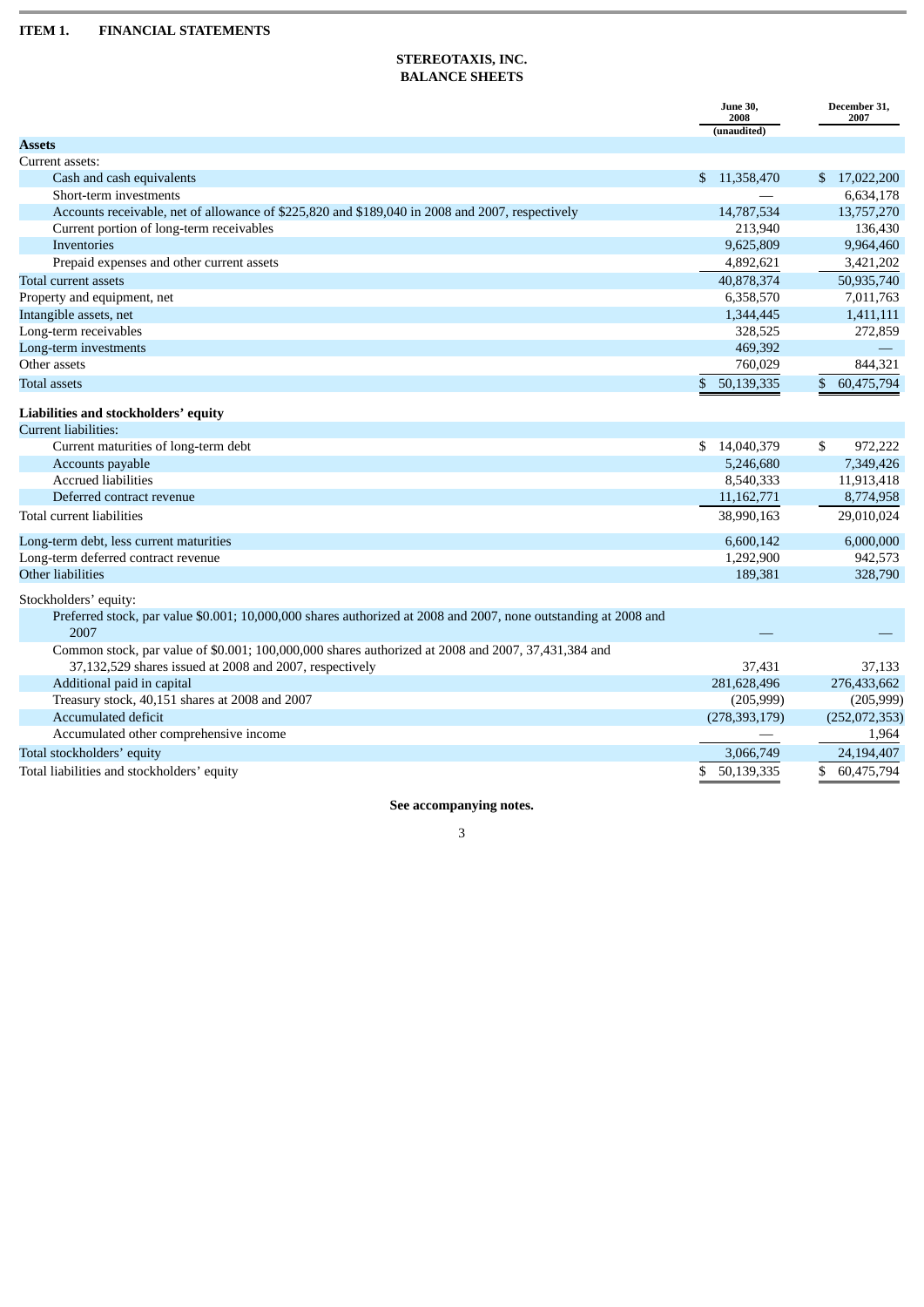#### **STEREOTAXIS, INC. STATEMENTS OF OPERATIONS (Unaudited)**

<span id="page-3-0"></span>

|                                                                      | 2008            | Three Months Ended June 30,<br>2007 | <b>Six Months Ended June 30,</b><br>2008 | 2007           |
|----------------------------------------------------------------------|-----------------|-------------------------------------|------------------------------------------|----------------|
| Revenue:                                                             |                 |                                     |                                          |                |
| <b>Systems</b>                                                       | 7,898,310<br>S. | \$5,771,587                         | \$12,275,707                             | \$12,979,029   |
| Disposables, service and accessories                                 | 2,760,282       | 2,063,652                           | 5,411,335                                | 4,017,165      |
| Total revenue                                                        | 10,658,592      | 7,835,239                           | 17,687,042                               | 16,996,194     |
| Cost of revenue:                                                     |                 |                                     |                                          |                |
| Systems                                                              | 3,868,166       | 1,952,482                           | 5,724,268                                | 4,482,290      |
| Disposables, service and accessories                                 | 314,471         | 520,196                             | 884,431                                  | 1,240,735      |
| Inventory impairment                                                 | 0               | 1,870,653                           | 0                                        | 1,870,653      |
| Total cost of revenue                                                | 4,182,637       | 4,343,331                           | 6,608,699                                | 7,593,678      |
| Gross margin                                                         | 6,475,955       | 3,491,908                           | 11,078,343                               | 9,402,516      |
| Operating expenses:                                                  |                 |                                     |                                          |                |
| Research and development                                             | 4,782,074       | 7,090,948                           | 9,480,871                                | 12,785,639     |
| Sales and marketing                                                  | 8,621,028       | 6,986,475                           | 16,284,739                               | 13,066,396     |
| General and administrative                                           | 5,262,213       | 4,848,888                           | 10,738,335                               | 9,791,830      |
| Total operating expenses                                             | 18,665,315      | 18,926,311                          | 36,503,945                               | 35,643,865     |
| <b>Operating loss</b>                                                | (12, 189, 360)  | (15, 434, 403)                      | (25, 425, 602)                           | (26, 241, 349) |
| Interest income                                                      | 24,226          | 491,103                             | 131,954                                  | 873,558        |
| Interest expense                                                     | (624, 527)      | (62, 616)                           | (1,027,178)                              | (142, 232)     |
| Net loss                                                             | \$(12,789,661)  | \$(15,005,916)                      | \$(26,320,826)                           | \$(25,510,023) |
| Net loss per common share:                                           |                 |                                     |                                          |                |
| Basic and diluted                                                    | \$<br>(0.35)    | \$<br>(0.42)                        | \$<br>(0.72)                             | \$<br>(0.72)   |
| Weighted average shares used in computing net loss per common share: |                 |                                     |                                          |                |
| Basic and diluted                                                    | 36,523,194      | 36,152,659                          | 36,507,915                               | 35,285,931     |

**See accompanying notes.**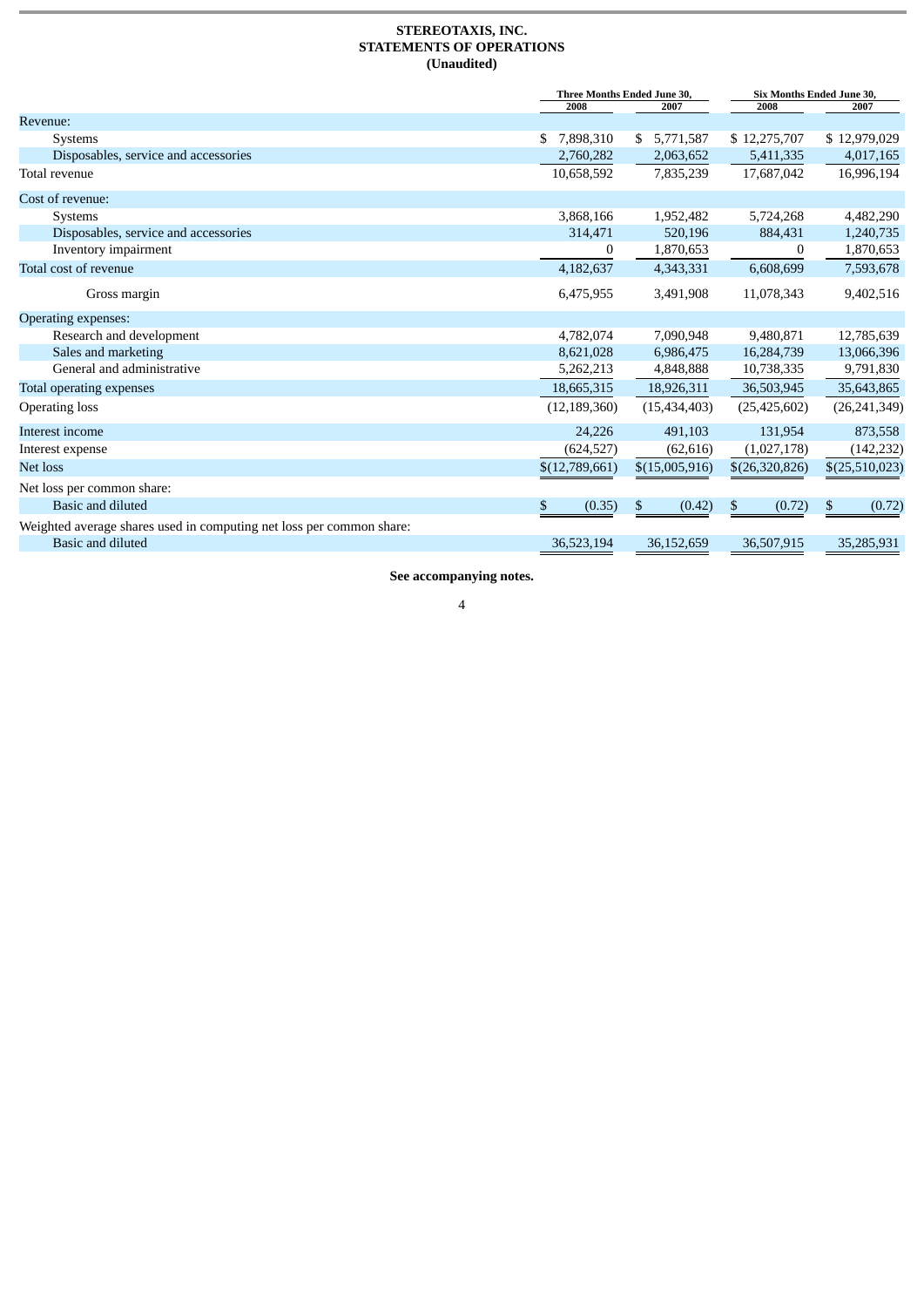#### **STEREOTAXIS, INC. STATEMENTS OF CASH FLOWS (Unaudited)**

<span id="page-4-0"></span>

|                                                                         | Six Months Ended June 30,<br>2008 | 2007           |
|-------------------------------------------------------------------------|-----------------------------------|----------------|
| <b>Cash flows from operating activities</b>                             |                                   |                |
| Net loss                                                                | \$(26,320,826)                    | \$(25,510,023) |
| Adjustments to reconcile net loss to cash used in operating activities: |                                   |                |
| Depreciation                                                            | 1,124,678                         | 699,905        |
| Amortization (accretion)                                                | 48,564                            | (84,955)       |
| Amortization of warrants                                                | 668,704                           |                |
| Share-based compensation                                                | 2,805,801                         | 2,729,284      |
| Gain on asset disposal                                                  | 4,188                             | 6,043          |
| Impairment charge                                                       | 31,598                            | 1,870,653      |
| Other expense                                                           | 1,801,721                         |                |
| Changes in operating assets and liabilities:                            |                                   |                |
| Accounts receivable                                                     | (1,030,264)                       | (84, 610)      |
| Other receivables                                                       | (133, 850)                        | (52, 526)      |
| Inventories                                                             | 338,651                           | (2,274,351)    |
| Prepaid expenses and other current assets                               | (409, 079)                        | 331,438        |
| Other assets                                                            | 84,292                            | (822)          |
| Accounts payable                                                        | 463,254                           | (142, 745)     |
| <b>Accrued liabilities</b>                                              | (1,807,330)                       | (1,816,865)    |
| Deferred contract revenue                                               | 2,738,140                         | 1,208,453      |
| Other                                                                   | (139, 409)                        | 383,548        |
| Net cash used in operating activities                                   | (19, 731, 167)                    | (22, 737, 573) |
| <b>Cash flows from investing activities</b>                             |                                   |                |
| Purchase of equipment                                                   | (475, 673)                        | (2,973,823)    |
| Sale or disposal of equipment                                           |                                   | 100,640        |
| Proceeds from the maturity/sale of available-for-sale investments       | 6,150,000                         | 22,200,000     |
| Purchase of available-for-sale investments                              |                                   | (7,201,707)    |
| Net cash provided by investing activities                               | 5,674,327                         | 12,125,110     |
| <b>Cash flows from financing activities</b>                             |                                   |                |
| Proceeds from long-term debt                                            | 10,000,000                        | 2,000,000      |
| Payments under long-term debt                                           | (2,265,177)                       | (1,500,000)    |
| Proceeds from issuance of stock, net of issuance costs                  | 658,287                           | 20,960,209     |
| Net cash provided by financing activities                               | 8,393,110                         | 21,460,209     |
| Net increase (decrease) in cash and cash equivalents                    | (5,663,730)                       | 10,847,746     |
| Cash and cash equivalents at beginning of period                        | 17,022,200                        | 15,210,493     |
| Cash and cash equivalents at end of period                              | \$11,358,470                      | \$26,058,239   |

**See accompanying notes.**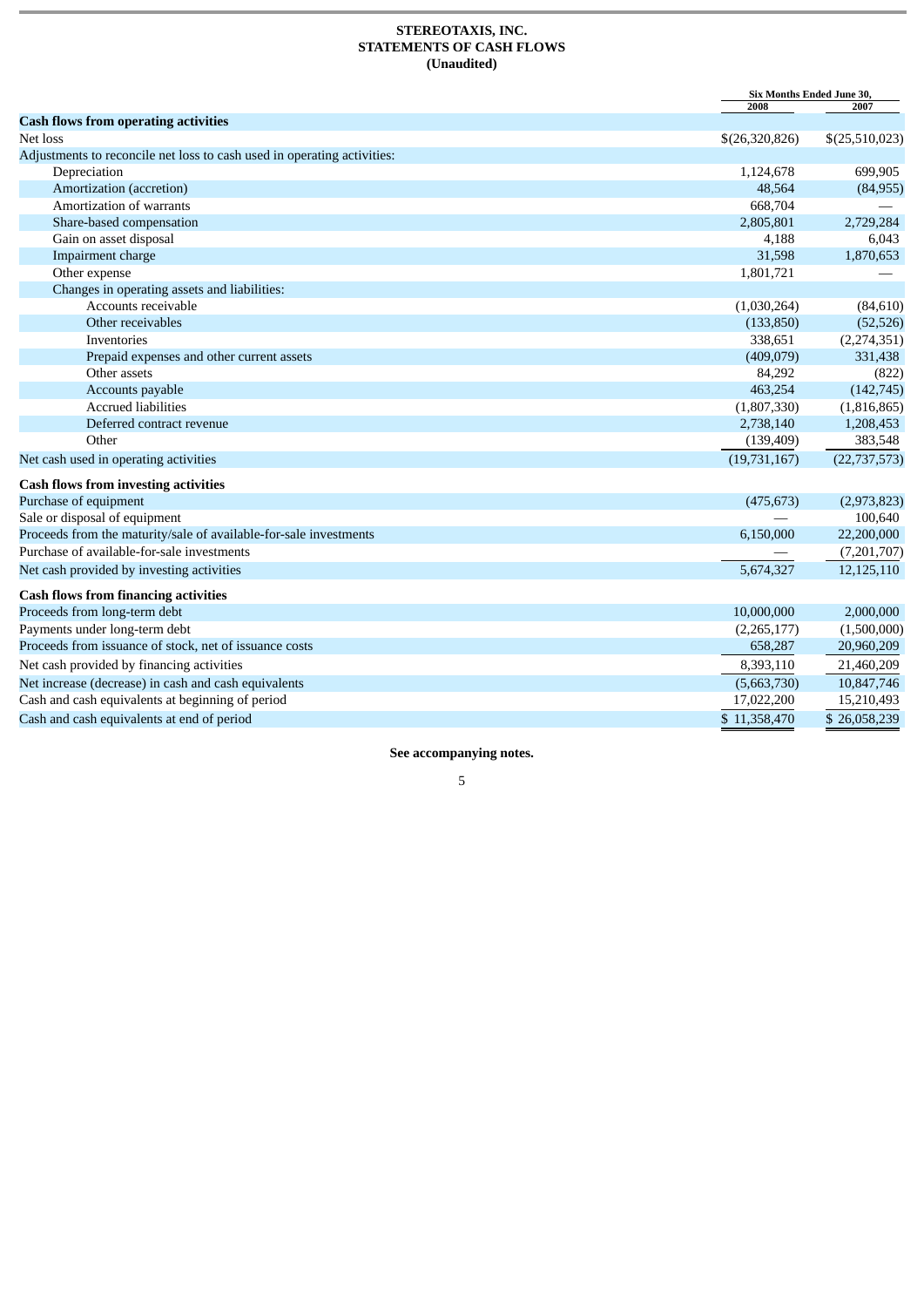#### **STEREOTAXIS, INC. NOTES TO FINANCIAL STATEMENTS (Unaudited)**

#### <span id="page-5-0"></span>**Basis of Presentation**

The accompanying unaudited financial statements of Stereotaxis, Inc. (the "Company") have been prepared in accordance with generally accepted accounting principles for interim financial information and with the instructions to Form 10-Q. Accordingly, they do not include all the disclosures required by U.S. generally accepted accounting principles for complete financial statements. In the opinion of management, they include all adjustments, consisting only of normal recurring adjustments, necessary for a fair presentation of the results for the interim periods presented. Operating results for the three and six month periods ended June 30, 2008 are not necessarily indicative of the results that may be expected for the year ended December 31, 2008 or for future operating periods. These interim financial statements and the related notes should be read in conjunction with the annual financial statements and notes included in the Company's Annual Report on Form 10-K as filed with the Securities and Exchange Commission on March 17, 2008 for the year ended December 31, 2007.

#### **Recently Adopted Accounting Pronouncements**

Effective January 1, 2008, the Company adopted SFAS No. 157, *Fair Value Measurements* ("SFAS 157"). In February 2008, the Financial Accounting Standards Board ("FASB") issued FASB Staff Position No. FAS 157-2, *Effective Date of FASB Statement No. 157*, which provides a one year deferral of the effective date of SFAS 157 for non-financial assets and non-financial liabilities, except those that are recognized or disclosed in the financial statements at fair value at least annually. The Company has adopted the provisions of SFAS 157 with respect to its financial assets and liabilities only. SFAS 157 applies to those previously issued pronouncements that prescribe fair value as the relevant measure of value, except SFAS 123(R) and related interpretations and pronouncements that require or permit measurement similar to fair value but are not intended to measure fair value. The adoption of SFAS 157 did not have a material impact on the Company's financial condition, results of operations or cash flows. SFAS 157 provides a single definition of fair value, establishes a framework and gives guidance regarding the methods used for measuring fair value, and expands disclosures about fair value measurements. Valuation techniques used to measure fair value under SFAS 157 must maximize the use of observable inputs and minimize the use of unobservable inputs. The standard describes a fair value hierarchy based on three levels of inputs, of which the first two are considered observable and the last unobservable, that may be used to measure fair value as follows:

Level 1 – Quoted prices in active markets for identical assets or liabilities

Level 2 – Inputs other than Level 1 inputs that are observable, either directly or indirectly, such as quoted prices for similar assets or liabilities; quoted prices in markets that are not active; or other inputs that are observable or can be corroborated by observable market data for substantially the full term of the assets or liabilities.

Level 3 – Unobservable inputs that are supported by little or no market activity and that are significant to the fair value of the assets or liabilities.

Effective January 1, 2008, the Company adopted SFAS No. 159, *The Fair Value Option for Financial Assets and Financial Liabilities* ("SFAS 159"). SFAS 159 permits entities to choose to measure many financial instruments and certain other items at fair value that are not currently required to be measured at fair value. Adoption of SFAS 159 did not have an impact on the Company's financial position, results of operations, or cash flows as the Company elected not to use the fair value measurement option on its financial instruments and other applicable items.

#### **Revenue and Costs of Revenue**

For arrangements with multiple deliverables, the Company allocates the total revenue to each deliverable based on the provisions of Staff Accounting Bulletin 104 ("SAB 104") *Revenue Recognition* and Emerging Issues Task Force (EITF) Issue No. 00-21, *Revenue Arrangements with Multiple Deliverables* ("EITF 00-21")*,* and recognizes revenue for each separate element as the criteria are met. In the second quarter of 2007, the Company determined that installation met the criteria under SAB 104 and EITF Issue 00-21 for recognition as a separate element or unit of accounting. Revenue for system sales is recognized for the portion of sales price due upon delivery, provided that delivery has occurred, title has passed, there are no uncertainties regarding acceptance, persuasive evidence of an arrangement exists, the sales price is fixed and determinable, and collection of the related receivable is reasonably assured. The greater of the fair market value or the amount of the sales price due upon installation is recognized as revenue when the standard installation process is complete. When installation is the responsibility of the customer, revenue from system sales is recognized upon shipment since such arrangements do not include an installation element or right of return privileges. If uncertainties exist regarding collectability, the Company recognizes revenue when those uncertainties are resolved. Amounts collected prior to satisfying the above revenue recognition criteria are reflected as deferred revenue. Revenue from services and license fees, whether sold individually or as a separate unit of accounting in a multi-element arrangement, is deferred and amortized over the service or license fee period, which is typically one year. Revenue from services is derived primarily from the sale of annual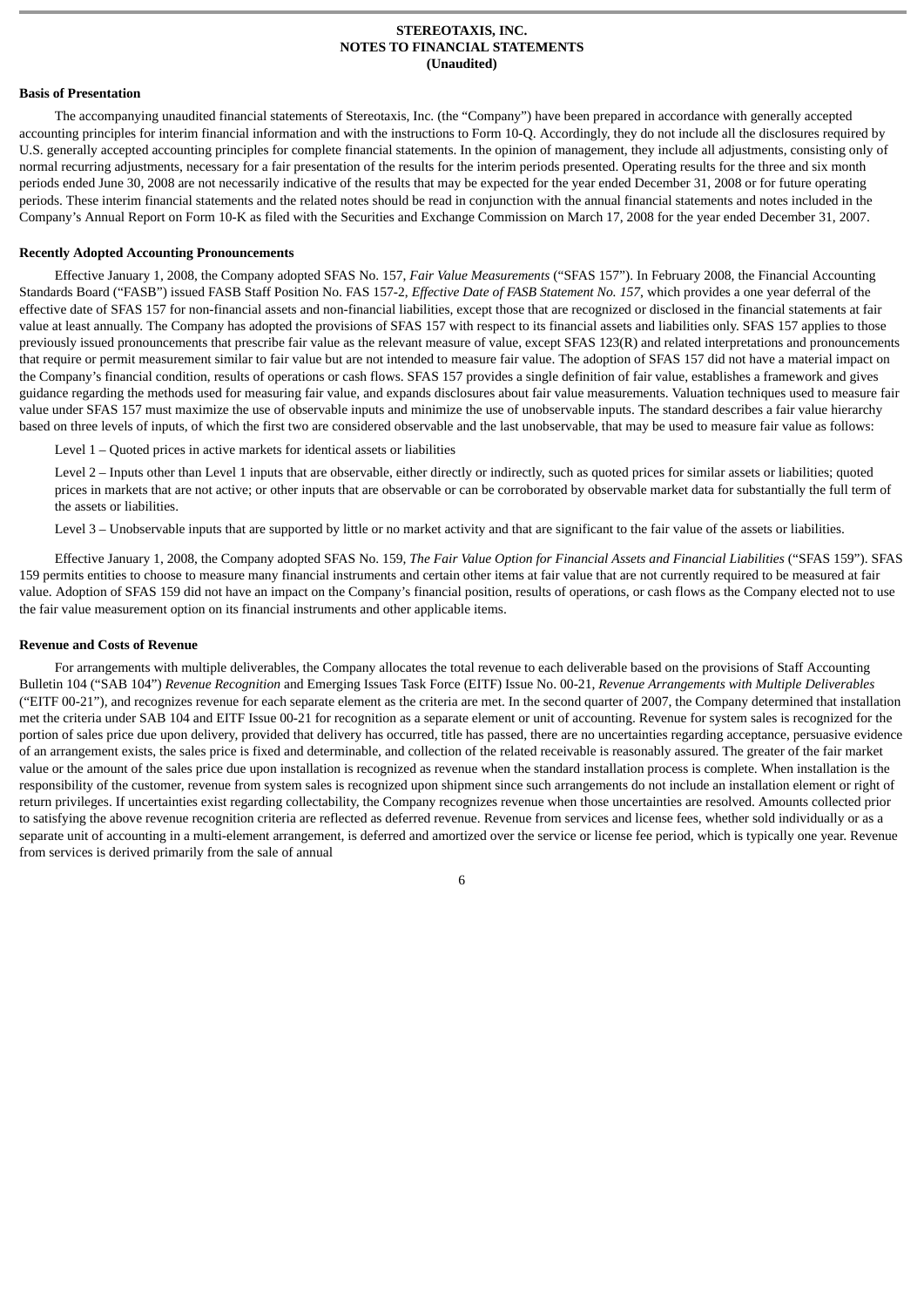product maintenance plans. The Company recognizes revenue from disposable device sales or accessories upon shipment and establishes an appropriate reserve for returns. The Company recognizes fees earned on the shipment of product to customers as revenue and recognizes costs incurred on the shipment of product to customers as cost of revenue.

Costs of systems revenue include direct product costs, installation labor and other costs, estimated warranty costs, and training and product maintenance costs. These costs are recorded at the time of sale. Costs of disposable revenue include direct product costs and are recorded at the time of sale. Cost of revenue from services and license fees are recorded when incurred.

#### **Net Loss Per Common Share**

Basic net loss per common share is computed by dividing the net loss for the period by the weighted average number of common shares outstanding during the period. Diluted loss per share is computed by dividing the loss for the period by the weighted average number of common and common equivalent shares outstanding during the period as described below.

The Company has deducted unearned restricted shares from the calculation of shares used in computing net loss per share, basic and diluted. The Company has excluded all outstanding options, stock appreciation rights and warrants from the calculation of diluted loss per common share because all such securities are anti-dilutive for all periods presented. The Company deducted a weighted average of 776,613 and 709,499 unearned restricted shares from the calculation of net loss per common share for the three and six months ended June 30, 2008, respectively. As of June 30, 3008, the Company had 4,398,883 shares of common stock issuable upon the exercise of outstanding options and stock appreciation rights at a weighted average exercise price of \$7.64 per share and 572,246 shares of common stock issuable upon the exercise of outstanding warrants at a weighted average exercise price of \$7.70 per share.

#### **Stock-Based Compensation**

The Company accounts for its grants of stock options, stock appreciation rights and restricted shares and for its employee stock purchase plan in accordance with the provisions of FASB Statement No. 123(R), *Share-Based Payment* ("SFAS 123(R)"), using the modified prospective transition method. SFAS 123(R) requires the determination of the fair value of the share-based compensation at the grant date and the recognition of the related expense over the period in which the share-based compensation vests.

The Company utilizes the Black-Scholes valuation model to determine the fair value of stock options and stock appreciation rights at the date of grant. The resulting compensation expense is recognized over the requisite service period, which is generally four years. Compensation expense is recognized only for those awards expected to vest, with forfeitures estimated based on the Company's historical experience and future expectations. Restricted shares granted to employees are valued at the fair market value at the date of grant. The Company amortizes the amount to expense over the service period on a straight-line basis. If the shares are subject to performance objectives, the resulting compensation expense is amortized over the anticipated vesting period and is subject to adjustment based on the actual achievement of objectives.

Stock options and stock appreciation rights issued to certain non-employees, including individuals for scientific advisory services, are recorded at their fair value as determined in accordance with SFAS 123(R) and EITF No. 96-18, *Accounting for Equity Instruments That Are Issued to Other Than Employees for Acquiring, or in Conjunction With Selling, Goods or Services,* and recognized over the service period. Deferred compensation for options granted to such nonemployees is remeasured on a quarterly basis through the vesting or forfeiture date.

At June 30, 2008, the total compensation cost related to options, stock appreciation rights and non-vested stock granted to employees under the Company's equity incentive plans that has not yet been recognized was approximately \$9.0 million, net of estimated forfeitures of approximately \$1.1 million. This cost will be amortized on a straight-line basis over the underlying estimated service periods, generally four years, and may be adjusted for subsequent changes in estimated forfeitures and anticipated vesting periods.

#### **Stock Award Plans**

The Company has various stock plans that permit the Company to provide incentives to employees and directors of the Company in the form of equity compensation that are described in the Company's Annual Report on Form 10-K for the fiscal year ended December 31, 2007. At June 30, 2008, the Board of Directors has reserved a total of 5,559,925 shares of the Company's common stock to provide for current and future grants under its various equity plans.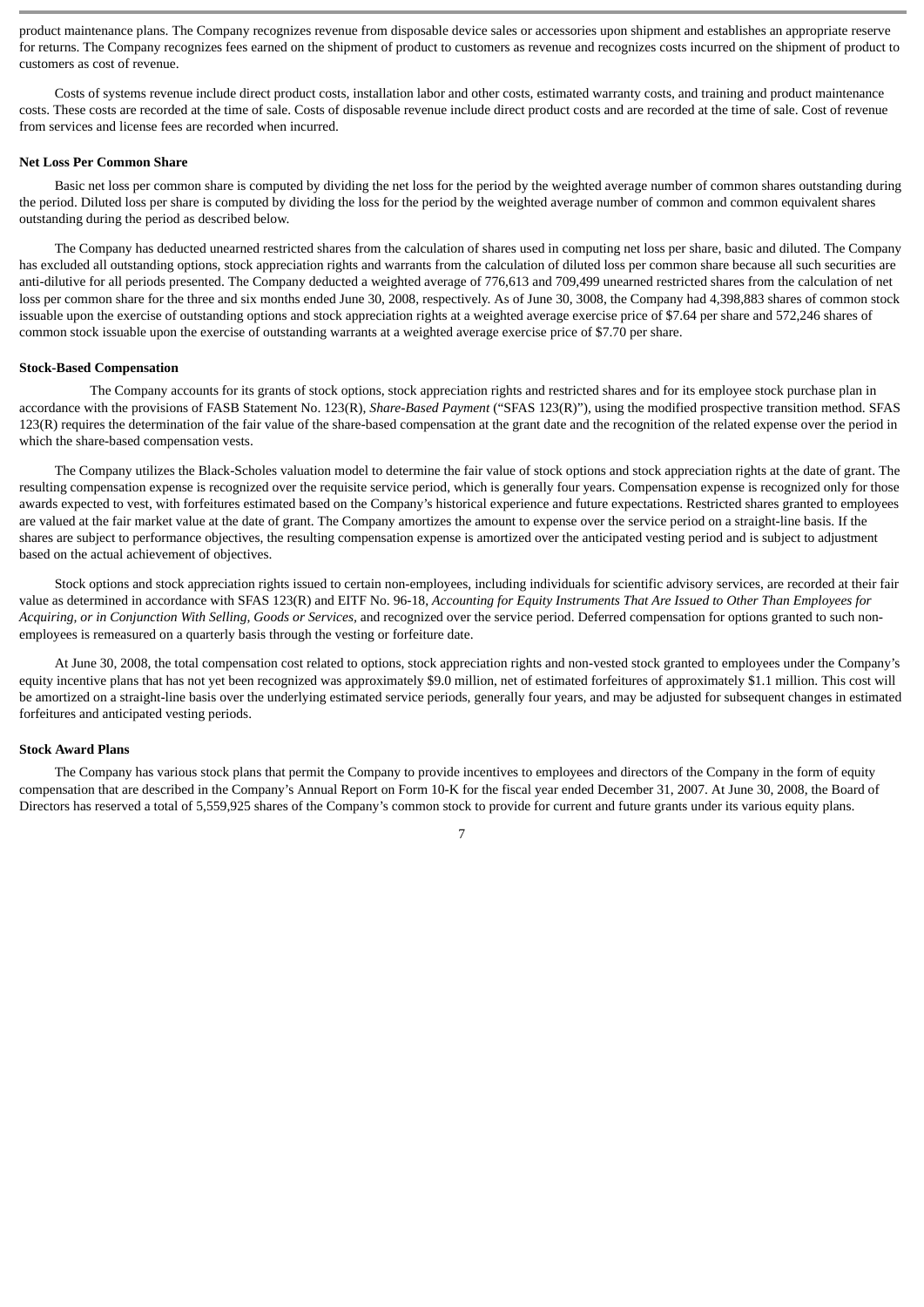A summary of the option and stock appreciation rights activity for the six months ended June 30, 2008 is as follows:

|                                | Number of<br>Options/<br>SARs | Range of<br><b>Exercise Price</b> | Weighted<br>Average<br><b>Exercise</b><br>Price per<br><b>Share</b> |
|--------------------------------|-------------------------------|-----------------------------------|---------------------------------------------------------------------|
| Outstanding, December 31, 2007 | 3,324,509                     | $$0.25 - $14.84$                  | \$8.72                                                              |
| Granted                        | 1,354,515                     | $$4.00 - $6.86$                   | \$5.77                                                              |
| <b>Exercised</b>               | (46, 457)                     | $$0.78 - $9.19$                   | \$6.96                                                              |
| Forfeited                      | (233, 684)                    | $$6.77 - $13.02$                  | \$12.26                                                             |
| Outstanding, June 30, 2008     | 4,398,883                     | $$0.25 - $14.84$                  | 7.64<br>S.                                                          |

A summary of the restricted share grant activity for the six months ended June 30, 2008 is as follows:

|                                | Number of<br>Shares | Weighted<br><b>Average Grant</b><br>Date Fair<br>Value per Share |
|--------------------------------|---------------------|------------------------------------------------------------------|
| Outstanding, December 31, 2007 | 721,415             | \$<br>10.60                                                      |
| Granted                        | 330,646             | \$<br>5.25                                                       |
| Vested                         | (50, 389)           | \$<br>10.33                                                      |
| Forfeited                      | (110, 616)          | \$<br>11.70                                                      |
| Outstanding, June 30, 2008     | 891,056             | \$<br>8.49                                                       |

A summary of the restricted stock outstanding as of June 30, 2008 is as follows:

|                                     | Number of |
|-------------------------------------|-----------|
|                                     | Shares    |
| Time based restricted shares        | 428.852   |
| Performance based restricted shares | 462.204   |
| Outstanding, June 30, 2008          | 891.056   |

#### **Comprehensive Loss**

Comprehensive income (loss) generally represents all changes in stockholders' equity except those resulting from investments by stockholders, and included the Company's unrealized income (loss) on marketable securities. Comprehensive income (loss) for the three months ended June 30, 2008 and 2007 was not material. Comprehensive income (loss) for the six months ended June 30, 2008 and 2007 included unrealized gain (loss) on available-for-sale investments of (\$1,964) and (\$1,732) respectively. Accumulated other comprehensive income (loss) at June 30, 2008 and 2007 was not material.

#### **Investments**

Investments consist of the following available-for-sale securities at fair value:

|                         | <b>June 30,</b><br>2008 | December 31,<br>2007 |
|-------------------------|-------------------------|----------------------|
| Short-term investments  |                         |                      |
| Commercial paper        |                         | \$6,133,863          |
| Auction rate securities |                         | 500,315              |
| Long-term investments   |                         |                      |
| Auction rate securities | 469,392                 |                      |
| Total investments       | \$469,392               | \$6,634,178          |

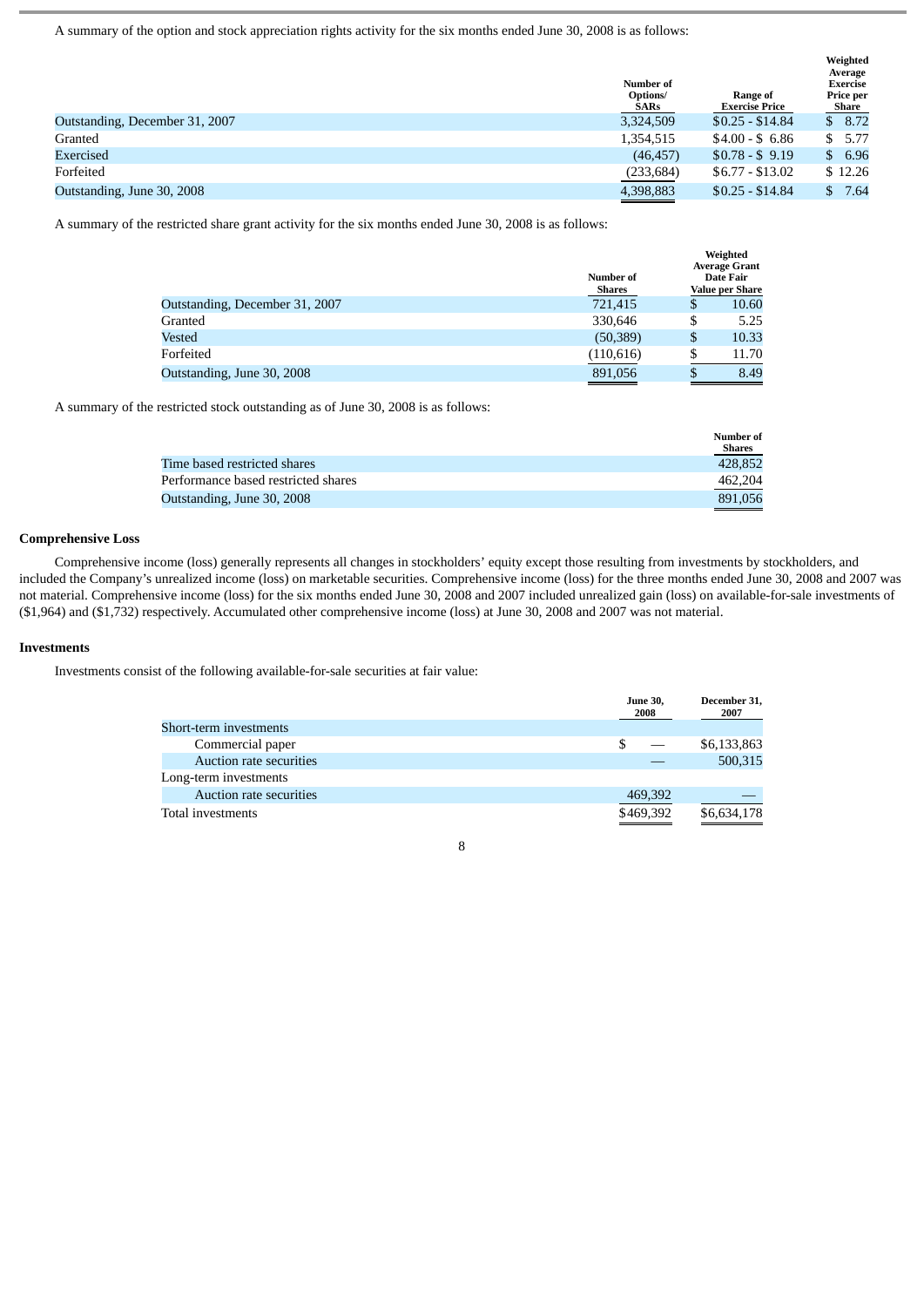In accordance with SFAS 157, the following table represents the Company's fair value hierarchy for its financial assets (cash equivalents and investments) measured at fair value on a recurring basis as of June 30, 2008:

|                         | Level <sup>*</sup> | <b>Level 2</b>                  | <b>Level 3</b> | <b>Total</b> |
|-------------------------|--------------------|---------------------------------|----------------|--------------|
| Money market (1)        | \$1,059,250        |                                 |                | \$1,059,250  |
| Auction rate securities |                    | $\hspace{0.1mm}-\hspace{0.1mm}$ | 469.392        | 469,392      |
| Total                   | \$1,059,250        |                                 | \$469,392      | \$1,528,642  |

# (1) Included in cash equivalents

At June 30, 2008, the Company had invested \$500,000 in a taxable auction rate security ("ARS"). The ARS held by the Company is a private placement security with a long-term stated maturity for which the interest rate is reset through a Dutch auction every 28 days. The Company's ARS was issued by South Carolina Student Loan Corporation and currently carries a AAA/Aaa rating. The ARS has not experienced any payment defaults and is insured by AMBAC. Until recently, the auctions have provided a liquid market for these securities as investors could readily sell their investments at auction.

Historically, the fair value of ARS investments has generally approximated par value due to the frequent resets through the auction process. With the liquidity issues experienced in global credit and capital markets, the Company has been unable to sell its ARS at auction during 2008, as the amount of securities submitted for sale exceeded the amount of purchase orders. Accordingly, the Company reviewed the estimated fair value of its investment in the ARS as of June 30, 2008 utilizing a discounted cash flow model using estimates for interest rates, timing and amount of cash flows and expected holding periods of the ARS. Based on this assessment of fair value, the Company determined there was a decline in the fair value of its ARS investments of approximately \$32,000 which was deemed to be an "other-than-temporary" impairment charge in accordance with SFAS No. 115, *Accounting for Certain Investments in Debt and Equity Securities*, and recorded a realized loss in the statement of operations. At June 30, 2008 the Company classified its ARS investment balance as a non-current investment on its balance sheet.

If uncertainties in the credit and capital markets continue, these markets deteriorate further or there are any ratings downgrades on this ARS we hold, the Company may be required to recognize an additional impairment. In addition, these securities may not provide the necessary liquidity as it could take until the final maturity of the underlying note (June 2034) to realize the investments' recorded value. The Company intends to liquidate these securities at par value at the earliest possible opportunity.

#### **Inventory**

Inventory consists of the following:

|                          | <b>June 30,</b><br>2008 | December 31.<br>2007 |
|--------------------------|-------------------------|----------------------|
| Raw materials            | \$2,182,966             | \$2,394,846          |
| Work in process          | 236.351                 | 214.996              |
| Finished goods           | 7,782,337               | 7,949,723            |
| Reserve for obsolescence | (575, 845)              | (595, 105)           |
| Total inventory          | \$9,625,809             | \$9,964,460          |

#### **Prepaid Expenses and Other Assets**

Prepaid expenses and other assets consist of the following:

|                                                 | <b>June 30,</b><br>2008 | December 31,<br>2007 |
|-------------------------------------------------|-------------------------|----------------------|
| Prepaid expenses                                | \$1,233,864             | \$1,519,211          |
| Deferred cost of revenue                        | 1,315,510               | 1,176,109            |
| Other assets                                    | 3,103,276               | 1,570,203            |
|                                                 | 5,652,650               | 4,265,523            |
| Less: Long-term other assets                    | (760, 029)              | (844, 321)           |
| Total prepaid expenses and other current assets | \$4,892,621             | \$3,421,202          |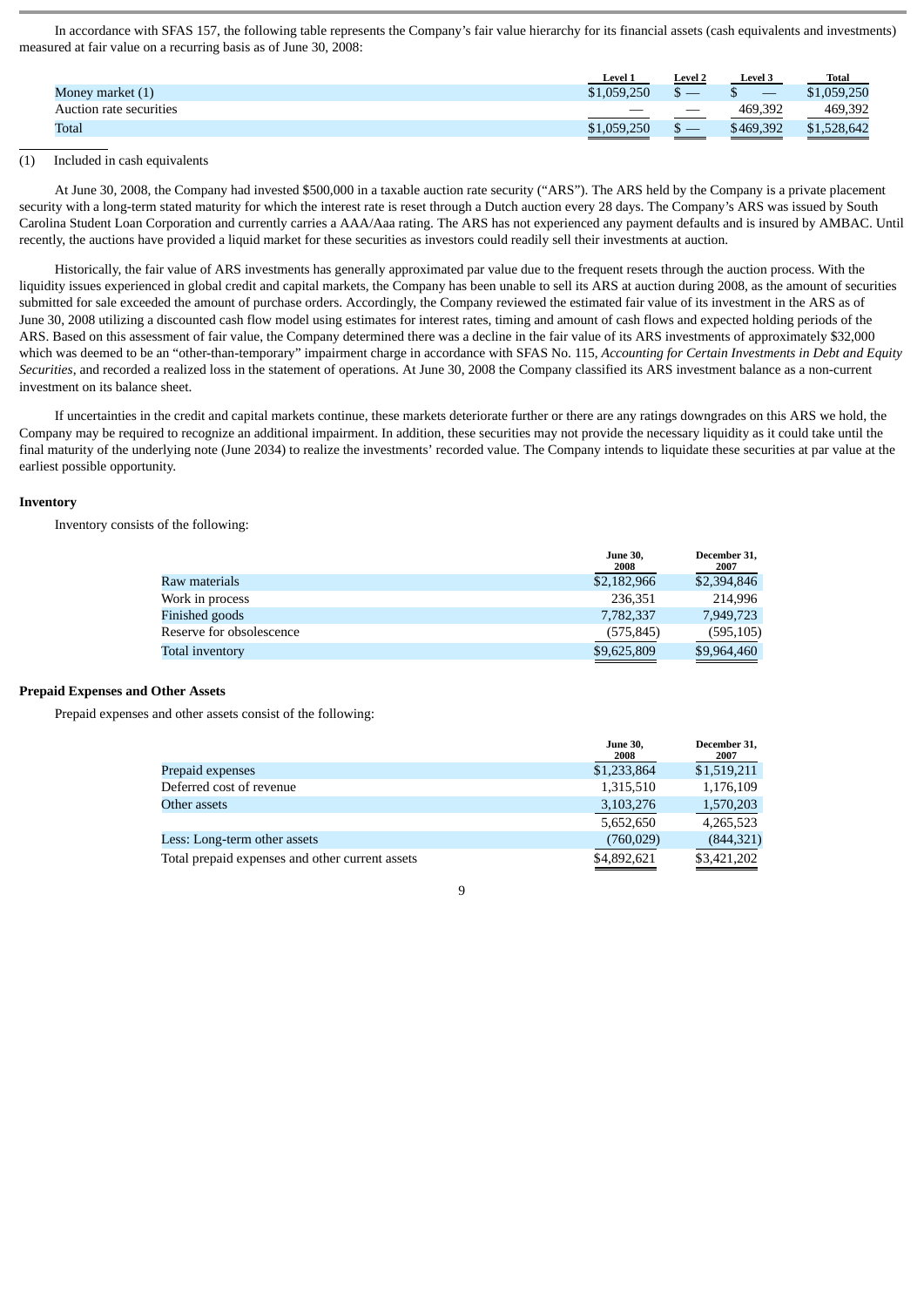# **Property and Equipment**

Property and equipment consist of the following:

|                                | <b>June 30,</b><br>2008 | December 31,<br>2007 |
|--------------------------------|-------------------------|----------------------|
| Equipment                      | \$9,944,530             | \$9,637,232          |
| Equipment held for lease       | 430.127                 | 303,412              |
| Leasehold improvements         | 1,512,827               | 1,506,576            |
|                                | 11,887,484              | 11,447,220           |
| Less: Accumulated depreciation | (5,528,914)             | (4,435,457)          |
| Net property and equipment     | \$ 6,358,570            | \$ 7,011,763         |
|                                |                         |                      |

#### **Accrued Liabilities**

Accrued liabilities consist of the following:

|                                           | <b>June 30,</b><br>2008 | December 31.<br>2007 |
|-------------------------------------------|-------------------------|----------------------|
| Accrued salaries, bonus, and benefits     | \$4,256,503             | \$ 3,531,582         |
| Accrued research and development          | 529.069                 | 4.456.049            |
| Accrued legal and other professional fees | 608.160                 | 824,448              |
| Other                                     | 3,146,601               | 3,101,339            |
| Total accrued liabilities                 | \$8,540,333             | \$11,913,418         |

#### **Credit Facilities**

In February 2008, the Company entered into a Note and Warrant Purchase Agreement with two of its stockholders, pursuant to which those stockholders agreed to loan the Company up to an aggregate of \$20 million. These funds can be drawn at the Company's election, are unsecured and subordinated to any bank debt, and are due at a maturity date in February 2009. The stockholders also agreed to guarantee advances made to the Company pursuant to the credit agreement with the Company's primary lending bank. The financing commitment from the stockholders is subject to a 90 day extension, solely at the Company's option, providing for an extended maturity date of May 2009. Warrants to purchase 572,246 shares of the Company's common stock at an exercise price of \$6.99 were issued to the stockholders in exchange for the financing commitment. The warrants were exercisable immediately upon grant and expire five years from the date of grant. If the Company extends the financing commitment period or the maturity date, it would be required to issue five-year warrants to purchase an additional 143,062 shares of common stock at the same exercise price. The Company recorded the fair value of the warrants in the amount of \$1.7 million to be amortized to interest expense over the one year commitment period through February 2009. The unamortized balance as of June 30, 2008 was approximately \$1.1 million.

In conjunction with this transaction, the Company and its primary lending bank amended the revolving line of credit by increasing the line to \$30 million subject to a borrowing base of qualifying accounts receivable and inventory, with up to \$10 million available under the line supported by these guarantees. Under the revised facility the Company is required to maintain a minimum "tangible net worth" as defined in the agreement. As of June 30, 2008, the Company had \$13.2 million outstanding under the revolving line of credit and had an unused line of approximately \$16.8 million with current borrowing capacity, including amounts already drawn, of approximately \$19.9 million. As such, the Company had the ability to borrow an additional \$6.7 million under the revolving line of credit at June 30, 2008. As of June 30, 2008, the Company was in compliance with all covenants of the bank loan agreement.

As of June 30, the Company has \$10 million remaining on its stockholder credit facility described above.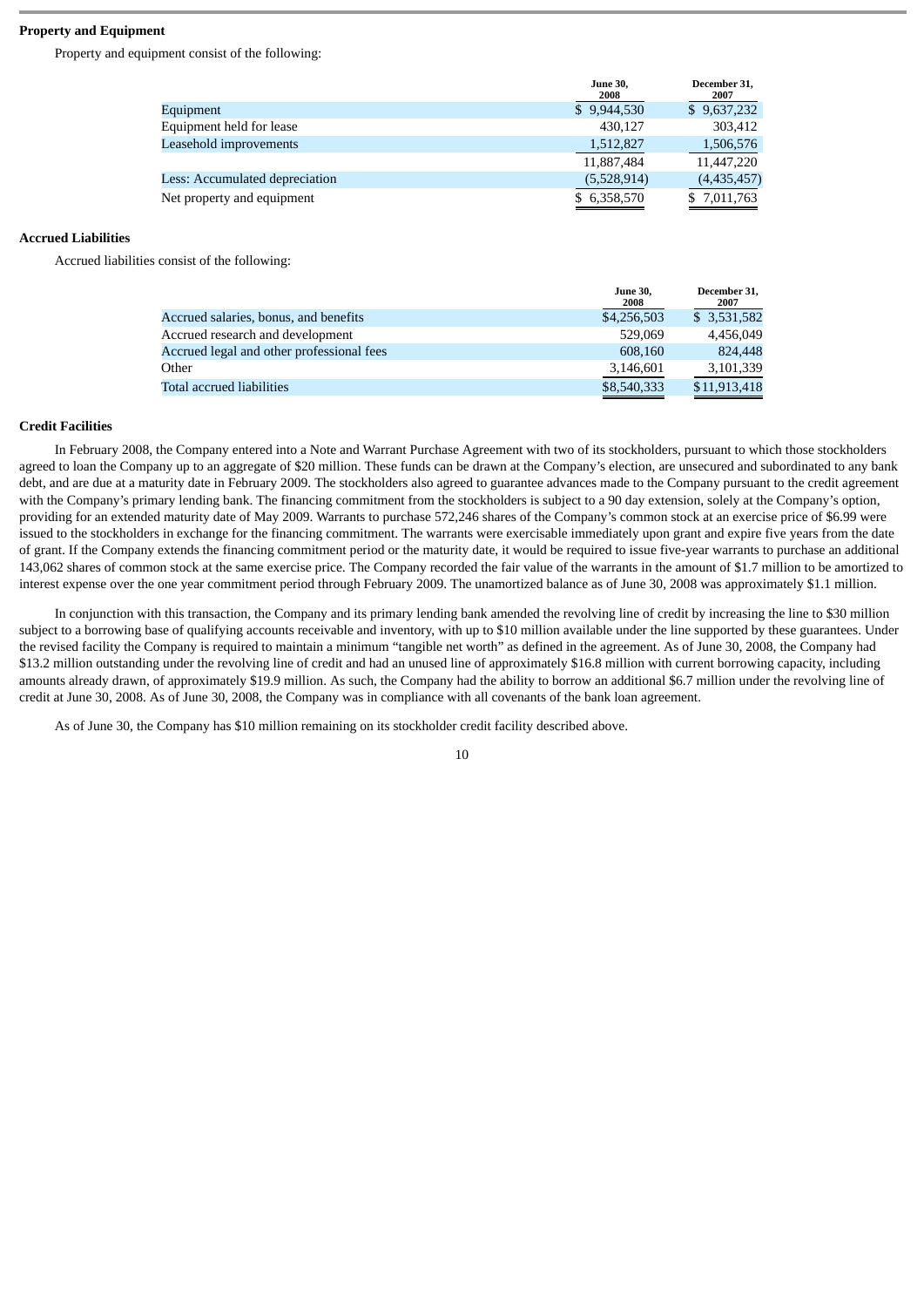#### **Debt**

Debt outstanding consists of the following:

|                                            | <b>June 30.</b><br>2008 | December 31.<br>2007 |
|--------------------------------------------|-------------------------|----------------------|
| Revolving credit agreement, due March 2009 | \$13,234,824            | \$5,000,000          |
| November 2005 term note, due November 2008 | 138,889                 | 305,555              |
| June 2007 term note, due June 2010         | 1,333,333               | 1,666,667            |
| <b>Biosense Advance</b>                    | 5,933,475               |                      |
| Total debt                                 | 20,640,521              | 6,972,222            |
| Less current maturities                    | (14,040,379)            | (972,222)            |
| Total long term debt                       | 6,600,142               | \$6,000,000          |

In June 2007, the Company entered into a term note due in June 2010 with its primary lender for \$2,000,000, (June 2007 term note). The Company is required to make equal payments of principal and interest, at prime plus 1%, through June 2010.

The Revolving Credit Agreement and the term notes (collectively, the Credit Agreements) are secured by substantially all of the Company's assets. The Company is also required under the Credit Agreements to maintain its primary operating account and the majority of its cash and investment balances in accounts with the primary lender.

As of June 30, 2008, the Company had classified approximately \$5.9 million of amounts owed to Biosense as long-term debt pursuant to the July 18, 2008 amendment further described under "Subsequent Event" below.

In July, 2008, the Company received \$10 million in accordance with the agreement with Biosense Webster as further described under "Subsequent Event" below.

#### **Stockholders' Equity**

In March 2007, the Company completed an offering of 1,919,000 shares of its common stock at \$10.50 per share. In conjunction with these transactions, the Company received approximately \$20.1 million in net proceeds after deducting offering expenses.

#### **Product Warranty Provisions**

The Company's standard policy is to warrant all NIOBE® and ODYSSEY™ systems against defects in material or workmanship for one year following installation. The Company's estimate of costs to service the warranty obligations is based on historical experience and current product performance trends. A regular review of warranty obligations is performed to determine the adequacy of the reserve and adjustments are made to the estimated warranty liability as appropriate.

Accrued warranty, which is included in other accrued liabilities, consists of the following:

|                                       | лине эо,<br>2008 |
|---------------------------------------|------------------|
| Warranty accrual at December 31, 2007 | \$234,949        |
| Warranty expense incurred             | 174.383          |
| Payments made                         | (87, 275)        |
| Warranty accrual at June 30, 2008     | \$322,057        |

 $\overline{\mathbf{a}}$ 

#### **Commitments and Contingencies**

The Company at times becomes a party to claims in the ordinary course of business. Management believes that the ultimate resolution of pending or threatened proceedings will not have a material effect on the financial position, results of operations or liquidity of the Company.

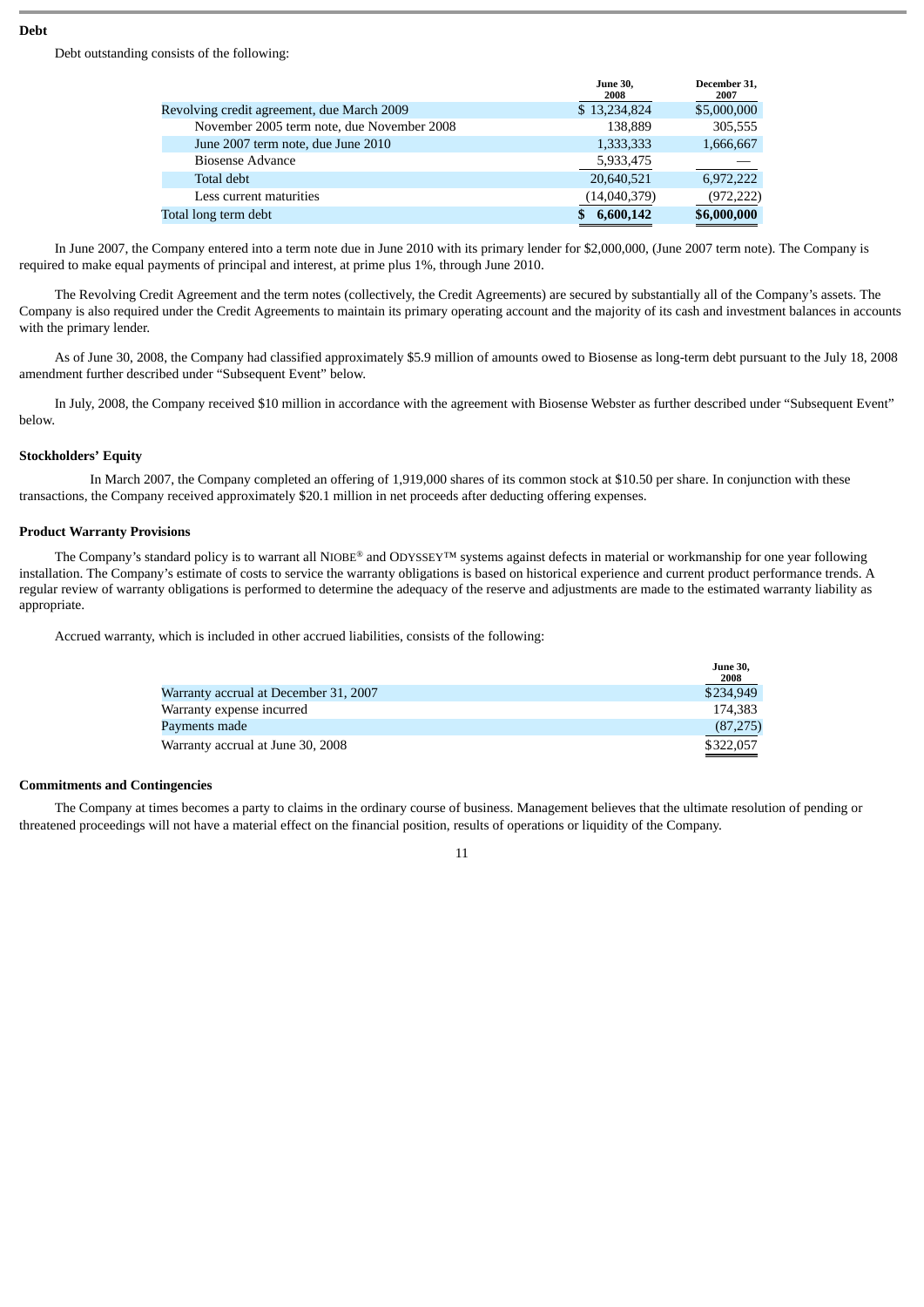#### **Subsequent Event**

On July 18, 2008, the Company and Biosense Webster, Inc. entered into an amendment to their existing agreements. Pursuant to the amendment, Biosense Webster agreed to pay to the Company \$10.0 million as an advance on revenue share amounts that are currently owed or may be owed in the future by Biosense Webster to the Company pursuant to the revenue share provisions of the existing agreement. The Company and Biosense Webster also agreed that an aggregate of up to \$8.0 million of certain agreed upon research and development expenses that are currently owed or may be owed in the future by the Company to Biosense Webster pursuant to the existing agreement (including approximately \$6.7 million due as of June 30, 2008) will be deferred and will be due, together with any unrecouped portion of the \$10.0 million revenue share advance, on the Final Payment Date (as defined below). Interest on the outstanding and unrecouped amounts of the revenue share advance and deferred research and development expenses will accrue at an interest rate of the prime rate plus 0.75%. Outstanding revenue share advances and deferred research and development expenses and accrued interest thereon will be recouped by Biosense Webster from time to time by deductions from revenue share amounts otherwise owed to the Company from Biosense Webster pursuant to the existing agreement (including approximately \$1.5 million due as of June 30, 2008, which will be recouped immediately upon the advancement of funds as described above). The Company has the right to prepay any amounts due pursuant to the Amendment at any time without penalty.

All funds owed by the Company to Biosense Webster must be repaid on the sooner of December 31, 2011 or the date of an Accelerating Recoupment Event as defined below (the "Final Payment Date"). Commencing on May 15, 2010 the Company shall make quarterly payments (the "Supplemental Payments") to Biosense Webster equal to the difference between the aggregate revenue share payments recouped by Biosense from the Company (other than revenue share amounts attributable to Biosense Webster's sales of irrigated catheters) in such quarter and \$1 million, until the earlier of (1) the date all funds owed by the Company to Biosense Webster pursuant to the Amendment are fully repaid or (2) the Final Payment Date. An Accelerating Recoupment Event means any of the following: (i) the closing of any equity-based registered public financing transaction or in the event of convertible debt, the conversion of such debt into equity (a "Financing") which raises at least \$50 million for the Company; (ii) the failure of the Company to make any Supplemental Payment; or (iii) a change of control of the Company (as defined in the Amendment).

#### <span id="page-11-0"></span>**ITEM 2. MANAGEMENT'S DISCUSSION AND ANALYSIS OF FINANCIAL CONDITION AND RESULTS OF OPERATIONS**

*The following discussion and analysis should be read in conjunction with our financial statements and notes thereto included in this report on Form 10-Q and in our Annual Report on Form 10-K for the year ended December 31, 2007. Operating results are not necessarily indicative of results that may occur in future periods.*

*This report includes various forward-looking statements that are subject to risks and uncertainties, many of which are beyond our control. Our actual results could differ materially from those anticipated in these forward looking statements as a result of various factors, including those set forth in Item 1A "Risk Factors" and in our Annual Report on Form 10-K for the year ended December 31, 2007. Forward-looking statements discuss matters that are not historical facts and include, but are not limited to, discussions regarding our operating strategy, sales and marketing strategy, regulatory strategy, industry, economic conditions, financial condition, liquidity and capital resources and results of operations. Such statements include, but are not limited to, statements preceded by, followed by or that otherwise include the words "believes," "expects," "anticipates," "intends," "estimates," "projects," "can," "could," "may," "will," "would," or similar expressions. For those statements, we claim the protection of the safe harbor for forward-looking statements contained in the Private Securities Litigation Reform Act of 1995. You should not unduly rely on these forward-looking statements, which speak only as of the date on which they were made. They give our expectations regarding the future, but are not guarantees. We undertake no obligation to update publicly or revise any forward-looking statements, whether as a result of new information, future events or otherwise, unless required by law.*

#### **Overview**

Stereotaxis designs, manufactures and markets an advanced cardiology instrument control system for use in a hospital's interventional surgical suite to enhance the treatment of arrhythmias and coronary artery disease. The NIOBE system is designed to enable physicians to complete more complex interventional procedures by providing image guided delivery of catheters and guidewires through the blood vessels and chambers of the heart to treatment sites. This is achieved using externally applied magnetic fields that govern the motion of the working tip of the catheter or guidewire, resulting in improved navigation, efficient procedures and reduced x-ray exposure. In addition to the NIOBE system and its components, Stereotaxis also has developed the ODYSSEY information management system, which consolidates the multiple sources of diagnostic and imaging information found in the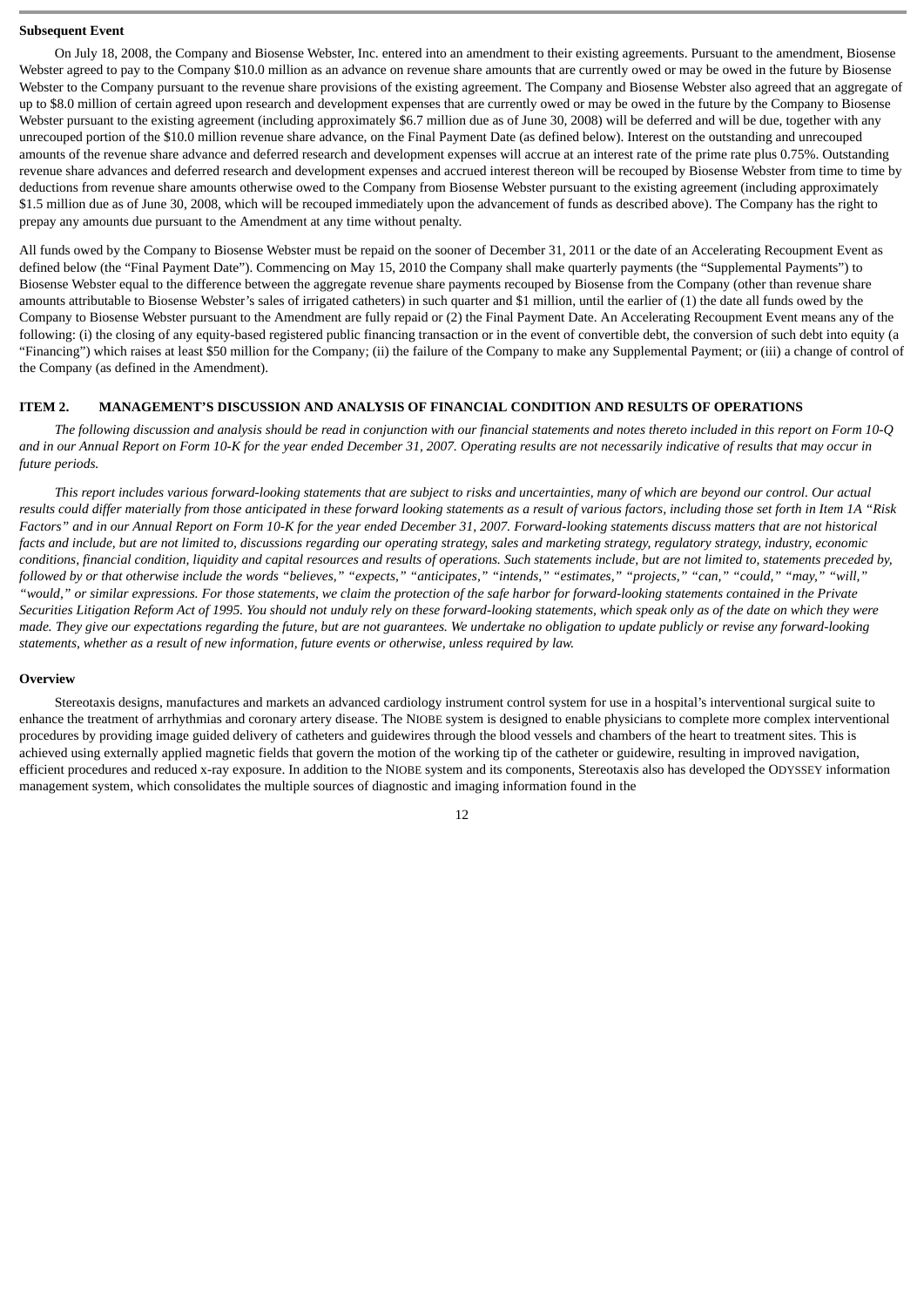interventional lab into a large-screen user interface with single mouse control, which can be connected via a private network line to other interventional labs or to a remote clinical call center. The core components of the NIOBE system and the ODYSSEY system have received regulatory clearance in the U.S., Canada, Europe and various other countries.

#### **Critical Accounting Policies and Estimates**

Our discussion and analysis of our financial condition and results of operations are based on our financial statements, which have been prepared in accordance with U.S. generally accepted accounting principles. The preparation of these financial statements requires us to make estimates and judgments that affect the reported amounts of assets, liabilities, revenues and expenses and related disclosures. We review our estimates and judgments on an on-going basis. We base our estimates and judgments on historical experience and on various other assumptions that we believe to be reasonable under the circumstances. Actual results may differ from these estimates. We believe the following accounting policies are critical to the judgments and estimates we use in preparing our financial statements. For a complete listing of our critical accounting policies, please refer to our Annual Report on Form 10-K for the year ended December 31, 2007.

#### **Revenue Recognition**

For arrangements with multiple deliverables, we allocate the total revenue to each deliverable based on the provisions of Staff Accounting Bulletin 104 ("SAB 104") *Revenue Recognition* and EITF Issue No. 00-21 ("EITF 00-21"), *Revenue Arrangements with Multiple Deliverables*, and recognize revenue for each separate element as the criteria are met. Under EITF 00-21, we are required to continually evaluate whether we have separate units of accounting for deliverables within certain contractual arrangements we have made with customers, specifically as it relates to the sale and installation of our magnetic navigation system. Prior to the quarter ended June 30, 2007, we had met the first criterion for separation of multiple elements under EITF 00-21, which was that the NIOBE system has stand-alone value but had not yet accumulated sufficient evidence to support the determination of fair value on the undelivered installation element. By the second quarter of 2007, we had accumulated sufficient experience to conclude that installation had been and could be performed by several independent vendors such that fair value could be determined. As such, we determined in the second quarter of 2007 that installation met the criteria under SAB 104 and EITF 00-21 for recognition as a separate element or unit of accounting and began to recognize revenue on the delivery and installation of the NIOBE system as two separate elements.

Under our revenue recognition policy, revenue for system sales is recognized for the portion of sales price due upon delivery, provided delivery has occurred, title has passed, there are no uncertainties regarding acceptance, persuasive evidence of an arrangement exists, the sales price is fixed and determinable, and collection of the related receivable is reasonably assured. The greater of fair market value or the amount of the sales price due upon installation is recognized as revenue when the standard installation process is complete. When installation is the responsibility of the customer, revenue from system sales is recognized upon shipment since such arrangements do not include an installation element or right of return privileges. If uncertainties exist regarding collectability, we recognize revenue when those uncertainties are resolved. Amounts collected prior to satisfying the above revenue recognition criteria are reflected as deferred revenue. Revenue from services and license fees, whether sold individually or as a separate unit of accounting in a multi-element arrangement, is deferred and amortized over the service or license fee period, which is typically one year. Revenue from services is derived primarily from the sale of annual product maintenance plans. We recognize revenue from disposable device sales or accessories upon shipment and an appropriate reserve for returns is established. The return reserve, which is applicable only to disposable devices, is estimated based on historical experience which is periodically reviewed and updated as necessary. In the past, changes in estimate have had only a de minimus affect on revenue recognized in the period. The Company believes that the estimate is not likely to change significantly in the future.

#### **Results of Operations**

#### *Comparison of the Three Months Ended June 30, 2008 and 2007*

*Revenue*. Revenue increased from \$7.8 million for the three months ended June 30, 2007 to \$10.7 million for the three months ended June 30, 2008, an increase of approximately 36%. Revenue from the sale of systems increased from \$5.8 million to \$7.9 million, an increase of approximately 37% because of an increase in the number of NIOBE systems delivered from five to eight. In addition, we sold four ODYSSEY systems during the 2008 period. Revenue from sales of disposable interventional devices, service and accessories increased to \$2.8 million for the three months ended June 30, 2008 from \$2.1 million for the three months ended June 30, 2007, an increase of approximately 34%. This increase was principally attributable to the increased base of installed systems. Average selling price for the 2008 reporting period decreased because we sold one NIOBE I legacy at a significantly lower price than our average selling price for a NIOBE II system as well as one contract which contained terms requiring us to defer a higher than normal portion of the total revenue until installation was complete.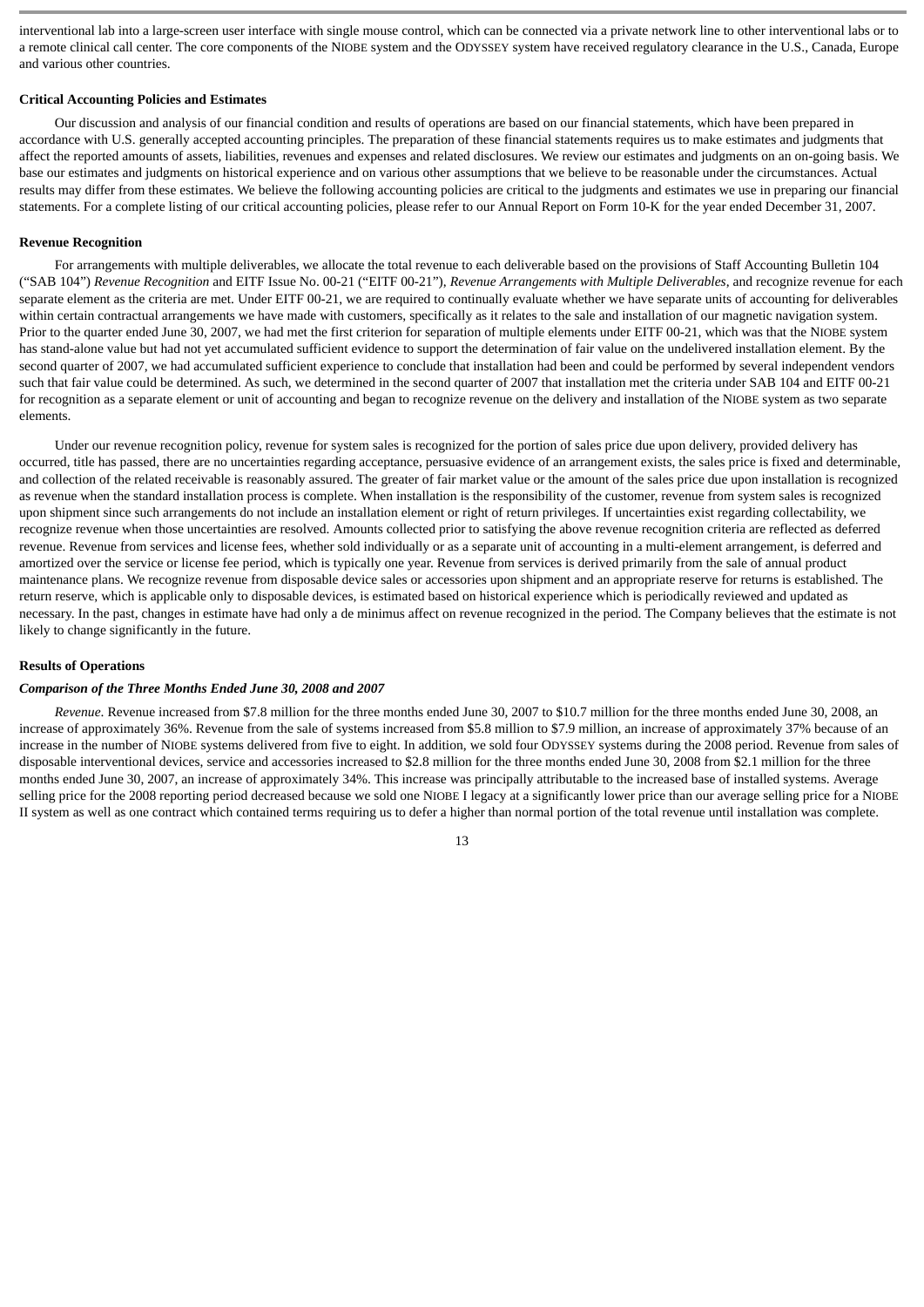Purchase orders and other commitments for our magnetic navigation system and integrated cath lab display were approximately \$72 million at June 30, 2008. We do not include orders for disposables, service or other accessories in the backlog data. Backlog includes amounts withheld at the time of revenue recognition which will generally be included in systems revenue in the future when the related obligations are completed. There can be no assurance that we will recognize revenue in any particular period or at all because some of our purchase orders and other commitments are subject to contingencies that are outside our control. In addition, these orders and commitments may be revised, modified or cancelled, either by their express terms, as a result of negotiations, or by project changes or delays.

*Cost of Revenue*. Cost of revenue decreased from \$4.3 million for the three months ended June 30, 2007 to \$4.2 million for the three months ended June 30, 2008, a decrease of approximately 4%. Cost of sales for the 2007 period included a \$1.9 million adjustment to the carrying value of the first generation NIOBE systems remaining in inventory. Cost of revenue for systems sold increased from \$2.0 million for the three months ended June 30, 2007 to \$3.9 million for the three months ended June 30, 2008, an increase of approximately 98% primarily due to the increased number of NIOBE and ODYSSEY systems sold.

*Research and Development Expenses*. Research and development expenses decreased from \$7.1 million for the three months ended June 30, 2007 to \$4.8 million for the three months ended June 30, 2008, a decrease of approximately 33%. The decrease was due principally to a decrease in development costs related to new product introductions.

*Sales and Marketing Expenses*. Sales and marketing expenses increased to \$8.6 million for the three months ended June 30, 2008 from \$7.0 million for the three months ended June 30, 2007, an increase of approximately 23%. The increase related primarily to increased compensation and related expenses associated with expanded sales operations and enhanced marketing programs.

*General and Administrative Expenses*. General and administrative expenses include our regulatory, training, clinical and general management expenses. General and administrative expenses increased to \$5.3 million from \$4.8 million for the three months ended June 30, 2008 and 2007, respectively, an increase of approximately 9%. The increase was due primarily to increased compensation and related costs associated with the expansion of our European operations and training.

*Interest Income*. Interest income decreased to \$24,000 for the three months ended June 30, 2008 from \$491,000 for the three months ended June 30, 2007, a decrease of approximately 95% due principally to lower invested balances.

*Interest Expense*. Interest expense increased to \$625,000 for the three months ended June 30, 2008 from \$63,000 for the three months ended June 30, 2007, primarily due to the amortization of warrants issued during 2008 related to the affiliate line of credit and higher average outstanding balances due on our loans during 2008.

#### *Comparison of the Six Months Ended June 30, 2008 and 2007*

*Revenue*. Revenue increased from \$17.0 million for the six months ended June 30, 2007 to \$17.7 million for the six months ended June 30, 2008, an increase of approximately 4%. Revenue from the sale of systems decreased from \$13.0 million to \$12.3 million, a decrease of approximately 5%. The number of units sold increased from 11 NIOBE systems sold during the 2007 reporting period to 12 NIOBE systems and six ODYSSEY systems sold during the 2008 reporting period which was offset by a decrease in the average selling price of a NIOBE system. Revenue from sales of disposable interventional devices, service and accessories increased to \$5.4 million for the six months ended June 30, 2008 from \$4.0 million for the six months ended June 30, 2007, an increase of approximately 35%. This increase was principally attributable to the increased base of installed systems.

*Cost of Revenue*. Cost of revenue decreased from \$7.6 million for the six months ended June 30, 2007 to \$6.6 million for the six months ended June 30, 2008, a decrease of approximately 13%. Cost of sales for the 2007 period included a \$1.9 million adjustment to the carrying value of the first generation NIOBE systems remaining in inventory. Cost of revenue for systems sold increased from \$4.5 million for the six months ended June 30, 2007 to \$5.7 million for the six months ended June 30, 2008 primarily due to the increase in the number of NIOBE and ODYSSEY systems sold.

*Research and Development Expenses*. Research and development expenses decreased from \$12.8 million for the six months ended June 30, 2007 to \$9.5 million for the six months ended June 30, 2008, a decrease of approximately 26%. The decrease was due principally to a decrease in development costs related to new product introductions.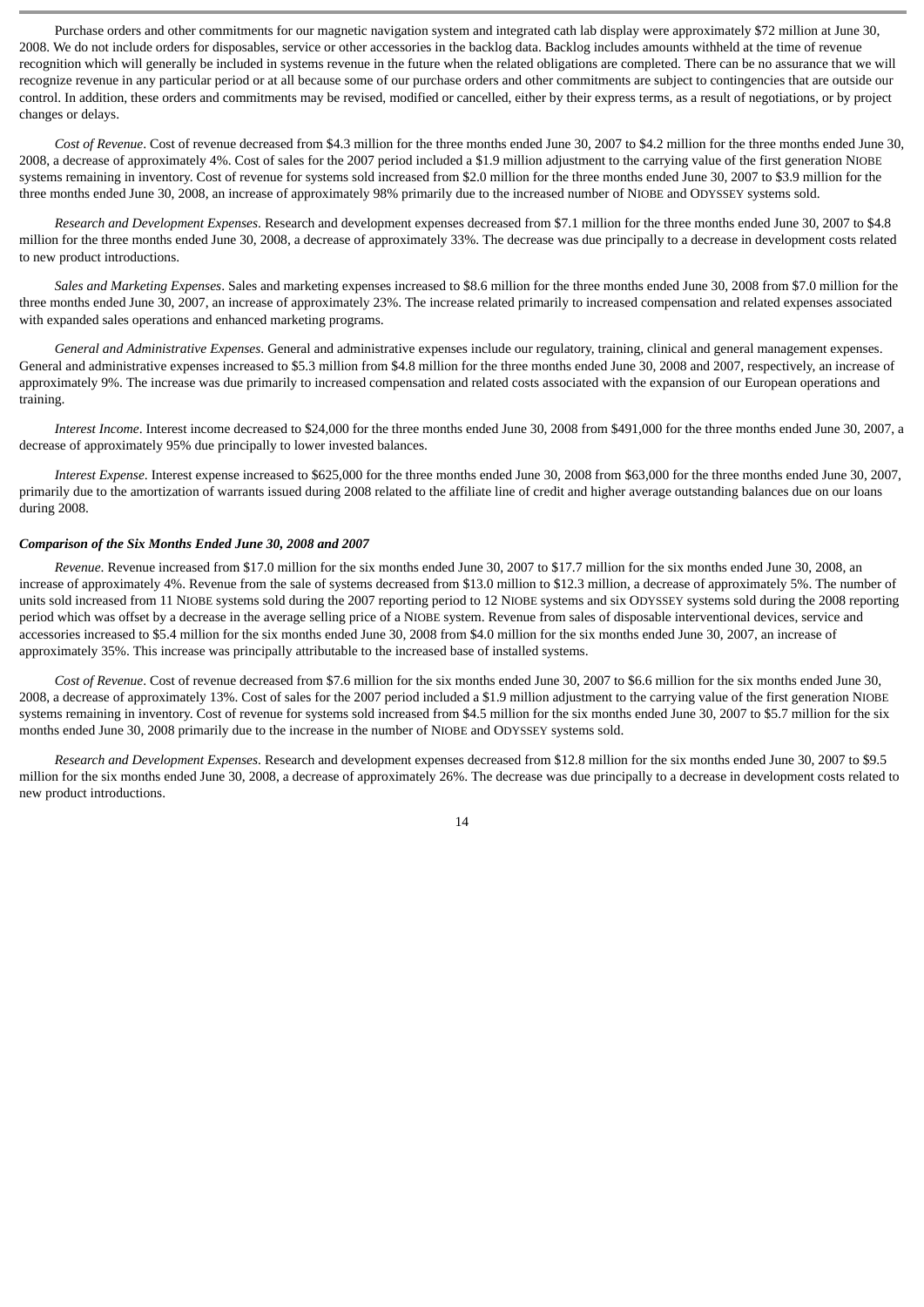*Sales and Marketing Expenses*. Sales and marketing expenses increased to \$16.3 million for the six months ended June 30, 2008 from \$13.1 million for the six months ended June 30, 2007, an increase of approximately 25%. The increase related primarily to increased compensation and related expenses associated with expanded sales operations and expanded marketing programs.

*General and Administrative Expenses*. General and administrative expenses include our regulatory, training, clinical and general management expenses. General and administrative expenses increased to \$10.7 million from \$9.8 million for the six months ended June 30, 2008 and 2007, respectively, an increase of approximately 10%. The increase was due primarily to increased compensation and related costs related to the expansion of our European operations and training.

*Interest Income*. Interest income decreased to \$132,000 for the six months ended June 30, 2008 from \$874,000 for the six months ended June 30, 2007, a decrease of approximately 85% due principally to lower invested balances.

*Interest Expense*. Interest expense increased to \$1.0 million for the six months ended June 30, 2008 from \$142,000 for the six months ended June 30, 2007, primarily due to the amortization of warrants issued during 2008 related to the affiliate line of credit and higher average outstanding balances due on our loans during the first six months of 2008.

#### **Liquidity and Capital Resources**

Liquidity refers to the liquid financial assets available to fund our business operations and pay for near-term obligations. These liquid financial assets consist of cash and cash equivalents, as well as investments. In addition to our cash and cash equivalent balances, we maintained \$6.6 million of short-term investments at December 31, 2007, principally in commercial paper. At June 30, 2008, we had working capital of approximately \$1.9 million, compared to \$21.9 million at December 31, 2007 due principally to the use of cash and utilization of debt to fund our operations.

The following table summarizes our cash flow by operating, investing and financing activities for each of six month periods ended June 30, 2008 and 2007 (in thousands):

|                                            |            | <b>Six Months Ended</b><br><b>June 30.</b> |  |
|--------------------------------------------|------------|--------------------------------------------|--|
|                                            | 2008       | 2007                                       |  |
| Cash Flow (used in) Operating Activities   | \$(19,731) | \$(22,738)                                 |  |
| Cash Flow provided by Investing Activities | 5.674      | 12.125                                     |  |
| Cash Flow provided by Financing Activities | 8.393      | 21,460                                     |  |

*Net cash used in operating activities*. We used approximately \$19.7 million and \$22.7 million of cash for operating activities during the six months ended June 30, 2008 and 2007, respectively, primarily as a result of operations during these periods. We used approximately \$2.4 million to fund operating assets and liabilities during the six months ended June 30, 2007.

*Net cash provided by (used in) investing activities*. We generated approximately \$5.7 million and \$12.1 million of cash from investing activities during the six months ended June 30, 2008 and 2007 respectively, principally from the maturity of investments. We used approximately \$0.5 million and \$3.0 million of cash for the purchase of equipment during the six months ended June 30, 2008 and 2007, respectively.

*Net cash provided by financing activities*. We generated approximately \$8.4 million and \$21.5 million from financing activities during the six months ended June 30, 2008 and 2007, respectively. During the six months ended June 30, 2008 we drew \$10 million under our revolving line and repaid scheduled amounts due under our older equipment loans. We generated approximately \$21.0 million from the proceeds of our common stock offering in the first quarter of 2007.

In July, 2008, the Company received \$10 million under the agreement with Biosense Webster as further described under "Subsequent Event" below.

#### *Line of Credit*

In February 2008 we entered into a Loan and Warrant Purchase Agreement with two of our stockholders providing for \$20 million in loan availability. These funds can be drawn at our election, would be subordinated to any bank debt, would be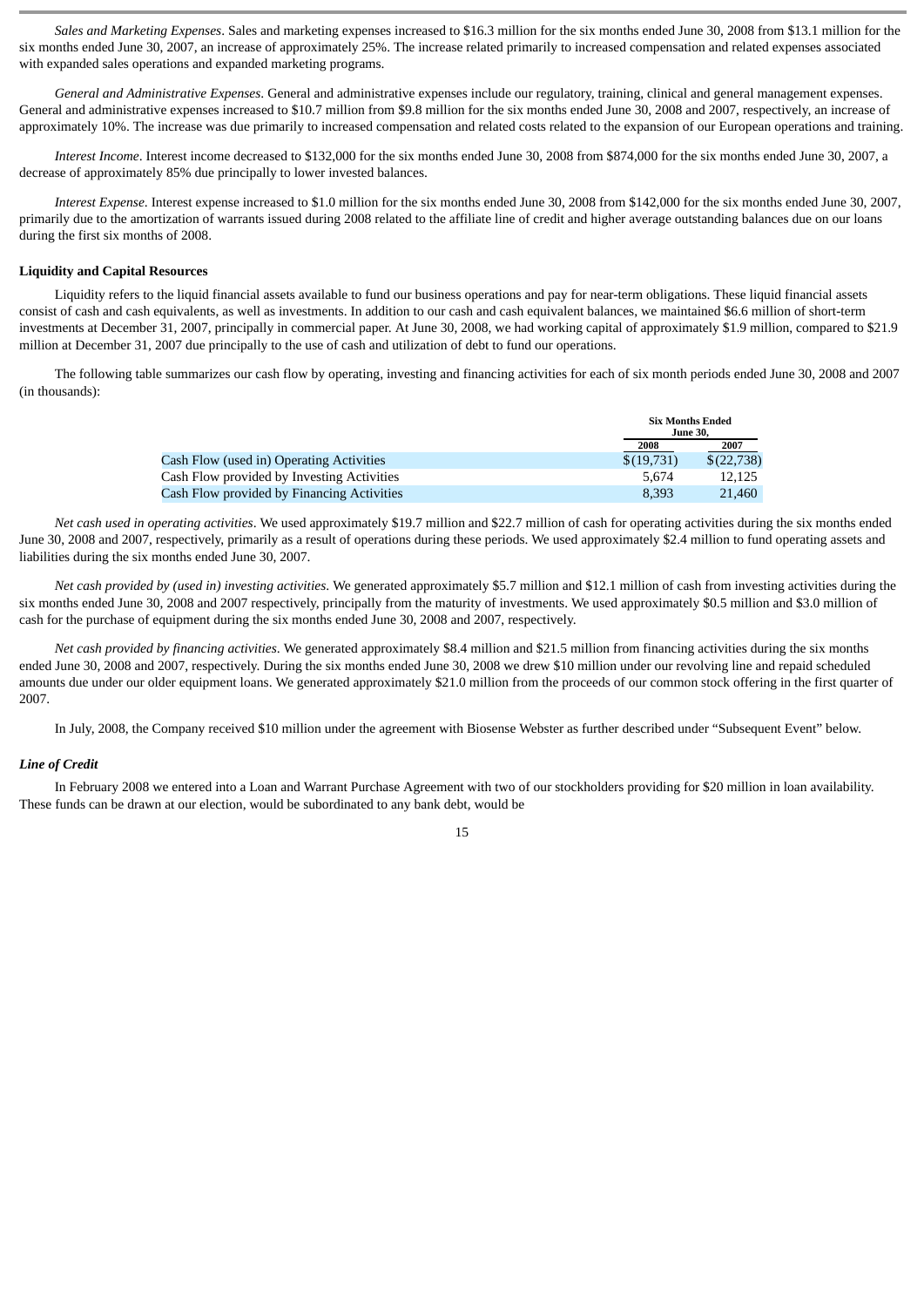unsecured, and would be due at the maturity date of February 2009. The commitment may also be used to provide guarantees to our primary lending bank to support advances under the credit agreement with the bank. The financing commitment from the stockholders is subject to a 90 day extension, solely at our option, providing for an extended maturity date of May 2009. We issued warrants to purchase approximately 572,000 shares of the Company's common stock at an exercise price of \$6.99 to the stockholders in exchange for the financing commitment. The warrants are exercisable immediately upon grant and expire five years from the date of grant. To the extent such warrants are exercised on a cash basis, we will receive proceeds from the exercise of such warrants; however, we will not receive the proceeds from the sales of the underlying shares.

In conjunction with this transaction, we entered into a loan modification agreement with our primary lender to increase the maximum borrowing capacity of our revolving line of credit from \$25 million to \$30 million subject to a borrowing base of qualifying accounts receivable and inventory, with up to \$10 million available under the line supported by these guarantees. Under the revised facility we are required to maintain a minimum "tangible net worth" as defined in the agreement of at least \$5 million at the end of any calendar quarter during the term of the agreement, with lesser amounts required at non-quarter month ends. The revolving line of credit under the loan agreement matures in March 2009 and the interest rate is calculated at the lender's prime rate plus either 0.25% or 0.75%, depending on a defined liquidity measure. The loan agreement is secured by substantially all of our assets and includes customary affirmative, negative and financial covenants. For example, we are restricted from incurring additional debt, disposing of or pledging our assets, entering into merger or acquisition agreements, making certain investments, allowing fundamental changes to our business, ownership, management or business locations, and from making certain payments in respect of stock or other ownership interests, such as dividends and stock repurchases. We are also required under the loan agreements to maintain our primary operating account and the majority of our cash and investment balances in accounts with the lender. As of June 30, 2008, we had \$16.8 million outstanding under our revolving line of credit and had an unused line of approximately \$16.8 million with borrowing capacity, including amounts already drawn, of approximately \$19.9 million, based on qualifying receivables and inventory balances. As of June 30, 2008, we had aggregate outstanding balances of approximately \$1.5 million under our two equipment loan agreements and were in compliance with all covenants of this agreement.

#### *Shelf Registration*

In August 2006, we filed a universal shelf registration statement for the issuance and sale from time to time to the public of up to \$75 million in securities, including debt, preferred stock, common stock and warrants. The shelf registration was declared effective by the SEC in September 2006. In March 2007, we completed an offering of 1,919,000 shares of our common stock at \$10.50 per share pursuant to the shelf registration. In conjunction with this transaction, we received approximately \$20.1 million in net proceeds after deducting offering expenses. As a result, we have approximately \$55 million of remaining availability under the shelf registration statement. In addition, we filed a registration statement relating to the exercise of warrants previously issued in various private financings. To the extent such warrants are exercised on a cash basis, we will receive proceeds from the exercise of such warrants; however, we will not receive the proceeds from any re-sales of the underlying shares.

#### *Cash flow*

We expect to have negative cash flow from operations for approximately the next 12 months. Throughout 2008, we expect to continue the development and commercialization of our existing products and our research and development programs and the advancement of new products into clinical development. We expect that our research and development expenditures will decrease in 2008 and our selling, general and administrative expenses will continue to increase in order to support our product commercialization efforts. Until we can generate significant cash flow from our operations, we expect to continue to fund our operations with existing cash resources that were primarily generated from the proceeds of our public offerings, private sales of our equity securities and from our revolving line of credit and equipment financing loans. In the future, we may finance cash needs through the sale of other equity securities, strategic collaboration agreements and debt financings. We cannot accurately predict the timing and amount of our utilization of capital, which will depend on a number of factors outside of our control.

Although our bank facility with our primary lender expires in March 2009, we currently anticipate being able to renew the facility on terms that are substantially similar to the current terms. While we believe our existing cash, cash equivalents and investments, funds received under the Biosense agreement in July 2008 and funds available and anticipated to be available from our current borrowing sources will be sufficient to fund our operating expenses and capital equipment requirements through the next 12 months, we cannot assure you that we will be able to renew our existing bank facility or will not otherwise require additional financing before that time. We also cannot assure you that any such renewal or other additional financing will be available on a timely basis on terms acceptable to us or at all, or that any such other financing will not be dilutive to our stockholders. If adequate funds are not available to us, we could be required to delay development or commercialization of new products, to license to third parties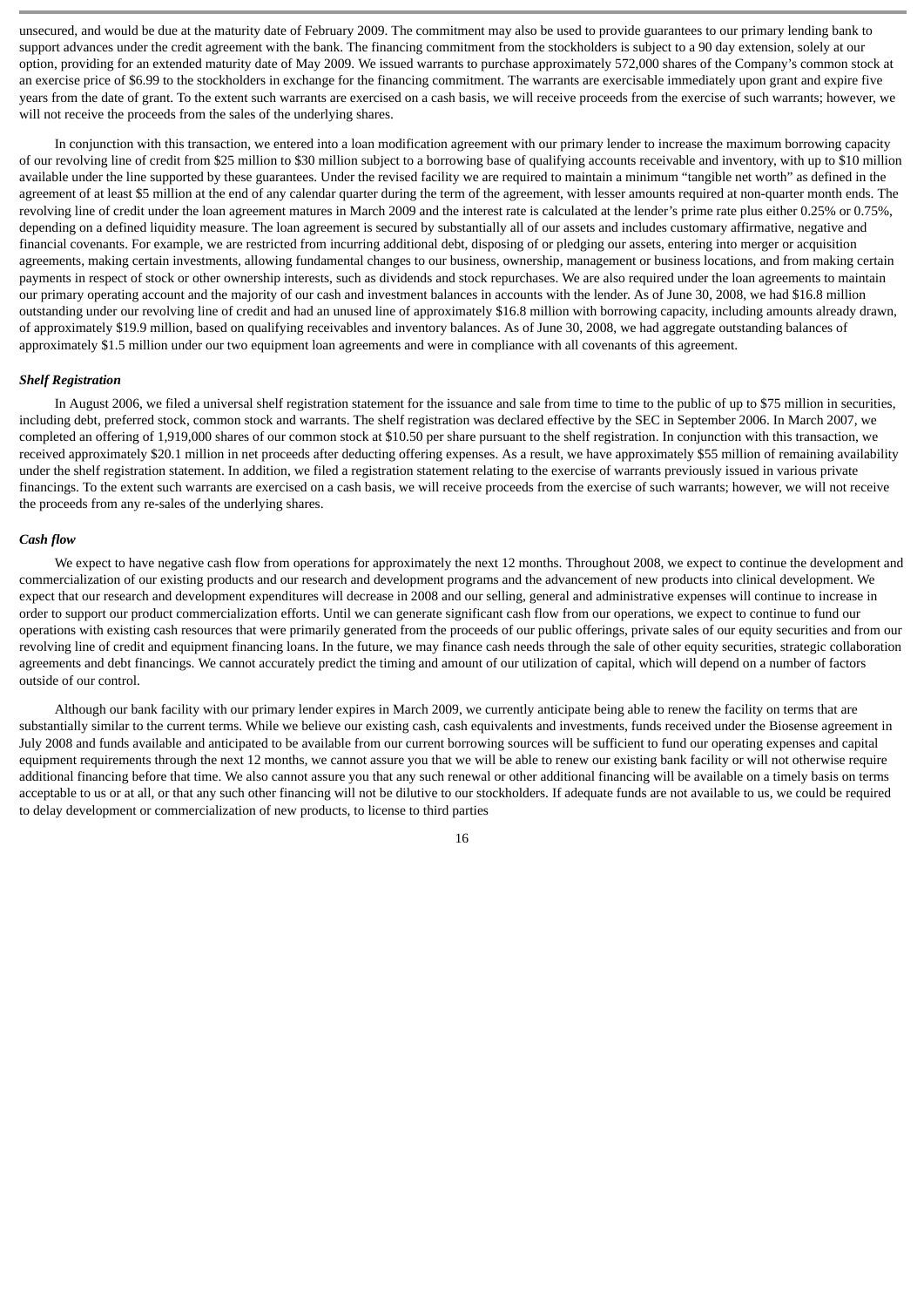the rights to commercialize products or technologies that we would otherwise seek to commercialize ourselves or to reduce the sales, marketing, customer support or other resources devoted to our products, any of which could have a material adverse effect on our business, financial condition and results of operations.

#### **Off-Balance Sheet Arrangements**

We do not currently have, nor have we ever had, any relationships with unconsolidated entities or financial partnerships, such as entities often referred to as structured finance or special purpose entities, which would have been established for the purpose of facilitating off-balance sheet arrangements or other contractually narrow or limited purposes. In addition, we do not engage in trading activities involving non-exchange traded contracts. As a result, we are not materially exposed to any financing, liquidity, market or credit risk that could arise if we had engaged in these relationships.

# <span id="page-16-0"></span>**ITEM 3. QUANTITATIVE AND QUALITATIVE DISCLOSURES ABOUT MARKET RISK**

We have exposure to currency fluctuations. We operate mainly in the U.S., Europe and Asia and we expect to continue to sell our products both within and outside of the U.S. We expect to transact this business primarily in U.S. dollars and in Euros, although we may transact business in other currencies to a lesser extent. Future fluctuations in the value of these currencies may affect the price competitiveness of our products. In addition, because we have a relatively long installation cycle for our systems, we will be subject to risk of currency fluctuations between the time we record an account receivable and the time we collect payments, which could adversely affect our operating margins. We have not hedged exposures in foreign currencies or entered into any other derivative instruments. As a result, we will be exposed to some exchange risks for foreign currencies. For example, if the Euro currency exchange rate were to fluctuate by 10%, we believe that our revenues could be affected by as much as 2 to 3%.

We have exposure to market risk related to our investments, particularly auction rate securities. At June 30, 2008 we held approximately \$500,000 in auction rate securities against which we have taken approximately \$32,000 as an impairment charge during the six months ended June 30, 2008. Auction rate securities are private placement securities with long-term maturities for which the interest rates are reset through a Dutch auction each month. We invested only in auction rate securities with AAA/Aaa ratings at the time of purchase. Although the monthly auctions have historically provided a liquid market for these securities, the recent liquidity issues experienced in the auction rate securities market might make it impossible for us to liquidate our holdings or require that we sell the securities at a substantial loss or take an additional impairment charge.

We also have exposure to interest rate risk related to our investment portfolio and our borrowings. The primary objective of our investment activities is to preserve principal while at the same time maximizing the income we receive from our invested cash without significantly increasing the risk of loss.

Our interest income is sensitive to changes in the general level of U.S. interest rates, particularly since the majority of our investments are in short-term debt instruments. We invest our excess cash primarily in U.S. government securities and marketable debt securities of financial institutions and corporations with strong credit ratings. These instruments generally have maturities of two years or less when acquired. We do not utilize derivative financial instruments, derivative commodity instruments or other market risk sensitive instruments, positions or transactions. Accordingly, we believe that while the instruments we hold are subject to changes in the financial standing of the issuer of such securities, we are not subject to any material risks arising from changes in interest rates, foreign currency exchange rates, commodity prices, equity prices or other market changes that affect market risk sensitive instruments.

We do not believe that inflation has had a material adverse impact on our business or operating results during the periods covered by this report.

#### <span id="page-16-1"></span>**ITEM 4. CONTROLS AND PROCEDURES**

*Disclosure Controls and Procedures:* The Company's management, with the participation of the Company's Chief Executive Officer and Chief Financial Officer, has evaluated the effectiveness of the Company's disclosure controls and procedures (as such term is defined in Rules 13a-15(e) and 15d-15(e) under the Securities Exchange Act of 1934, as amended (the "Exchange Act")), as of the end of the period covered by this report. Any controls and procedures, no matter how well designed and operated, can provide only reasonable assurance of achieving the desired control objectives, and management is required to apply its judgment in evaluating the cost-benefit relationship of possible controls and procedures. Based on such evaluation, the Company's Chief Executive Officer and Chief Financial Officer have concluded that, as of the end of such period, the Company's disclosure controls and procedures were effective.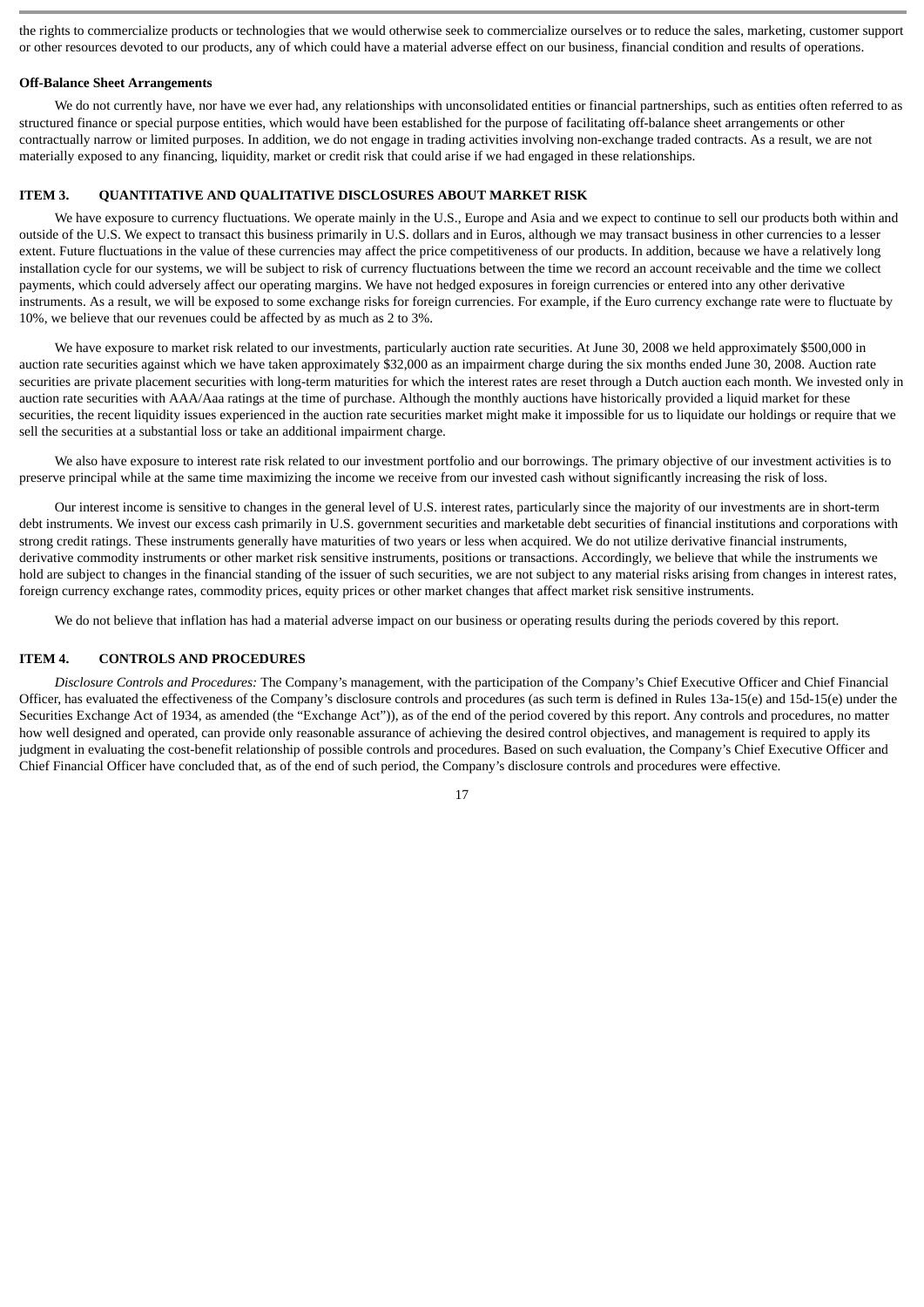*Changes In Internal Control Over Financial Reporting:* The Company's management, with the participation of the Company's Chief Executive Officer and Chief Financial Officer, also conducted an evaluation of the Company's internal control over financial reporting to determine whether any changes occurred during the period covered by this report that have materially affected, or are reasonably likely to materially affect, the Company's internal control over financial reporting. Based on that evaluation, there has been no such change during the period covered by this report.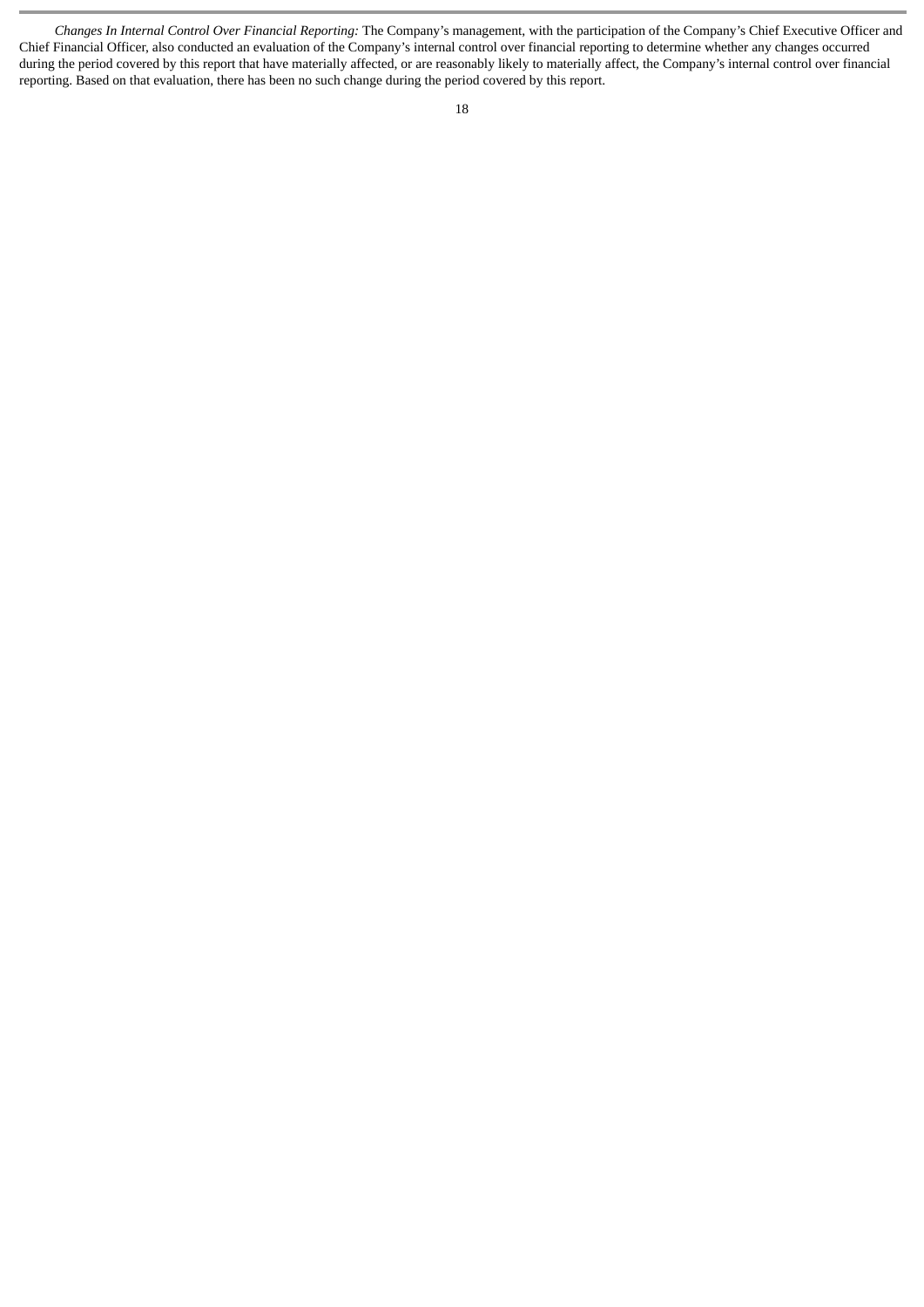#### **STEREOTAXIS, INC. PART II – OTHER INFORMATION**

#### <span id="page-18-1"></span><span id="page-18-0"></span>**ITEM 1. LEGAL PROCEEDINGS**

We are involved from time to time in various lawsuits and claims arising in the ordinary course of business. Although the outcomes of these lawsuits and claims are uncertain, we do not believe any of them will have a material adverse effect on our business, financial condition or results of operations.

#### <span id="page-18-2"></span>**ITEM 1A. RISK FACTORS**

Our Risk Factors are discussed in our Annual Report on Form 10-K for the year ended December 31, 2007. We have updated our risk factor below concerning our magnetic irrigated catheter in light of current developments.

#### **The recently announced halting of procedures performed with our partnered magnetic irrigated catheter may negatively affect our results of operations.**

On March 3, 2008, we announced that our catheter partner advised us that the external evaluation phase of the magnetic irrigated catheter launch had identified a relatively small number of catheters that exhibited signs of char or coagulum formation. Our partner advised us that these characteristics were inconsistent with the product specifications. Consequently, they temporarily halted procedures done with magnetic irrigated catheters and delayed full commercialization until this issue was resolved. After considerable remediation efforts, during week of July 7, 2008 our partner filed a PMA supplement with the U.S. Food and Drug Administration, immediately followed with a CE Mark filing with European regulators. While we are optimistic that, pending these regulatory approvals, we will be able to resume shipments of the irrigated catheter in Europe in the fourth quarter of 2008 and shortly thereafter in 2009 in the U.S., there can be no assurance as to the timing of such regulatory approvals or reintroduction, if at all, of the irrigated catheter into the market place. Any such delay in commercial re-launch would adversely affect our results of operations. Further, sales of our NIOBE System could be negatively affected as hospital decision-makers evaluate the status of this issue.

#### <span id="page-18-3"></span>**ITEM 2. UNREGISTERED SALES OF EQUITY SECURITIES AND USE OF PROCEEDS**

None

#### <span id="page-18-4"></span>**ITEM 3. DEFAULTS UPON SENIOR SECURITIES**

None.

# <span id="page-18-5"></span>**ITEM 4. SUBMISSION OF MATTERS TO A VOTE OF SECURITY HOLDERS**

At the Annual Meeting of Stockholders held on May 29, 2008 the stockholders of Stereotaxis, Inc. elected David W. Benfer and Eric N. Prystowsky to the Board of Directors of the Company to terms expiring at the Annual Meeting of Stockholders in the year 2011. The following table sets forth the votes for each director:

|                    | <b>Votes For</b> | Withheld |
|--------------------|------------------|----------|
| David W. Benfer    | 32.051.455       | 143,308  |
| Eric N. Prystowsky | 30,875,465       | 1.319298 |

After the meeting, our Board of Directors consisted of the individuals listed above plus Christopher Alafi, Ralph G. Dacey, Jr., Bevil J. Hogg, William M. Kelley, Abhijeet J. Lele, Robert J. Messey, Fred A. Middleton and William C. Mills III.

At the Annual Meeting of Stockholders, the stockholders approved an amendment to the Company's 2002 Stock Incentive Plan to increase the number of shares reserved for issuance thereunder by 1,500,000 shares. The proposal received 18,083,997 votes "for" ratification, 3,818,774 "against" ratification and 1,120,088 shares abstained.

At the Annual Meeting of Stockholders, the stockholders ratified the appointment of Ernst & Young, LLP as the Company's independent registered public accountants to examine the financial statements of the Company for the 2008 fiscal year. The proposal received 32,071,031 votes "for" ratification, 114,668 "against" ratification and 9,264 shares abstained.

Total shares eligible to vote at the Annual Meeting were 37,002,345.

# <span id="page-18-6"></span>**ITEM 5. OTHER INFORMATION**

None.

#### <span id="page-18-7"></span>**ITEM 6. EXHIBITS AND REPORTS ON FORM 8-K**

(a) Exhibits: See Exhibit Index herein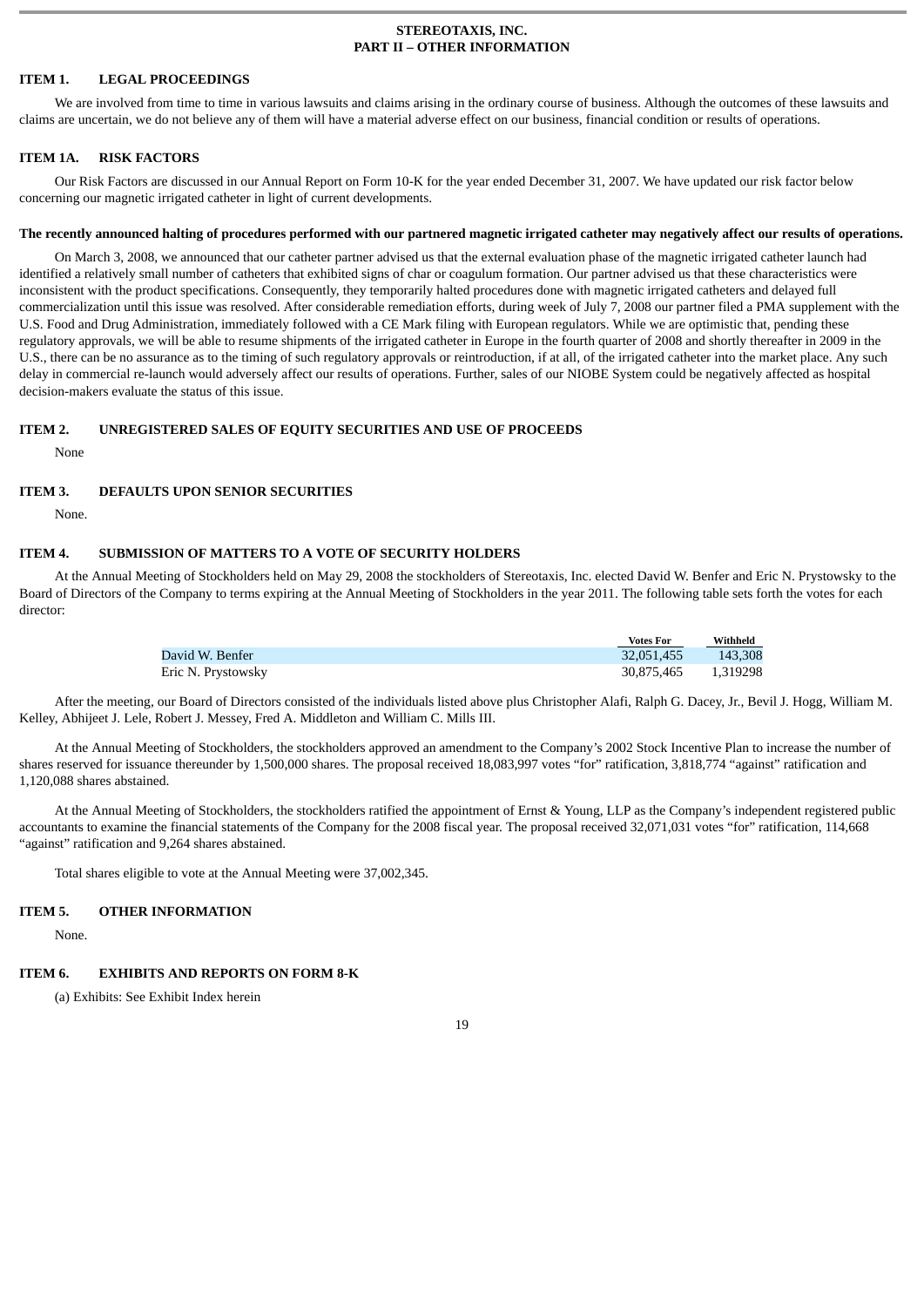# **STEREOTAXIS, INC. SIGNATURES**

<span id="page-19-0"></span>Pursuant to the requirements of the Securities Exchange Act of 1934, the Registrant has duly caused this report to be signed on its behalf by the undersigned thereunto duly authorized.

Date: August 8, 2008 By: /s/ Bevil J. Hogg

STEREOTAXIS, INC. (Registrant)

Bevil J. Hogg, Chief Executive Officer

Date: August 8, 2008 By: /s/ James M. Stolze James M. Stolze, Vice President and Chief Financial Officer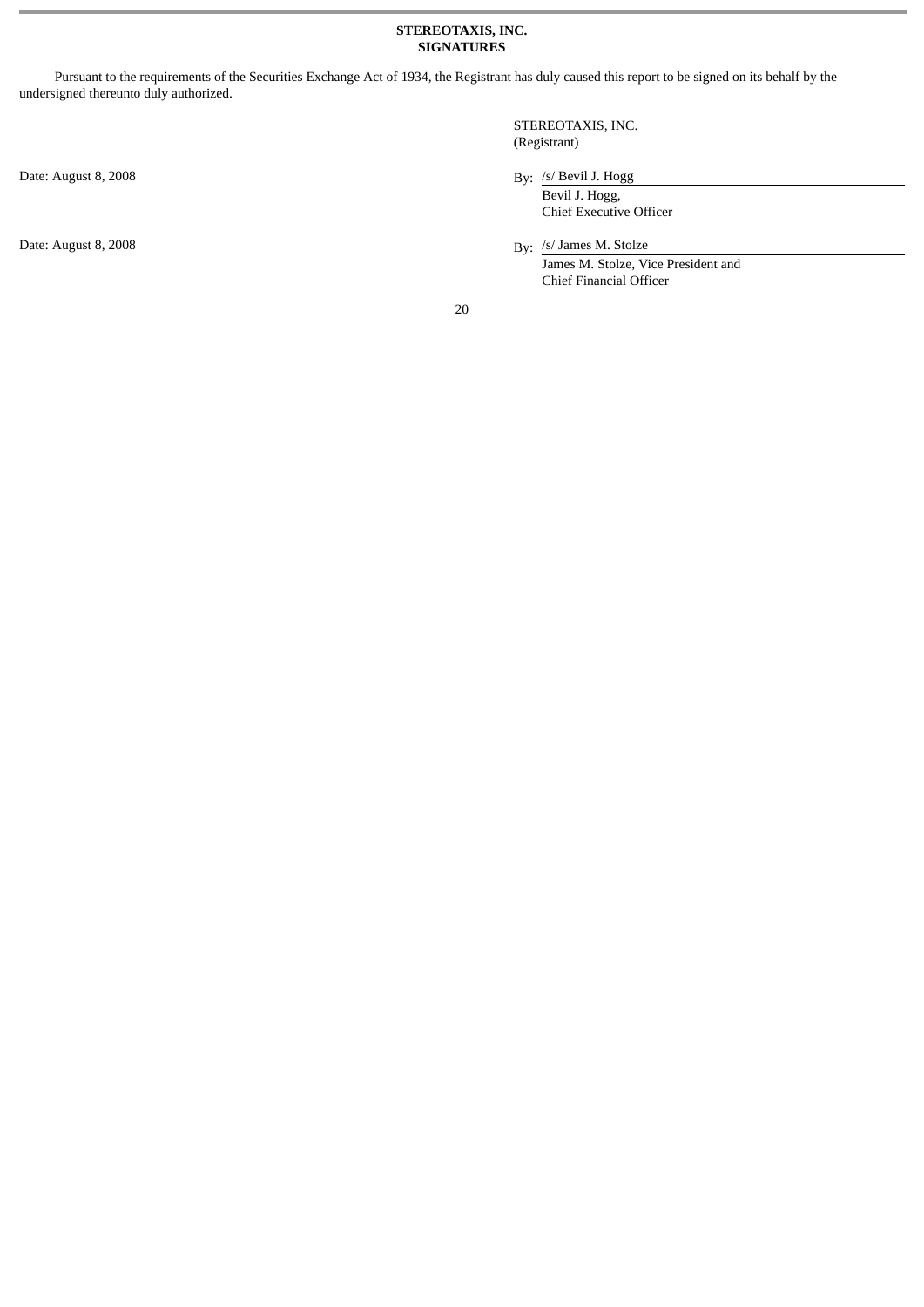# **EXHIBIT INDEX**

<span id="page-20-0"></span>

| Number      | <b>Description</b>                                                                                                                       |
|-------------|------------------------------------------------------------------------------------------------------------------------------------------|
| 3.1(1)      | Restated Certificate of Incorporation of the Company                                                                                     |
| 3.2(1)      | Restated Bylaws of the Company                                                                                                           |
| 10.1        | Sixth Loan Modification Agreement, dated June 25, 2008 between Silicon Valley Bank and the Registrant (filed herewith)                   |
| $10.2(2)$ # | First Amendment to Employment Agreement, dated as of May 29, 2008, by and between the Registrant and Michael P. Kaminski                 |
| 10.3#       | Employment Agreement dated June 2, 2008 between Louis T. Ruggiero and the Registrant (filed herewith)                                    |
| 10.4#       | 2002 Non-Employee Directors' Stock Plan (Amended and Restated May 29, 2008) (filed herewith)                                             |
| 10.5#       | Summary of Non-Employee Directors' Compensation (Revised effective May 2008) (filed herewith)                                            |
| 10.6#       | Form of Incentive Stock Option Agreement under the 2002 Stock Incentive Plan (filed herewith).                                           |
| 10.7#       | Form of Restricted Stock Agreement under the 2002 Stock Incentive Plan (filed herewith)                                                  |
| 10.8#       | Form of Performance Share Agreement under the 2002 Stock Incentive Plan (filed herewith)                                                 |
| 10.9#       | Form of Stock Appreciation Right Agreement under the 2002 Stock Incentive Plan (filed herewith)                                          |
| 31.1        | Rule 13a-14(a)/15d-14(a) Certification (pursuant to Section 302 of the Sarbanes-Oxley Act of 2002, executed by Chief Executive Officer). |
| 31.2        | Rule 13a-14(a)/15d-14(a) Certification (pursuant to Section 302 of the Sarbanes-Oxley Act of 2002, executed by Chief Financial Officer). |
| 32.1        | Section 1350 Certification (pursuant to Section 906 of the Sarbanes-Oxley Act of 2002, executed by Chief Executive Officer).             |
| 32.2        | Section 1350 Certification (pursuant to Section 906 of the Sarbanes-Oxley Act of 2002, executed by Chief Financial Officer).             |
|             |                                                                                                                                          |

<sup>(1)</sup> This exhibit was previously filed as an exhibit to the Registrant's Quarterly Report on Form 10-Q for the quarter ended September 30, 2004 (filed November 12, 2004) (File No. 000-50884), and is incorporated herein by reference.

# Indicates management contract or compensatory plan

<sup>(2)</sup> This exhibit was previously filed as an exhibit to the Registrant's Current Report on Form 8-K (filed June 3, 2008) (File No. 000-50884), and is incorporated herein by reference.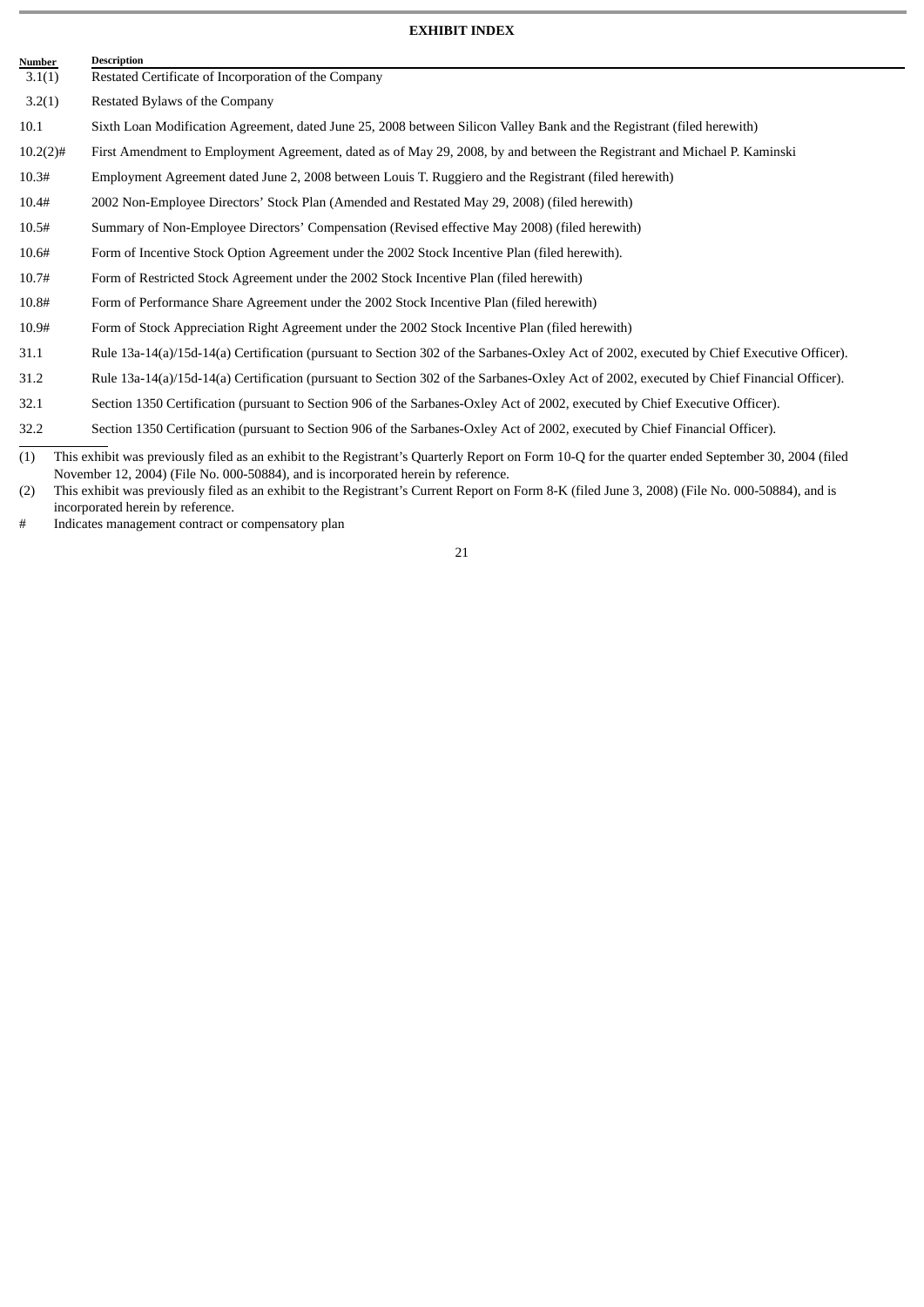# **SIXTH LOAN MODIFICATION AGREEMENT**

This Sixth Loan Modification Agreement (this "Loan Modification Agreement") is entered into as of June 25, 2008, by and between **SILICON VALLEY BANK**, a California-chartered bank, with a loan production office located at 230 W. Monroe, Suite 720, Chicago, Illinois 60606 ("Bank") and **STEREOTAXIS, INC.**, a Delaware corporation with its chief executive office located at 4320 Forest Park Avenue, Suite 100, St. Louis, Missouri 63108 ("Borrower").

1. DESCRIPTION OF EXISTING INDEBTEDNESS AND OBLIGATIONS. Among other indebtedness and obligations which may be owing by Borrower to Bank, Borrower is indebted to Bank pursuant to a loan arrangement dated as of April 30, 2004, evidenced by, among other documents, a certain Loan and Security Agreement dated as of April 30, 2004, between Borrower and Bank, as amended by a First Loan Modification Agreement dated as of November 3, 2004, between Borrower and Bank, as amended by a Second Loan Modification Agreement dated as of November 8, 2005, between Borrower and Bank, as amended by a Third Loan Modification Agreement dated as of March 12, 2007, between Borrower and Bank, as amended by a Fourth Loan Modification Agreement dated as of December 26, 2007, between Borrower and Bank, and as further amended by a Fifth Loan Modification Agreement dated as of February 29, 2008, between Borrower and Bank (as amended, the "Loan Agreement"). Capitalized terms used but not otherwise defined herein shall have the same meaning as in the Loan Agreement.

2. DESCRIPTION OF COLLATERAL. Repayment of the Obligations is secured by the Collateral as described in the Loan Agreement (together with any other collateral security granted to Bank, the "Security Documents").

Hereinafter, the Security Documents, together with all other documents evidencing or securing the Obligations shall be referred to as the "Existing Loan Documents".

# 3. DESCRIPTION OF CHANGE IN TERMS.

- A. Modifications to Loan Agreement.
	- 1. The Loan Agreement shall be amended by deleting the following new provision appearing as Section 6.9 thereof:

"**6.9 Guarantor Liquidity**. At all times, Guarantor shall have Callable Capital in an aggregate amount of at least two (2) times Guarantor Obligations, tested on a quarterly basis."

and inserting in lieu thereof the following:

"**6.9 Sanderling Liquidity**. At all times, Sanderling Venture Partners VI Co-Investment Fund, L.P., shall have Callable Capital in an aggregate amount of at least two (2) times Guaranty Obligations (defined in the Guaranty), tested on a quarterly basis."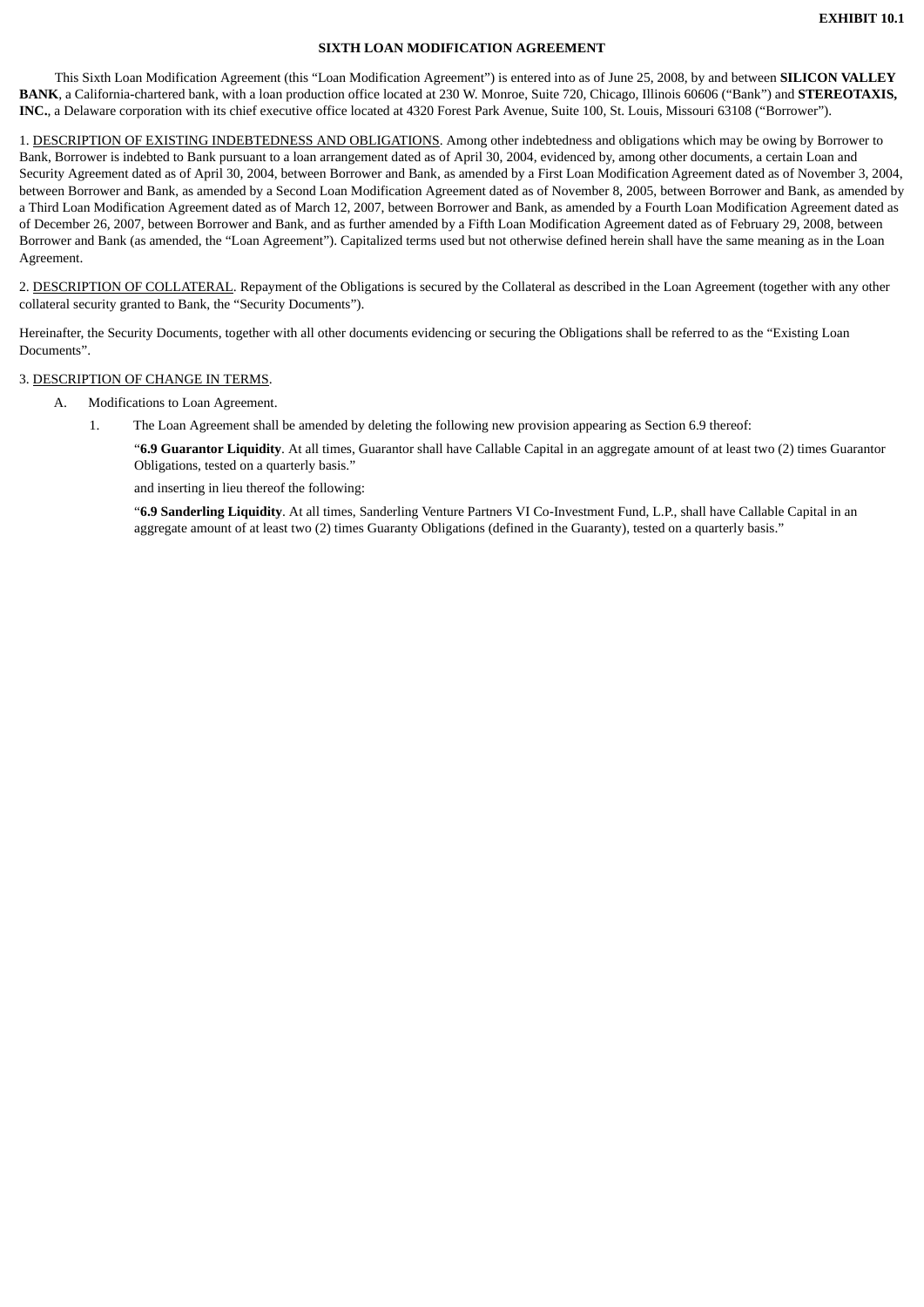- 2. The Loan Agreement shall be amended by inserting the following new provision to appear as Section 6.10 thereof:
	- "**6.10 Alafi Liquidity**. Alafi Capital Company, LLC shall at all times maintain ownership in publicly traded securities acceptable to Bank in its sole and absolutely discretion with Wells Fargo Bank, valued at an aggregate amount of at least two and one-half (2.5) times the Guaranty Obligations (defined in the Guaranty), tested on a monthly basis.
- 3. The Loan Agreement shall be amended by inserting the following new definition to appear alphabetically in Section 13.1 thereof: ""**Guaranty**" are collectively, the unconditional limited guarantees, executed by the Guarantors dated as of June \_\_\_, 2008.

4. FEES. The Borrower shall reimburse Bank for all legal fees and expenses incurred in connection with this amendment to the Existing Loan Documents.

5. APPLICATION OF PAYMENTS AND PROCEEDS. Borrower shall have no right to specify the order or the accounts to which Bank shall allocate or apply any payments required to be made by Borrower to Bank or otherwise received by Bank under this Agreement when any such allocation or application is not specified elsewhere in this Agreement. If an Event of Default has occurred and is continuing, Bank may apply any funds in its possession, whether from Borrower account balances, payments, proceeds realized as the result of any collection of Accounts or other disposition of the Collateral, or otherwise, to the Obligations in such order as Bank shall determine in its sole discretion. Any surplus shall be paid to Borrower or other Persons legally entitled thereto; Borrower shall remain liable to Bank for any deficiency. If Bank, in its good faith business judgment, directly or indirectly enters into a deferred payment or other credit transaction with any purchaser at any sale of Collateral, Bank shall have the option, exercisable at any time, of either reducing the Obligations by the principal amount of the purchase price or deferring the reduction of the Obligations until the actual receipt by Bank of cash therefor.

6. RATIFICATION OF NEGATIVE PLEDGE AGREEMENT. Borrower hereby ratifies, confirms and reaffirms, all and singular, the terms and conditions of a certain Negative Pledge Agreement dated as of April 30, 2004, between Borrower and Bank, and acknowledges, confirms and agrees that said Negative Pledge Agreement, shall remain in full force and effect.

7. RATIFICATION OF PERFECTION CERTIFICATE. Borrower hereby ratifies, confirms and reaffirms, all and singular, the terms and disclosures contained in a certain Perfection Certificate dated as of April 30, 2004, between Borrower and Bank, and acknowledges, confirms and agrees the disclosures and information Borrower provided to Bank in the Perfection Certificate has not changed, as of the date hereof.

8. CONSISTENT CHANGES. The Existing Loan Documents are hereby amended wherever necessary to reflect the changes described above.

9. RATIFICATION OF LOAN DOCUMENTS. Borrower hereby ratifies, confirms, and reaffirms all terms and conditions of all security or other collateral granted to the Bank, and confirms that the indebtedness secured thereby includes, without limitation, the Obligations.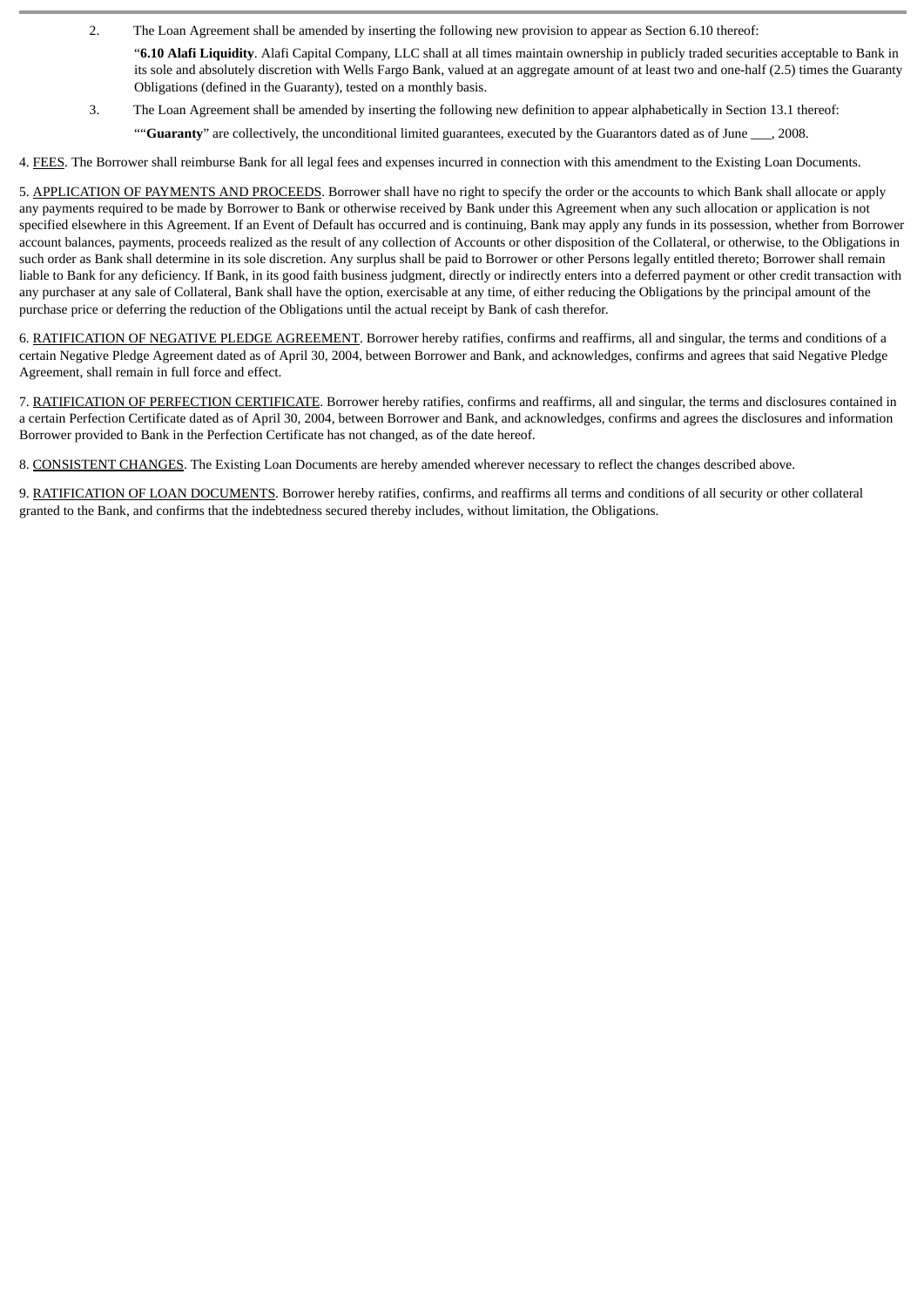10. NO DEFENSES OF BORROWER. Borrower hereby acknowledges and agrees that Borrower has no offsets, defenses, claims, or counterclaims against Bank with respect to the Obligations, or otherwise, and that if Borrower now has, or ever did have, any offsets, defenses, claims, or counterclaims against Bank, whether known or unknown, at law or in equity, all of them are hereby expressly WAIVED and Borrower hereby RELEASES Bank from any liability thereunder.

11. CONTINUING VALIDITY. Borrower understands and agrees that in modifying the existing Obligations, Bank is relying upon Borrower's representations, warranties, and agreements, as set forth in the Existing Loan Documents. Except as expressly modified pursuant to this Loan Modification Agreement, the terms of the Existing Loan Documents remain unchanged and in full force and effect. Bank's agreement to modifications to the existing Obligations pursuant to this Loan Modification Agreement in no way shall obligate Bank to make any future modifications to the Obligations. Nothing in this Loan Modification Agreement shall constitute a satisfaction of the Obligations. It is the intention of Bank and Borrower to retain as liable parties all makers of Existing Loan Documents, unless the party is expressly released by Bank in writing. No maker will be released by virtue of this Loan Modification Agreement.

12. COUNTERSIGNATURE. This Loan Modification Agreement shall become effective only when it shall have been executed by Borrower and Bank

*[The remainder of this page is intentionally left blank]*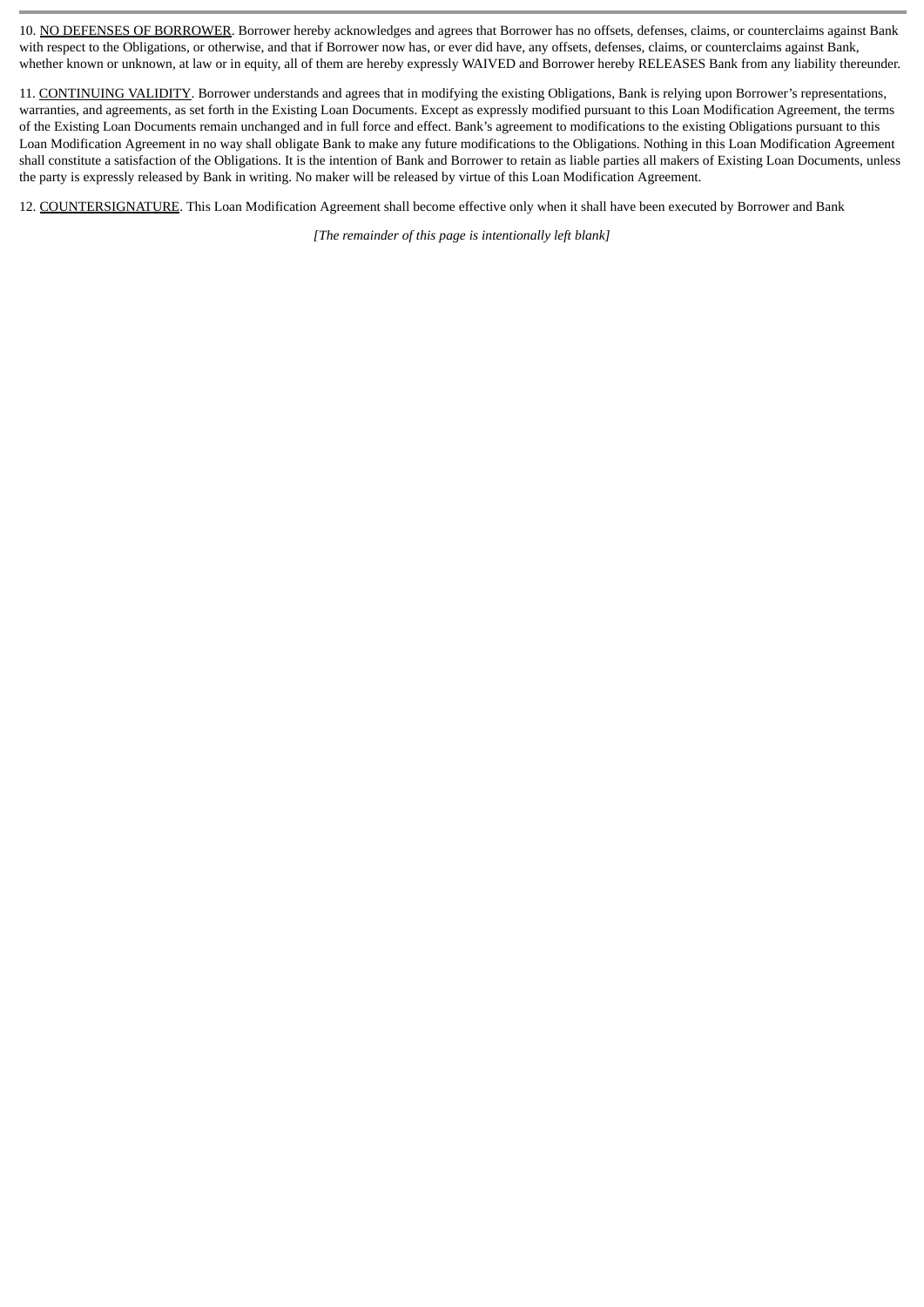This Loan Modification Agreement is executed as of the date first written above.

# **BORROWER: BANK:**

By: /s/ James M. Stolze By: /s/ Adam Glick Name:  $\frac{1}{5}$  James M. Stolze By: /s/ Adam Glick Name:  $\frac{1}{5}$  Adam Glick Name:  $\frac{1}{5}$  Adam Glick Name:  $\frac{1}{5}$  Adam Glick Name:  $\frac{1}{5}$  Adam Glick Name:  $\frac{1}{5}$  Adam

Name: James M. Stolze<br>
Title: Vice President and Chief Financial Officer<br>
Title: Nelationship Manager<br>
Name: Adam Glick<br>
Name: Adam Glick<br>
Name: Adam Glick Vice President and Chief Financial Officer

# **STEREOTAXIS, INC. SILICON VALLEY BANK**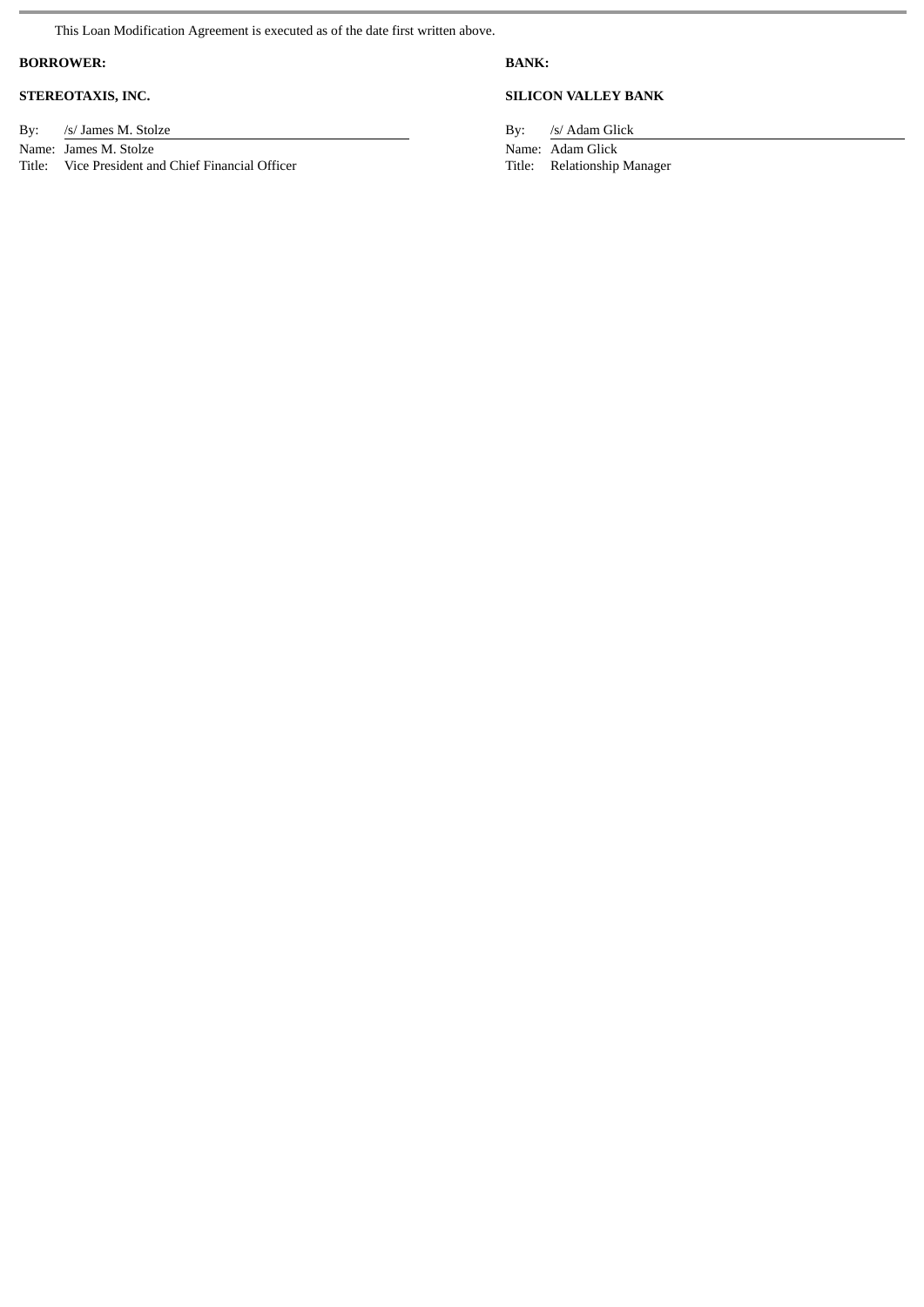DIGITAL SOLUTIONS FOR INTERVENTIONAL MEDICINE



May 22, 2008

Lou Ruggiero 1880 E. Morten Avenue # 136 Phoenix, AZ 85020

Dear Lou:

I am pleased to extend you an offer to join Stereotaxis as Senior Vice President and Chief Sales Officer North America. This letter outlines the terms of your employment offer and is based on a June 1, 2008 start date.

This position will be designated as an officer of the Company and be based in Phoenix, AZ. You will not be required to relocate for this position. The Company will provide an office and all necessary equipment at its Phoenix facility. In addition, you will be provided an Executive Administrative Assistant based in St. Louis.

Your annualized base salary will be \$300,000 payable semi-monthly. In addition, you will be eligible for a total bonus opportunity of 50% of your annual salary. This bonus opportunity will be divided into two plans (see both attached documents). The first will be based on North American business metrics including net new order dollars entered into backlog (Niobe and Odyssey), total revenue, gross margins, and control of fixed expenses. It will represent an uncapped opportunity of 30% of your annual base and will be paid on a quarterly basis. You will also be eligible to participate in the Corporate Bonus Plan with a bonus potential of up to 20% of your base salary based on the Company achieving specific corporate objectives. The Corporate Bonus is paid on an annual basis. Both bonus opportunities will be prorated for 2008.

You will also receive a \$75,000 net signing bonus (grossed-up) payable upon hire. The payment will be processed in your first paycheck in accordance with the Company's regular payroll schedule. This bonus will be subject to recovery should you voluntarily resign within one year of employment.

In addition to the above compensation, you will also receive a monthly car allowance of \$1,200.

I will recommend that the Board of Directors grant you options to purchase up to 200,000 shares of the Company's stock. These options will vest 25% after the first year and then monthly thereafter at the rate of 2.0833% per month such that all rights are available by the end of 4 years from the date of grant. The options will be treated as Incentive Stock Options to the extent allowed under the IRS Code. All shares shall be subject to the other terms and conditions set forth in the Company's stock option plan and the Incentive Stock Option Agreement (see attached agreement)*.* Such grant is subject to the final approval of the Board of Directors. The Compensation Committee of the Board of Directors is scheduled to approve your grant at its May 28, 2008 meeting.

Along with this initial grant, you will be eligible for annual equity grants starting in 2009. You will receive an additional 40,000 options in February 2009 if you meet your 2008 North American business metric goals. Any awards beyond 2009 will be based on Company guidelines for your position and your performance. All grants are subject to Board approval.

You shall be entitled to the standard benefits (see attached benefit summary) made available by the Company from time to time including medical and dental insurance for you and your family (subject to employee contributions) and paid time off for vacation and sick time (PTO) of fifteen days per year accumulated at a rate of 1.25 days per month. You will have the option of participating in our medical plan effective June 1, 2008 or the Company will pay the cost of your COBRA payment of \$750 per month through December 31, 2008 at which time you will begin participation in our medical plan if you so choose.

Stereotaxis, Inc — 4320 Forest Park Avenue — Suite 100 — St. Louis, MO — 63108 — (314) 678-6100 — (314) 678-6110 Fax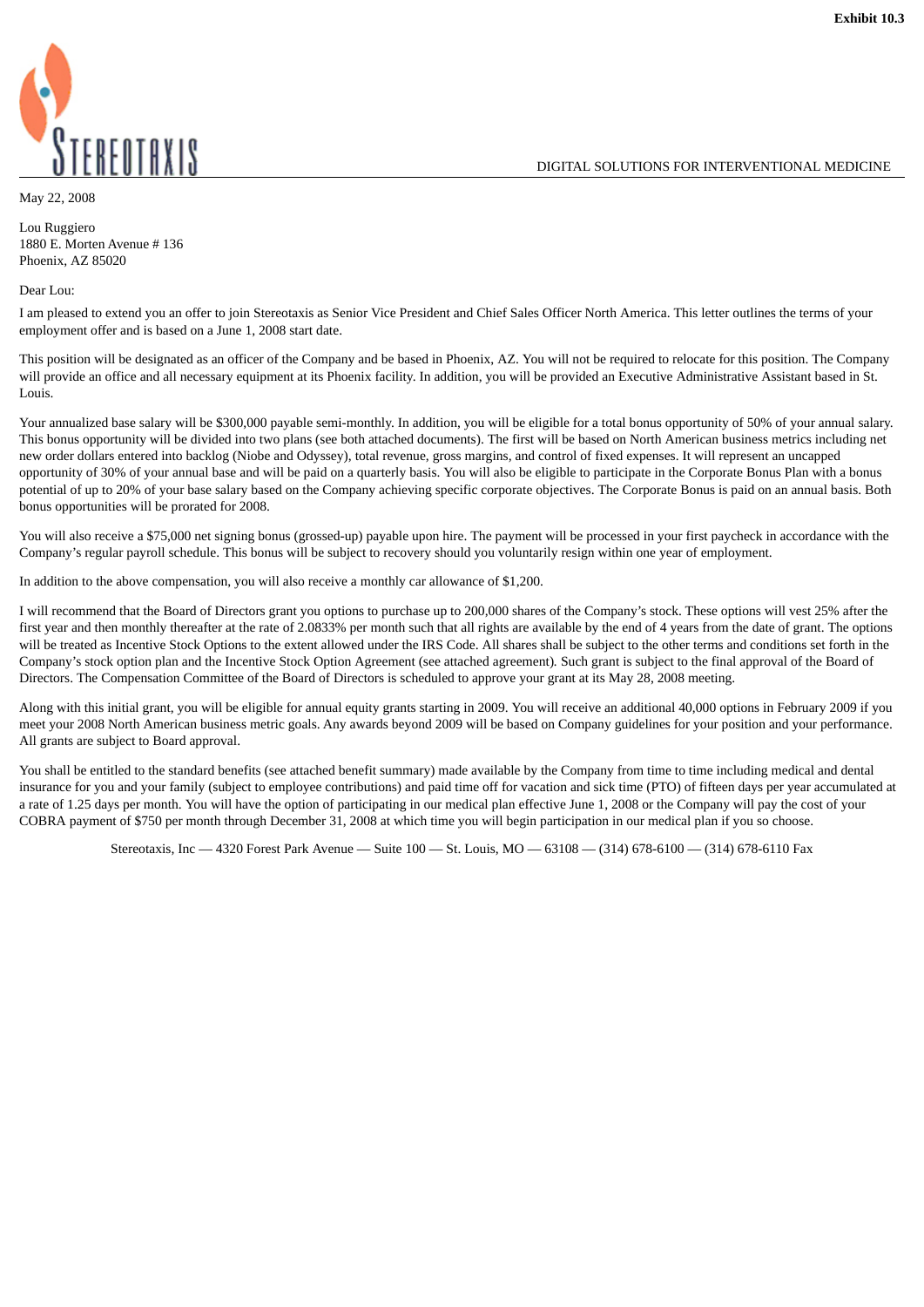Stereotaxis is an "at-will" employer, which means that you or Stereotaxis may terminate your employment at any time, with or without cause and without notice. You will be required to execute the Company's standard At-Will-Employment Agreement and Confidentiality and Non-compete Agreement, which includes provisions relating to arbitration of employment disputes. If you are terminated for other than cause you will receive a guarantee of 6 months salary continuation equal to your monthly base salary. If a change of control occurs or you relocate to St. Louis at the request of the Company and you are terminated for other than cause, you will receive a guarantee of 12 months salary continuation equal to your monthly base salary. Any period of salary continuation will include a continuation of employee benefits as well.

By signing this letter, you agree that you are not a party to any employment agreement, non-compete agreement or confidentiality agreement that might be inconsistent with your agreement with Stereotaxis. You must also furnish us with proof that you are authorized to work in the US.

Stereotaxis also approves and authorizes you the option to serve as an equity holder and compensated Advisor to the Board of Directors and CEO of BioVigilant Systems, Inc. on a part-time basis with the understanding that such relationship will not interfere with Stereotaxis work or responsibilities. This advisory role will end no later than December 31, 2008. Stereotaxis acknowledges that no conflict of interest exists.

Lou, we welcome you to Stereotaxis and are enthusiastic about working with you to build our company. This letter contains all terms and conditions of the Company's offer of employment to you and any previous discussions, understandings or agreements are superseded by this letter. This offer is contingent upon your completion of the Company's standard employment application and the Company's satisfactory completion of its checks on your background. If the foregoing terms are acceptable, please indicate your agreement by signing this letter in the space provided below at your earliest convenience but not later than May 26, 2008.

Sincerely,

/s/ Mike Kaminski President and COO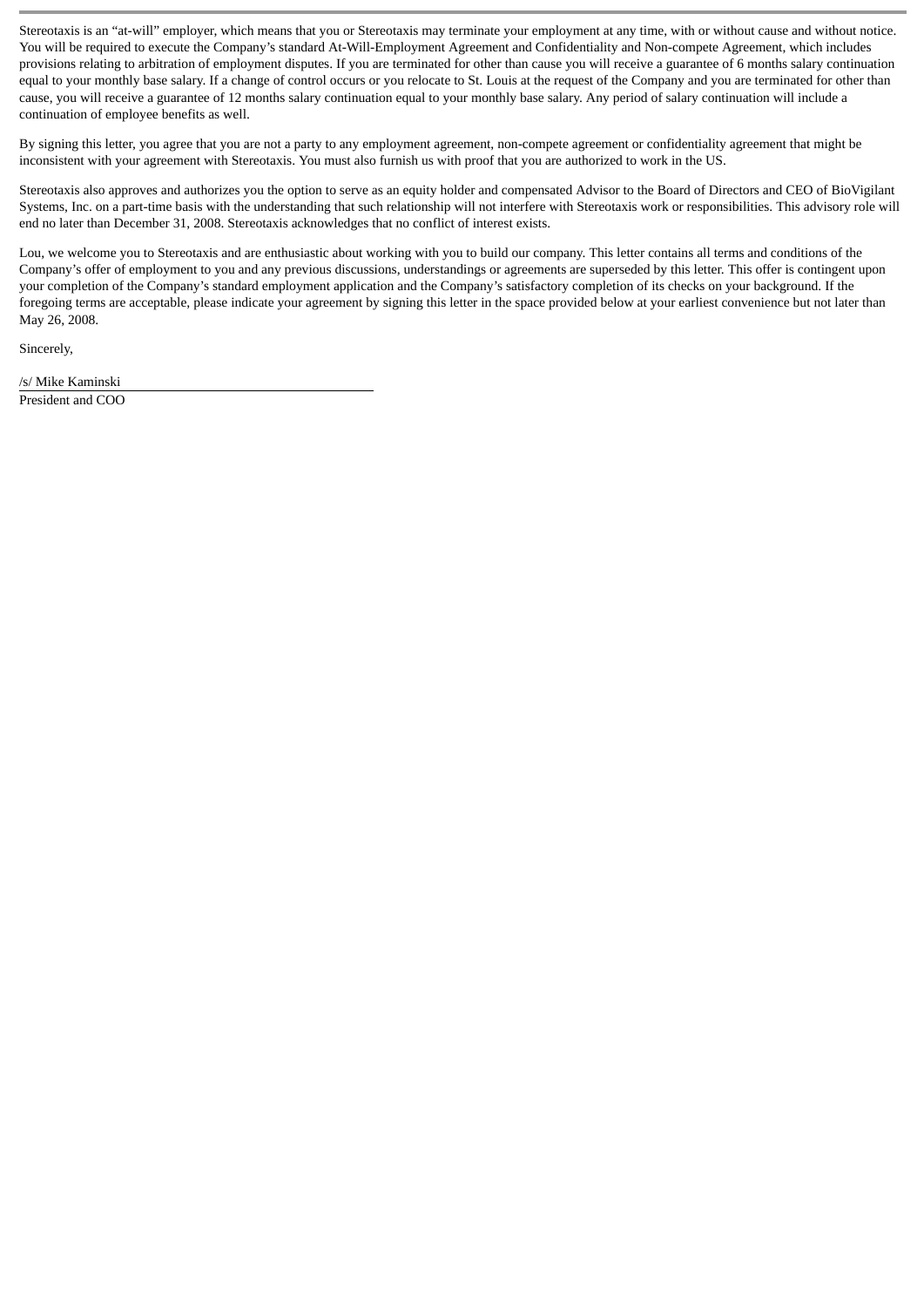ACCEPTED and AGREED this 2<sup>nd</sup> day of June of 2008.

My starting date will be the  $\_\text{th}$  day of  $\_\text{cm}$ , 2008.

/s/ Lou Ruggiero

Lou Ruggiero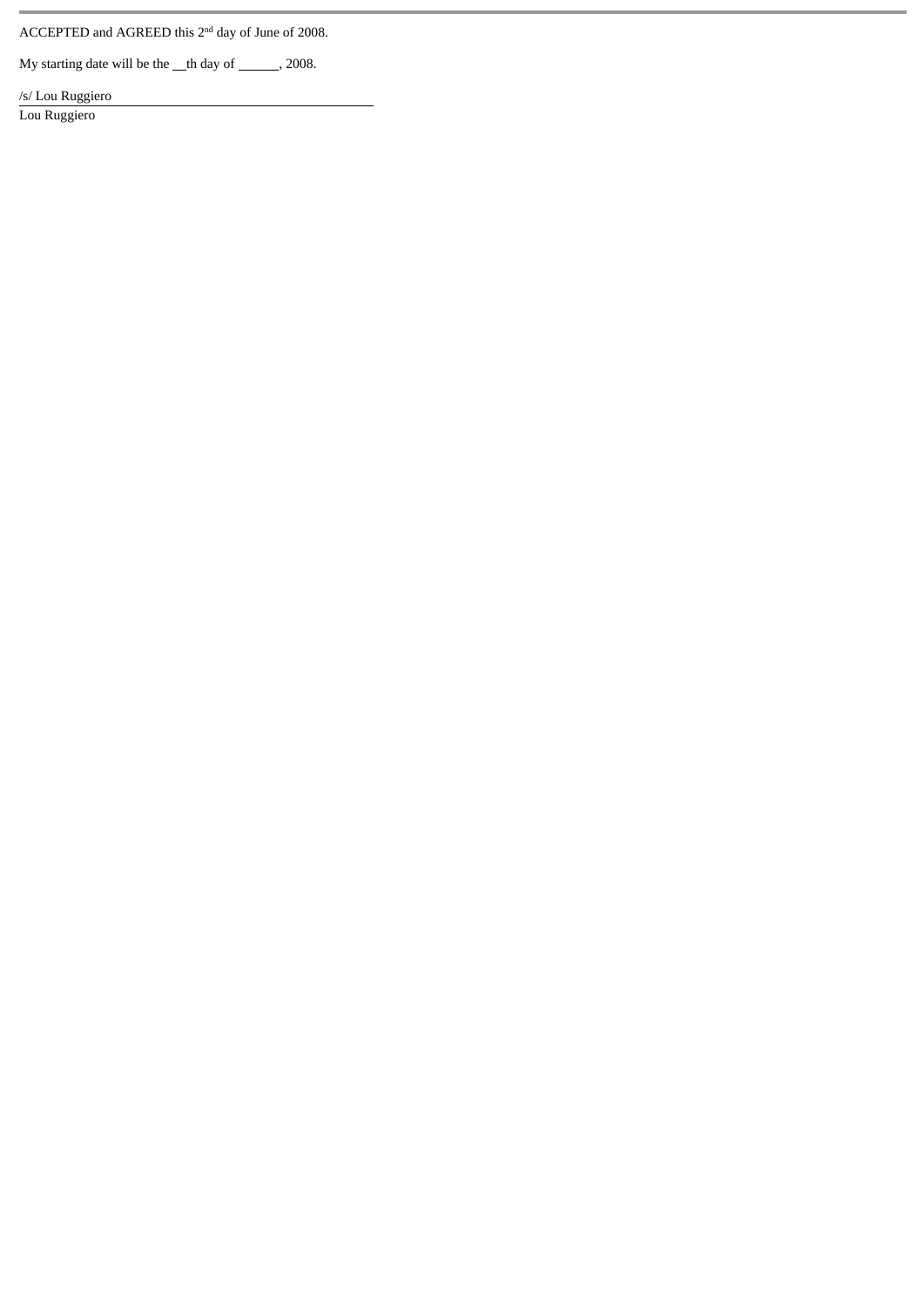#### AT-WILL EMPLOYMENT AGREEMENT

It is understood and agreed that the employment by Stereotaxis, Inc., a Delaware corporation (the "Company" or "Stereotaxis"), of the employee named below ("Employee") shall be subject to the terms and conditions of this At-Will Agreement ("Agreement").

# 1. Position; Base Salary; Incentive Compensation.

Employee shall serve as Senior Vice President and Chief Sales Officer, North America or in such other capacity or capacities as Stereotaxis may from time to time direct. Employee shall report to Mike Kaminski, President and COO or such other person as the Company may from time to time direct. Employee's supervisor shall schedule employee's hours of work and Employee's position with the Company is Exempt.

Employee shall be paid according to the terms of his offer letter, or as provided in the future by Employer from time to time in writing. Such payments shall be subject to applicable withholdings and deductions.

# 2. Vacation and Sick Leave Benefits.

Company-paid vacation and sick leave will be governed by the Employee Handbook.

# 3. Company Benefits.

While employed by the Company, Employee shall be entitled to receive the benefits of employment as the Company may offer from time to time. Employee agrees that as a condition of Employee's employment by the Company that Employee will be bound and subject to the terms and conditions of the Company's Employee Handbook. The Employee Handbook may be revised from time to time at the sole discretion of the Company with or without prior notice.

# 4. Attention to Duties; Conflict of Interest.

While employed by the Company, Employee shall devote Employee's full business time, energy and abilities exclusively to the business and interests of Stereotaxis, and shall perform all duties and services in a faithful and diligent manner and to the best of Employee's abilities. Employee shall not, without the Company's prior written consent, render to others, services of any kind for compensation, or engage in any other business activity that would materially interfere with the performance of Employee's duties under this Agreement. Employee represents that Employee has no other outstanding commitments inconsistent with any of the terms of this Agreement or the services to be rendered to Stereotaxis. While employed by the Company, Employee shall not, directly or indirectly, whether as a partner, employee, creditor, shareholder, or otherwise, promote, participate or engage in any activity or other business competitive with the Company's business. Employee shall not invest in any company or business, which competes in any manner with the Company, except that Employee may invest in companies whose securities are listed on the national securities exchanges, provided such investment amounts to less than one (1) per cent of the outstanding equity of the company.

# 5. Proprietary Information and Non-competition.

Employee agrees to be bound by the terms of the Confidentiality and Noncompete Agreement attached as Exhibit A and incorporated by this reference ("Confidentiality and Noncompete Agreement"), and by the rules of confidentiality and prohibitions against competition promulgated by Stereotaxis from time to time.

# 6. At-Will Employer.

The Company is an "at-will" employer. This means that the Company may terminate Employee's employment at any time, with or without cause, and that Employee may terminate Employee's employment at any time, with our without cause. Stereotaxis makes no promise that Employee's employment will continue for a set period of time, nor is there any promise that it will be terminated only under particular circumstances. No raise or bonus, if any, shall alter Employee's status as an "at-will" employee or create any implied contract of employment. Discussion of possible or potential benefits in future years is not an express or implied promise of continued employment. No manager, supervisor or officer of Stereotaxis has the authority to change Employee's status as an "at-will" employee. The "at-will" nature of the employment relationship with Employee can only be altered by a written agreement signed by each member of the Board of Directors of Stereotaxis. No position within Stereotaxis is considered permanent.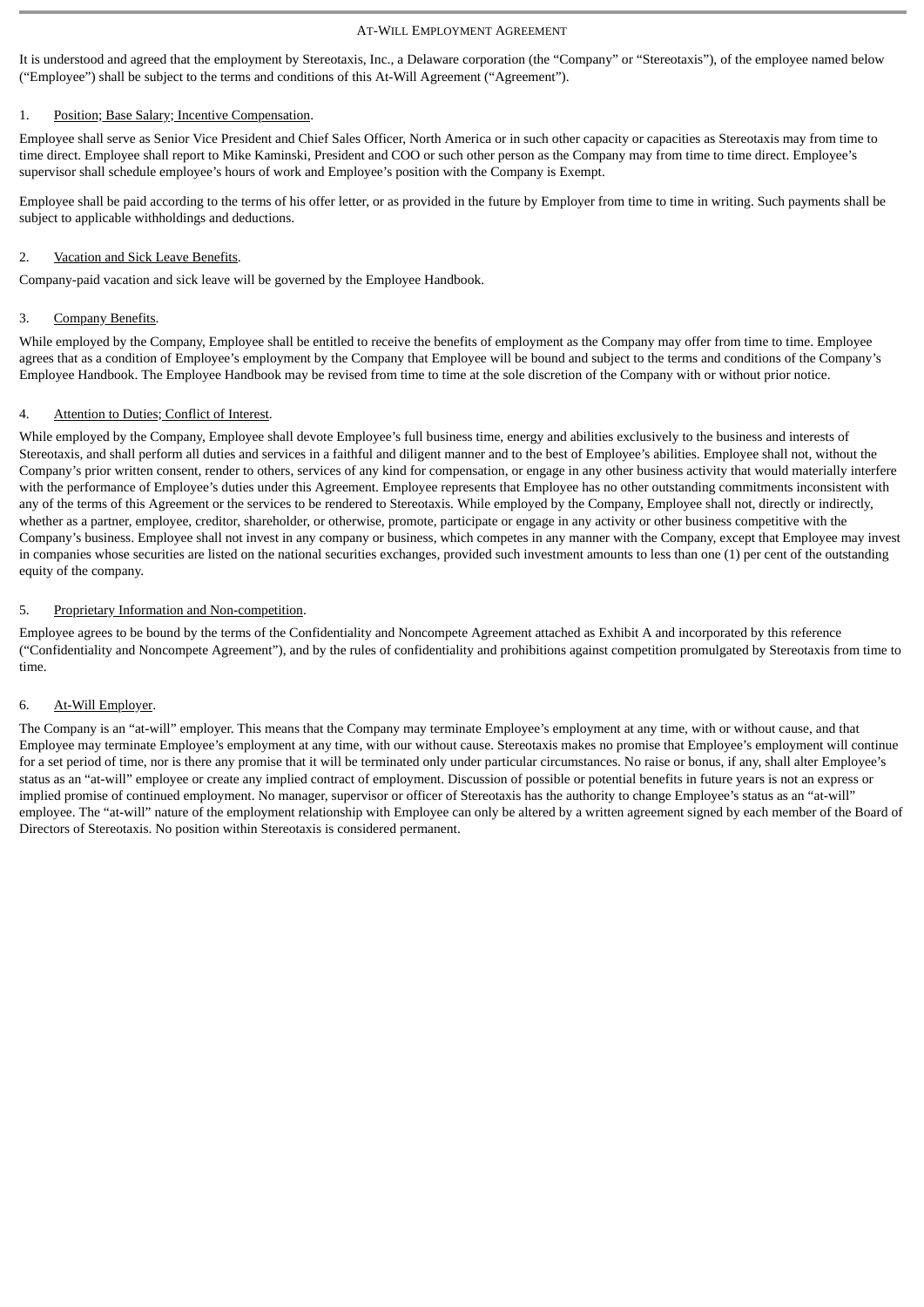# 7. Binding Arbitration.

Any dispute, claim or controversy with respect to Employee's termination of employment with the Company (whether the termination of employment is voluntary or involuntary), and any dispute, claim or controversy with respect to incidents or events leading to such termination or the method or manner of such termination, and any question of arbitrability hereunder, shall be settled exclusively by arbitration.

Employee and Stereotaxis each waive their constitutional rights to have such matters determined by a jury. Instead of a jury trial, Stereotaxis and Employee shall choose an arbitrator. Arbitration is preferred because, among other reasons, it is quicker, less expensive and less formal than litigation in court. The provisions governing arbitration shall be described in detail in Stereotaxis's Employee Handbook.

The arbitrator shall not have the authority to alter, amend, modify, add to or eliminate any condition or provision of this Agreement, including, but not limited to, the "at-will" nature of the employment relationship. The arbitration shall be held in St. Louis, Missouri. The award of the arbitrator shall be final and binding on the parties. Judgment upon the arbitrator's award may be entered in any court, state or federal, having jurisdiction over the parties. If a written request for arbitration is not made within one (1) year of the date of the alleged wrong or violation, all remedies regarding such alleged wrong or violation shall be waived.

Should any court determine that any provision(s) of this Agreement to arbitrate is void or invalid, the parties specifically intend every other provision of this Agreement to arbitrate to remain enforceable and intact. The parties explicitly and definitely prefer arbitration to recourse to the courts, for the reasons described above, and have prescribed arbitration as their sole and exclusive method of dispute resolution.

# 8. No Inconsistent Obligations.

Employee represents that Employee is not aware of any obligations, legal or otherwise, inconsistent with the terms of this Agreement or Employee's undertakings under this Agreement.

# 9. Miscellaneous.

Stereotaxis may assign this Agreement and Employee's employment to an affiliated entity to which the operations it currently manages are transferred.

No promises or changes in Employee's status as an employee of the Company or any of the terms and conditions of this Agreement can be made unless they are made in writing and approved by the Board of Directors of Stereotaxis. This Agreement and the terms and conditions described in it cannot be changed orally or by any conduct of either Employee or Stereotaxis or any course of dealings between Employee, or another person and Stereotaxis.

Unless otherwise agreed upon in writing by the parties, Employee, after termination of any employment, shall not seek nor accept employment with the Company in the future and the Company is entitled to reject without cause any application for employment with the Company made by Employee, and not hire Employee. Employee agrees that Employee shall have no cause of action against the Company arising out of any such rejection.

This agreement and performance under it, and any suits or special proceedings brought under it, shall be construed in accordance with the laws of the United States of America and the State of Missouri and any arbitration, mediation or other proceeding arising hereunder shall be filed and adjudicated in St. Louis, Missouri.

If any term or condition, or any part of a term or condition, of this Agreement shall prove to be invalid, void or illegal, it shall in no way affect, impair or invalidate any of the other terms or conditions of this Agreement, which shall remain in full force and effect.

The failure of either party to enforce any provision of this Agreement shall not be construed as a waiver of or acquiescence in or to such provision.

The Parties to this Agreement represent and acknowledge that in executing this Agreement they do not rely and have not relied upon any representation or statement made by the other party or the other party's agents, attorneys or representatives regarding the subject matter, basis, or effect of this Agreement or otherwise, other than those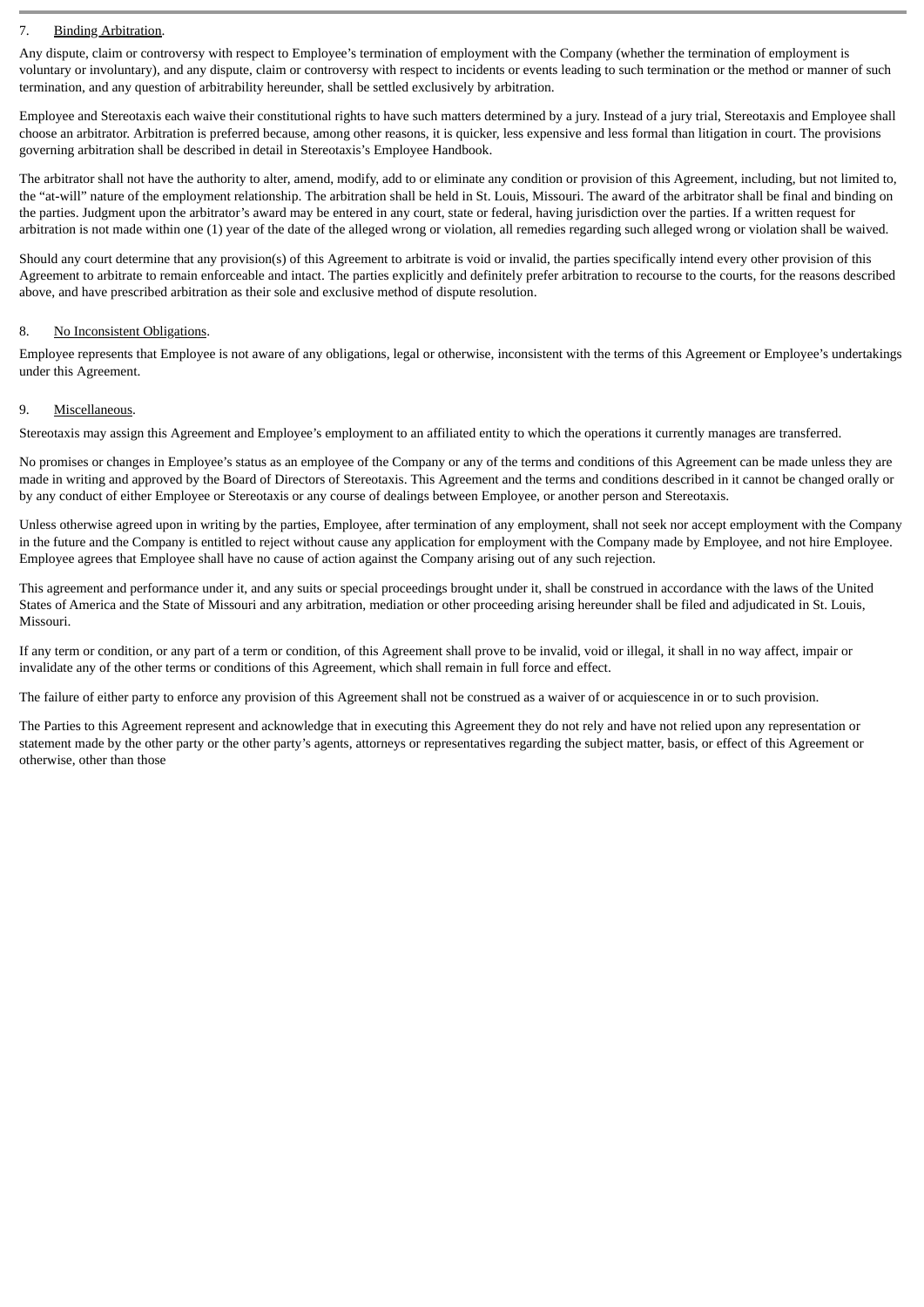specifically stated in this written Agreement. This Agreement shall be interpreted in accordance with the plain meaning of its terms and not strictly for or against any party. This Agreement shall be construed as if each party was its author and each party hereby adopts the language of this Agreement as if it were his, her or its own. The captions to this Agreement and its sections, subsections, tables and exhibits are inserted only for convenience and shall not be construed as part of this Agreement or as a limitation on or broadening of the scope of this Agreement or any section, subsection, table or exhibit.

Employee and Stereotaxis have executed this Agreement and agree to enter into and be bound by the provisions hereof as of 6/5/08.

THIS CONTRACT CONTAINS A BINDING ARBITRATION PROVISION WHICH MAY BE ENFORCED BY THE PARTIES.

#### **Stereotaxis, Inc.**

By: /s/ David Giffin Name: David Giffin Title: Vice President, Human Resources

#### **Employee**

Name: Lou Ruggiero

Signature: /s/ Lou Ruggiero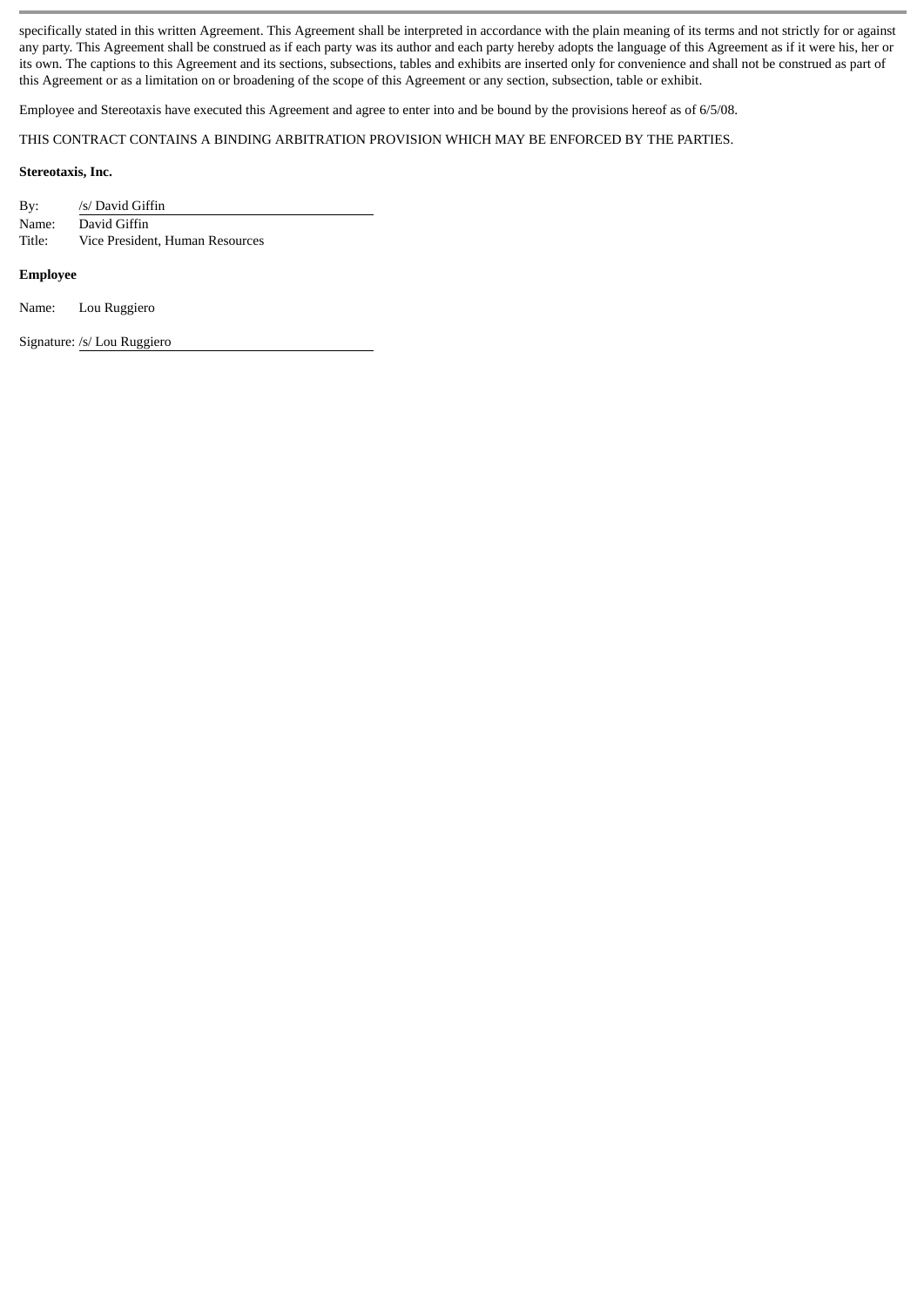#### EXHIBIT A CONFIDENTIALITY AND NONCOMPETE AGREEMENT

This Confidentiality and Noncompete Agreement ("Agreement") is made and entered into this 2nd day of June, 2008, by and between Stereotaxis, Inc., a Delaware corporation ("Company"), and Lou Ruggiero, ("Employee").

WHEREAS, Company is engaged in, among other things, the business of research, development, marketing and selling of medical devices and equipment. The Company is headquartered and its principal place of business is located in St. Louis, Missouri;

WHEREAS, Company has expended a great deal of time, money and effort to develop and maintain its proprietary Confidential and Trade Secret Information (as defined herein) which provides it with a significant competitive advantage;

WHEREAS, the success of Company depends to a substantial extent upon the protection of its Confidential and Trade Secret Information and customer goodwill by all of its employees;

WHEREAS, Employee desires to be employed, or to continue to be employed, by Company to provide managerial, administrative, technical and/or sales services for Company; to be eligible for opportunities for advancement within Company and/or compensation increases which otherwise would not be available to Employee; and to be given access to Confidential and Trade Secret Information of Company which is necessary for Employee to perform his or her job, but which Company would not make available to Employee but for Employee's signing and agreeing to abide by the terms of this Agreement as a condition of Employee's employment and continued employment with Company. Employee recognizes and acknowledges that Employee's position with Company has provided and/or will continue to provide Employee with access to Company's Confidential and Trade Secret Information;

WHEREAS, Company compensates its employees to, among other things, develop and preserve goodwill with its customers on Company's behalf and business information for Company's ownership and use;

WHEREAS, If Employee were to leave Company, Company, in all fairness, would need certain protections in order to prevent competitors of Company from gaining an unfair competitive advantage over Company and/or diverting goodwill from Company, and to prevent misuse or misappropriation by Employee of the Confidential and Trade Secret Information;

WHEREAS, Company desires to obtain the benefit of the services of Employee and Employee is willing to render such services on the terms and conditions hereinafter set forth;

NOW, THEREFORE, in consideration of the compensation and other benefits of Employee's employment by Company and the recitals, mutual covenants and agreements hereinafter set forth, Employee and Company agrees as follows:

# 1. Employment Services.

- 1.1 Employee agrees that throughout Employee's employment with Company, Employee will (i) faithfully render such services as may be delegated to Employee by Company, (ii) devote Employee's entire business time, good faith, best efforts, ability, skill and attention to Company's business, and (iii) follow and act in accordance with all of Company's rules, policies and procedures of Company, including, but not limited to, working hours, sales and promotion policies and specific Company rules.
- 1.2 "Company" means Stereotaxis, Inc. or one of its subsidiaries; whichever is Employee's employer. The "Subsidiary" means any corporation, joint venture or other business organization in which Stereotaxis, Inc. now or hereafter, directly or indirectly, owns or controls more than fifty percent (50%) interest.

# 2. Confidential and Trade Secret Information.

2.1 Employee agrees to keep secret and confidential, and not to use or disclose to any third parties, except as directly required for Employee to perform Employee's employment responsibilities for Company, any of Company's proprietary Confidential and Trade Secret Information.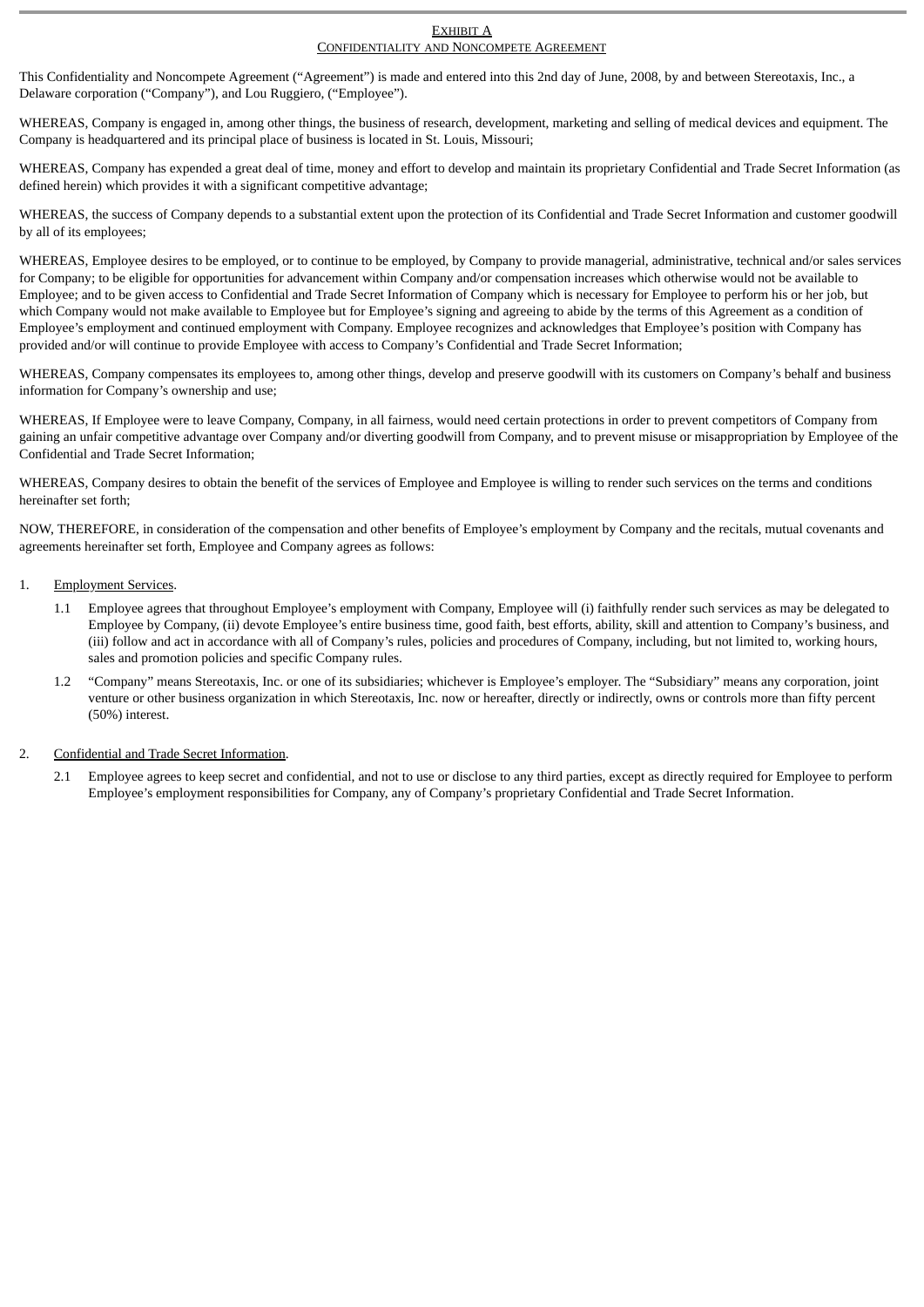- 2.2 "Confidential and Trade Secret Information" includes any information pertaining to Company's business which is not generally known in the medical devices and medical equipment industry, such as, but not limited to, trade secrets, know-how, processes, designs, products, documentation, quality control and assurance inspection and test data, production schedules, research and development plans and activities, equipment modifications, product formulae and production and recycling records, standard operating procedure and validation records, drawings, apparatus, tools, techniques, software and computer programs and derivative works, inventions (whether patentable or not), improvements, copyrightable material, business and marketing plans, projections, sales data and reports, confidential evaluations, the confidential use, nonuse and compilation by the Company of technical or business information in the public domain, margins, customers, customer requirements, costs, profitability, sales and marketing strategies, pricing policies, operational methods, strategic plans, training materials, internal financial information, operating and financial data and projections, distribution or sales methods, prices charged by or to Company, inventory lists, sources of supplies, supply lists, lists of current or past employees, mailing lists and information concerning relationships between Company and its employees or customers.
- 2.3 During Employee's employment, Employee will not copy, reproduce or otherwise duplicate, record, abstract, summarize or otherwise use, any papers, records, reports, studies, computer printouts, equipment, tools or other property owned by the Company, except as expressly permitted or required for the proper performance of his or her duties on behalf of the Company.

# 3. Post-Termination Restrictions.

Employee recognizes that (i) Company has spent substantial money, time and effort over the years in and in developing its Confidential and Trade Secret Information; (ii) Company pays its employees to, among other things, develop and preserve business information, customer goodwill, customer loyalty and customer contacts for and on behalf of Company; and (iii) Company is hereby agreeing to employ and pay Employee based upon Employee's assurances and promises contained herein not to put himself or herself in a position following Employee's employment with Company in which the confidentiality of Company's information might somehow be compromised. Accordingly, Employee agrees that during Employee's employment with Company, and for a period of two years thereafter, regardless of how Employee's termination occurs and regardless of whether it is with or without cause, Employee will not, directly or indirectly (whether as owner, partner, consultant, employee or otherwise):

- 3.1 engage in, assist or have an interest in, enter the employment of, or act as an agent, advisor or consultant for, any person or entity which is engaged, or will be engaged, in the development, manufacture, supplying or sale of a product, process, apparatus, service or development which is competitive with a product, process, apparatus, service or development on which Employee worked or with respect to which Employee has or had access to Confidential or Trade Secret Information while at Company ("Competitive Work"), and which Employee seeks to serve in any market which was being served by Employee at the time of Employee's termination or was served at any time during Employee's last six (6) months of employment by Company.
- 3.2 solicit, call on or in any manner cause or attempt to cause, or provide any Competitive Work to any customer or active prospective customer of the Company with whom Employee dealt, or on whose account he or she worked for which Employee was responsible, or with respect to which Employee was provided or had access to Confidential and Trade Secret Information to divert, terminate, limit, modify or fail to enter into any existing or potential relationship with Company; and
- 3.3 induce or attempt to induce any Employee, consultant or advisor of Company to accept employment or an affiliation involving Competitive Work.

# 4. Acknowledgment Regarding Restrictions.

Employee recognizes and agrees that the restraints contained in Section 3 are reasonable and enforceable in view of Company's legitimate interests in protecting its Confidential and Trade Secret Information and customer goodwill. Employee understands that the post-employment restrictions contained herein will preclude, for a time, Employee's employment with competitors of Company in the medical device and medical equipment industry. Employee understands that the restrictions of Section 3 are not limited geographically in view of Company's nationwide operations and the Confidential and Trade Secret Information and customers to which Employee had access.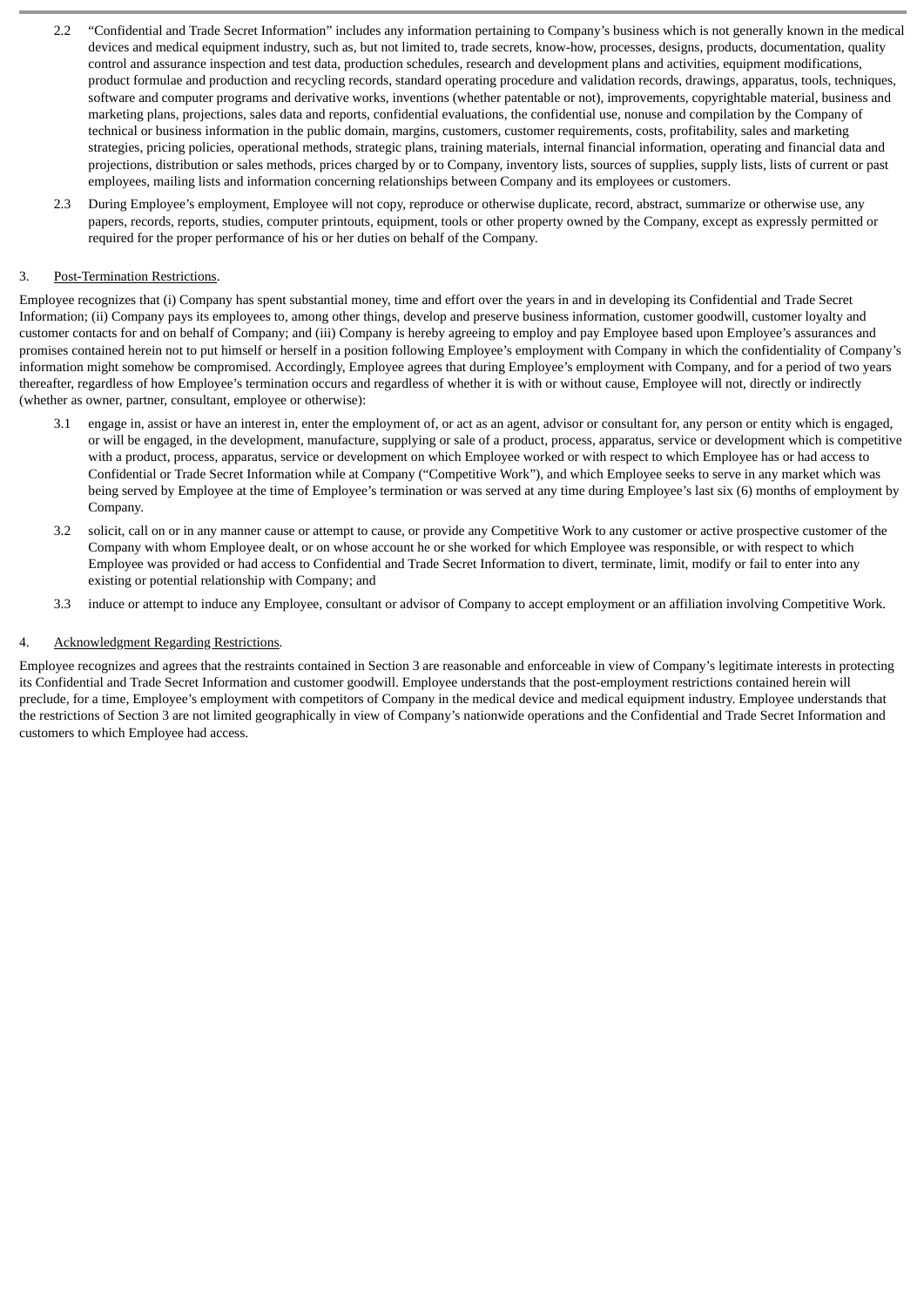- 5. Inventions.
	- 5.1 Any and all ideas, inventions, discoveries, patents, patent applications, continuation-in-part patent applications, divisional patent applications, technology, copyrights, derivative works, trademarks, service marks, improvements, trade secrets and the like, which are developed, conceived, created, discovered, learned, produced and/or otherwise generated by Employee, whether individually or otherwise, during the time that Employee is employed by Company, whether or not during working hours, that relate to (i) current and anticipated businesses and/or activities of Company, (ii) Company's current and anticipated research or development, or (iii) any work performed by Employee for Company, shall be the sole and exclusive property of Company, and Company shall own any and all right, title and interest to such. Employee assigns and agrees to assign to Company any and all right, title and interest in and to any such ideas, inventions, discoveries, patents, patent applications, continuation-in-part patent applications, divisional patent applications, technology, copyrights, derivative works, trademarks, service marks, improvements, trade secrets and the like, whenever requested to do so by Company, at Company's expense, and Employee agrees to execute any and all applications, assignments or other instruments which Company deems desirable or necessary to protect such interests.
	- 5.2 Paragraph 5.1 shall not apply to any invention for which no equipment, supplies, facilities or Confidential and Trade Secret Information of Company was used and which was developed entirely on Employee's own time, unless (i) the invention relates to Company's business or to Company's actual or demonstrably-anticipated research or development, or (ii) the invention results from any work performed by Employee for Company.

# 6. Company Property.

Employee acknowledges that any and all notes, records, sketches, computer diskettes, training materials and other documents relating to the Company obtained by or provided to Employee, or otherwise made, produced or compiled during the course of Employee's employment with Company regardless of the type of medium in which they are preserved, are the sole and exclusive property of Company and shall be surrendered to Company upon Employee's termination of employment and on demand at any time by Company.

# 7. Non-Waiver of Rights.

Company's failure to enforce at any time any of the provisions of this Agreement or to require at any time performance by Employee of any of the provisions hereof shall in no way be construed to be a waiver of such provisions or to affect either the validity of this Agreement, or any part hereof, or the right of Company thereafter to enforce each and every provision in accordance with the terms of this Agreement.

# 8. Company's Right to Injunctive Relief.

In the event of a breach or threatened breach of any of Employee's duties and obligations under the terms and provisions of Sections 2, 3, 5, or 6 hereof, Company shall be entitled, in addition to any other legal or equitable remedies it may have in connection therewith (including any right to damages that may suffer), to temporary, preliminary and permanent injunctive relief restraining such breach or threatened breach. Employee hereby expressly acknowledges that the harm which might result to Company's business as a result of any noncompliance by Employee with any of the provisions of Sections 2, 3 or 5 would be largely irreparable. Employee specifically agrees that if there is a question as to the enforceability of any of the provisions of Sections 2, 3 or 5 hereof, Employee will not engage in any conduct inconsistent with or contrary to such Sections until after the question has been resolved by a final judgment of a court of competent jurisdiction.

# 9. **Invalidity of Provisions.**

If any provision of this Agreement is adjudicated to be invalid or unenforceable under applicable law in any jurisdiction, the validity or enforceability of the remaining provisions thereof shall be unaffected as to such jurisdiction and such adjudication shall not affect the validity or enforceability of such provisions in any other jurisdiction. To the extent that any provision of this Agreement is adjudicated to be invalid or unenforceable because it is overbroad, that provision shall not be void, but rather shall be limited only to the extent required by applicable law and enforced as to limited. The parties expressly acknowledge and agree that this Section is reasonable in view of the parties' respective interests.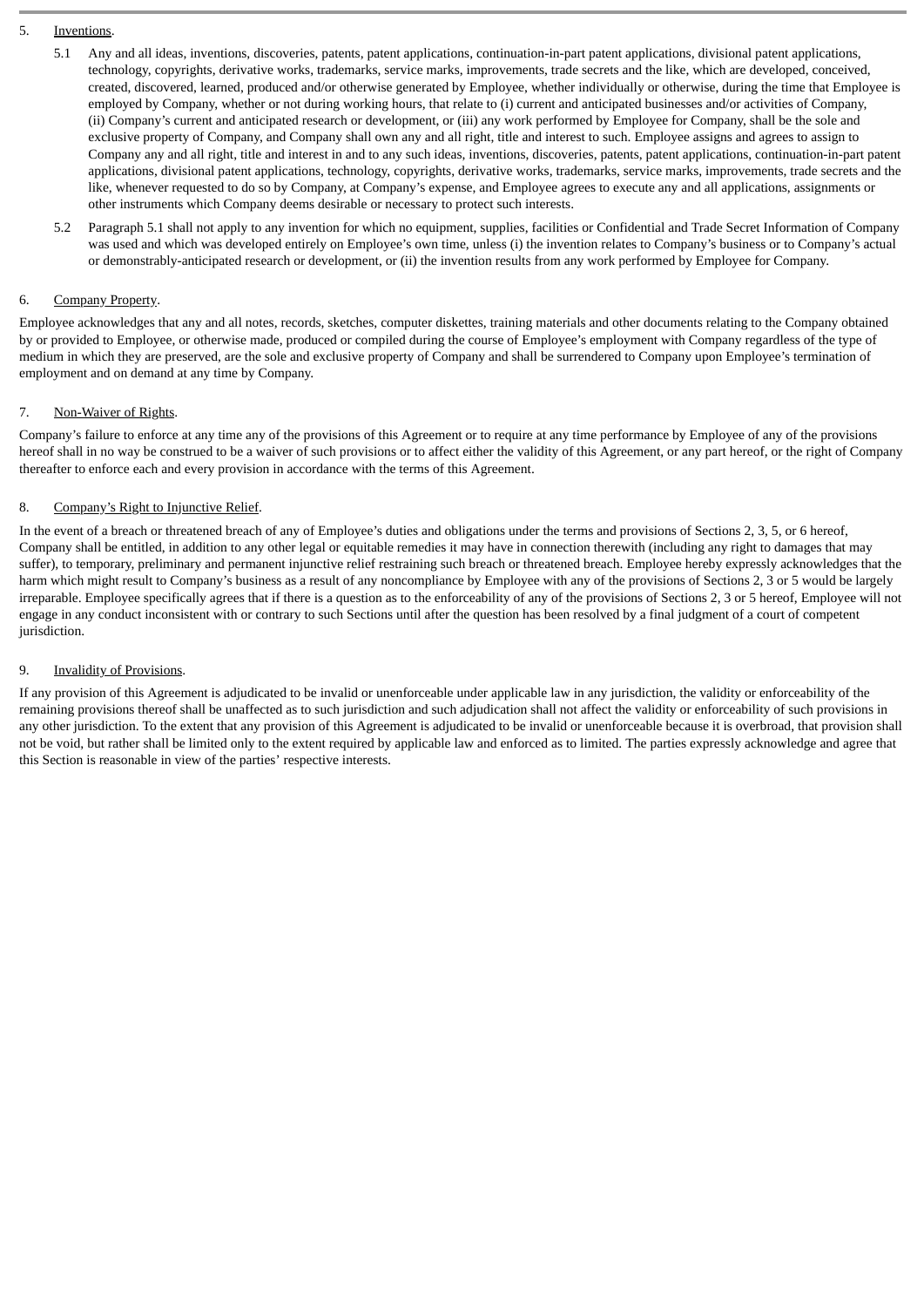# 10. Employee Representations.

Employee represents that the execution and delivery of the Agreement and Employee's employment with Company do not violate any previous employment agreement or other contractual obligation of Employee.

# 11. Company's Right to Recover Costs and Fees.

Employee agrees that if Employee breaches or threatens to breach this Agreement, Employee shall be liable for any attorneys' fees and costs incurred by the Company in enforcing its rights under this Agreement in the event that a court determines that Employee has breached this Agreement or if the Company obtains injunctive relief against the Employee and is successful on the merits of its claim against employee.

# 12. Employment at Will.

Employee acknowledges that employee is, and at all times will be, an employee-at-will of Company and nothing contained herein shall be construed to alter or affect such employee-at-will status.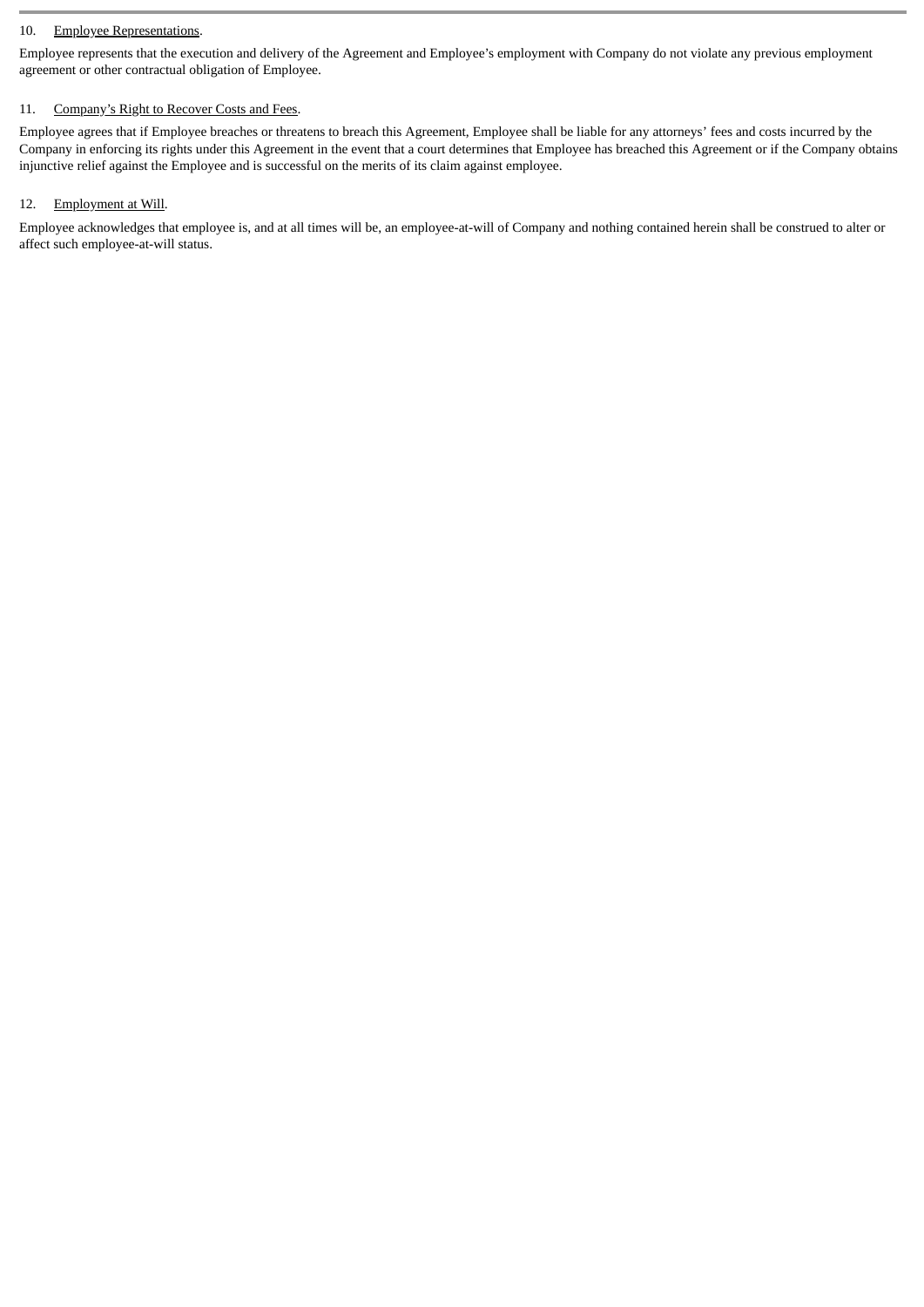# 13. Exit Interview.

To ensure a clear understanding of this Agreement, Employee agrees, at the time of termination of Employee's employment, to engage in an exit interview with Company at a time and place designated by Company and at Company's expense. Employee understands and agrees that during said exit interview, Employee may be required to confirm that Employee will comply with Employee's obligations under Sections 2, 3 and 5 of this Agreement. Company may elect, at its option, to conduct the exit interview by telephone.

# 14. Amendments.

No modification, amendment or waiver of any of the provisions of this Agreement shall be effective unless in writing specifically referring hereto, and signed by the parties hereto. This Agreement supersedes all prior agreements and understandings between Employee and Company to the extent that any such agreements or understandings conflict with the terms of this Agreement.

# 15. Assignments.

This Agreement shall be freely assignable by Company to, and shall inure to the benefit of, and be binding upon, Company, its successors and assigns and/or any other entity which shall succeed to the business presently being conducted by Company. Being a contract for personal services, neither this Agreement nor any rights hereunder shall be assigned by Employee.

# 16. Choice of Forum and Governing Law.

In light of Company's substantial contacts with the State of Missouri, the parties' interests in ensuring that disputes regarding the interpretation, validity and enforceability of this Agreement are resolved on a uniform basis, and Company's execution of, and the making of this Agreement in Missouri, the parties agree that: (i) any litigation involving any noncompliance with or breach of the Agreement, or regarding the interpretation, validity and/or enforceability of the Agreement, shall be filed and conducted exclusively in the state or federal courts in St. Louis County, Missouri; and (ii) the Agreement shall be interpreted in accordance with and governed by the laws of the State of Missouri, with regard for any conflict of law principles.

# 17. Headings.

Section headings are provided in this Agreement for convenience only and shall not be deemed to substantively alter the content of such sections.

PLEASE NOTE: BY SIGNING THIS AGREEMENT, EMPLOYEE IS HEREBY CERTIFYING THAT EMPLOYEE (A) HAS RECEIVED A COPY OF THIS AGREEMENT FOR REVIEW AND STUDY BEFORE EXECUTING IT; (B) HAS READ THIS AGREEMENT CAREFULLY BEFORE SIGNING IT; (C) HAS HAD SUFFICIENT OPPORTUNITY BEFORE SIGNING THE AGREEMENT TO ASK ANY QUESTIONS EMPLOYEE HAS ABOUT THE AGREEMENT AND HAS RECEIVED SATISFACTORY ANSWERS TO ALL SUCH QUESTIONS; AND (D) UNDERSTANDS EMPLOYEE'S RIGHTS AND OBLIGATIONS UNDER THE AGREEMENT.

IN WITNESS WHEREOF, the parties hereof have caused this Agreement to be executed as of the day and year first above written.

Employee Stereotaxis, Inc.

/s/ Lou Ruggiero /s/ David Giffin Lou Ruggiero David Giffin, Vice President, Human Resources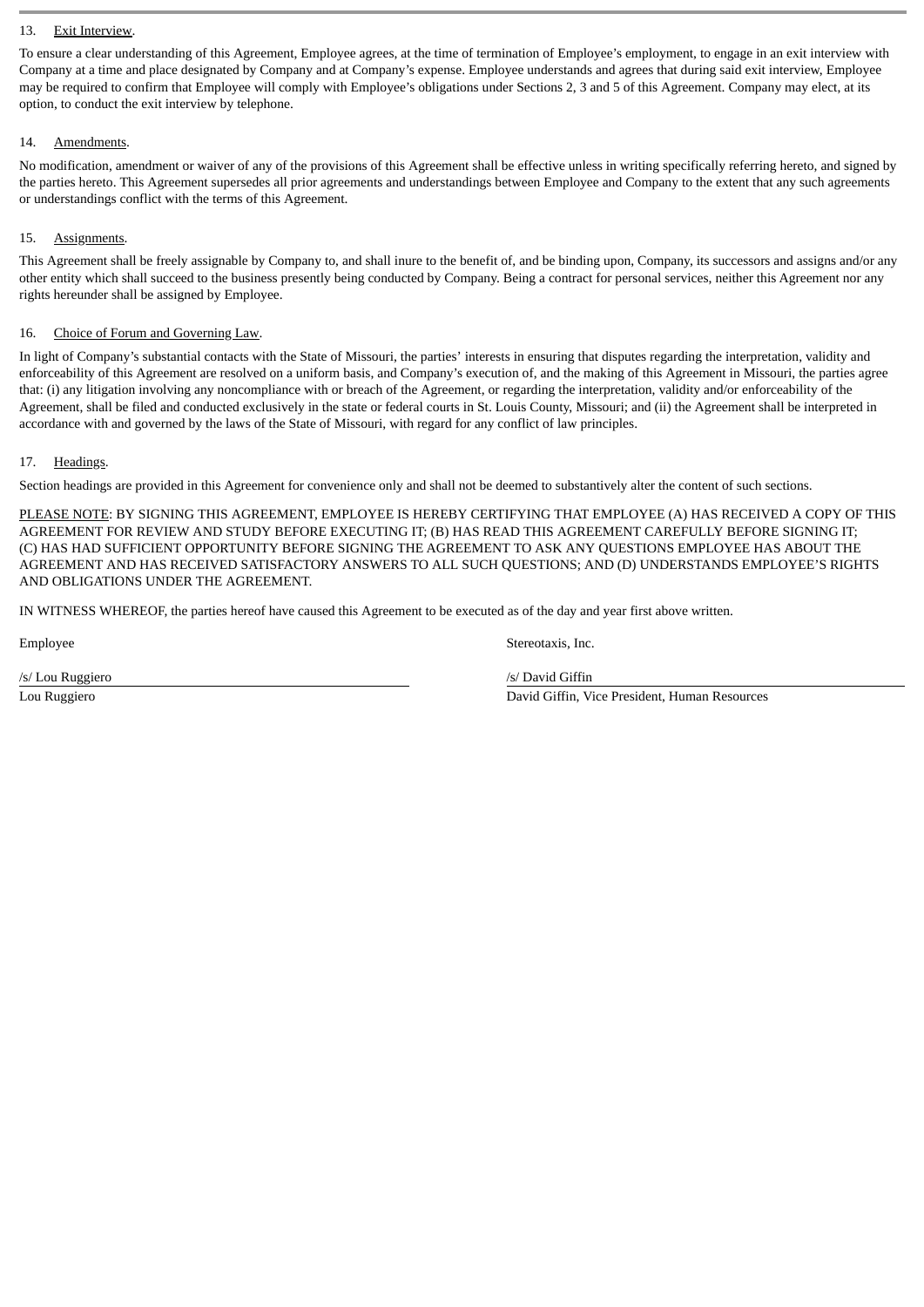# **STEREOTAXIS, INC. 2002 NON-EMPLOYEE DIRECTORS' STOCK PLAN (Amended and Restated May 29, 2008)**

# **I. Purpose.**

The purpose of the Stereotaxis, Inc. 2002 Non-Employee Directors Stock Plan (the "Plan") is to strengthen the alignment of interests between non-employee Directors ("Participants") and the shareholders of Stereotaxis, Inc. (the "Company") through the increased ownership of shares of the Company's common stock. This will be accomplished by allowing Participants to elect voluntarily to convert a portion or all of their fees for services as a Director into common stock and by granting Participants non-qualified options to purchase shares of common stock ("Stock Options").

# **II. Administration.**

1. The Plan shall be administered by a committee (the "Committee") appointed by of the Board of Directors of the Company (the "Board"), or, in the absence of any such Committee, the Board.

2. It shall be the duty of the Committee to administer the Plan in accordance with its provisions and to make such recommendations of amendments or otherwise as it deem necessary or appropriate. A decision by a majority of the Committee shall govern all actions of the Committee.

3. Subject to the express provisions of the Plan, the Committee shall have authority to allow Participants the right to elect to receive fees for services as a director in either cash or an equivalent amount of whole shares of Common Stock of the Company, or partly in cash and partly in whole shares of the Common Stock of the Company, subject to such conditions or restrictions, if any, as the Committee may determine. The Committee also has the authority to make all other determinations it deems necessary or advisable for administering the Plan.

4. The Committee may establish from time to time such regulations, provisions, and procedures within the terms of the Plan as, in its opinion, may be advisable in the administration of the Plan.

5. The Committee may designate the Secretary of the Company or other employees of the Company to assist the Committee in the administration of the Plan and may grant authority to such persons to execute documents on behalf of the Committee.

# **III. Participation.**

Participation in the Plan shall be limited to all non-employee Directors of the Company.

# **IV. Limitation On Number Of Shares.**

The total number of shares of Common Stock of the Company that may be awarded under Stock Options each year shall not be limited. The total number of shares of Common Stock of the Company that may be issued under the Plan shall initially be 300,000 shares, plus such aggregate number of shares otherwise available for grant under the Stereotaxis, Inc. 2002 Stock Incentive Plan at the time of any Stock Option award made hereunder.

# **V. Shares.**

Shares of common stock to be awarded under the terms of the Plan shall be treasury shares or authorized but unissued shares.

# **VI. Stock Options.**

1. Each Participant shall, on the date of the Annual Meeting of stockholders during such Participant's term,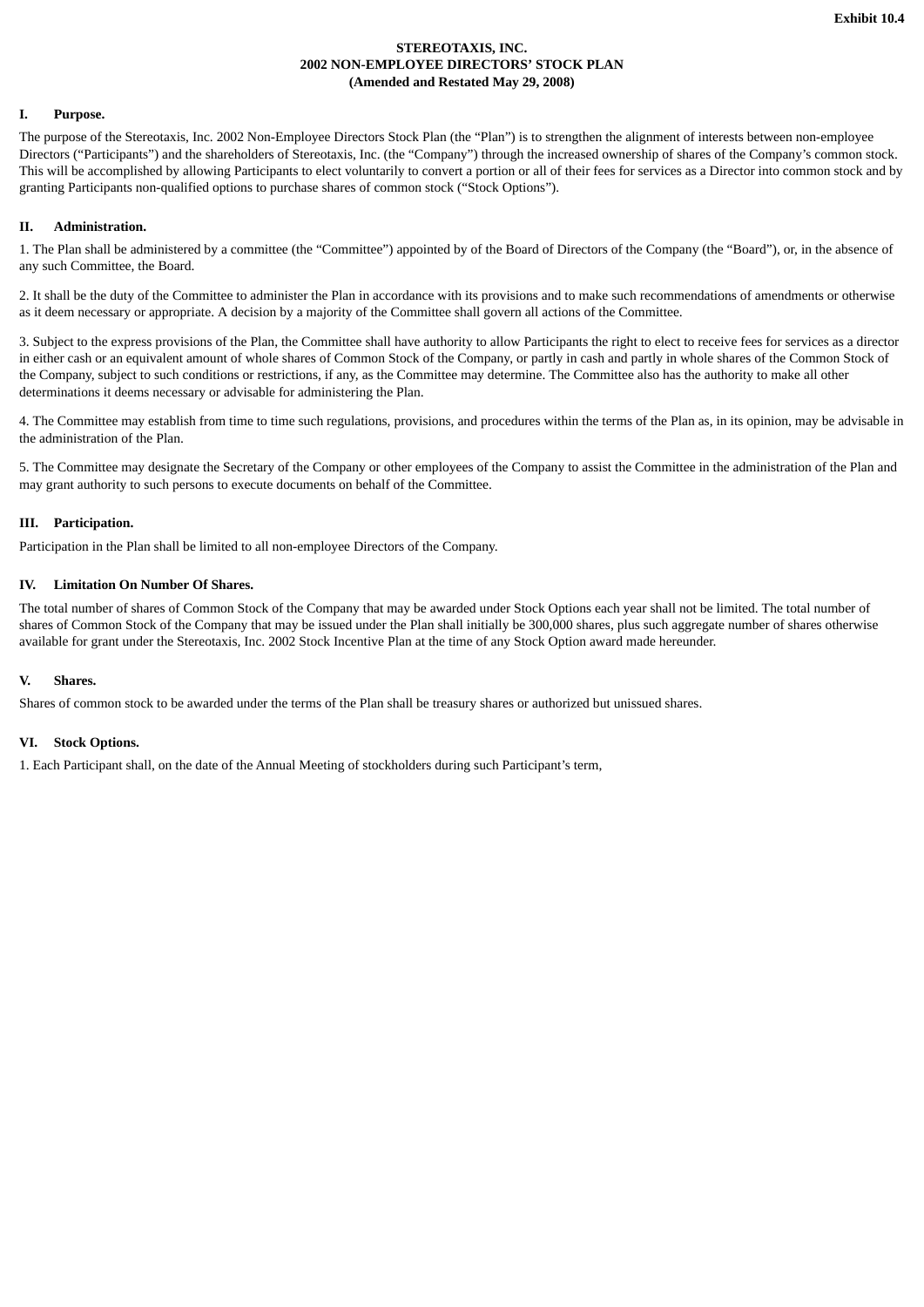automatically be granted a Stock Option to purchase a number of shares of Common Stock (which may include additional shares for the Chairman of the Board or other Participants as determined by the Board) (with such amount subject to adjustment as set forth in Article VII) as shall be determined by resolution of the Board from time to time, having an exercise price of one hundred percent (100%) of the fair market value (as determined in good faith by the Board) of the Common Stock on the date of grant. In addition, the Committee may grant other options to Participants from time to time.

2. The Stock Options shall have a term of ten (10) years from the date of grant, subject to earlier termination as provided herein, and shall be exercisable one (1) year from the date of grant (or such other date(s) as determined by the Committee), except in the case of death, in which case the Stock Options shall be immediately exercisable.

3. Stock Options are not transferable other than by will or by the laws of descent and distribution Legatees, distributees and duly appointed executors and administrators of the estate of a deceased Participant shall have the right to exercise such Stock Options at any time prior to the expiration date of the Stock Options.

4. If a Participant ceases to be a Director while holding unexercised Stock Options, such Director shall have up to one (1) year from the date of his or her termination of service in which to exercise any unexercised Stock Option(s), to the extent that the Director was entitled to exercise such Stock Option(s) at the date of his or her termination of service.

5. Upon the exercise of a Stock Option, payment in full of the exercise price shall be made by the Participant. The exercise price may be paid for by the Participant either in cash, shares of the Common Stock of the Company to be valued at their fair market value on the date of exercise, or a combination thereof.

6. For purposes of the Plan, a Change of Control means:

a. The purchase or other acquisition (other than from the Company) by any person, entity or group of persons, within the meaning of Section 13(d) or 14(d) of the Securities Exchange Act of 1934, as amended (the "Exchange Act") (excluding, for this purpose, the Company or its subsidiaries or any employee benefit plan of the Company or its subsidiaries), of beneficial ownership (within the meaning of Rule 13d-3 promulgated under the Exchange Act) of 20% or more of either the then-outstanding shares of common stock of the Company or the combined voting power of the Company's then-outstanding voting securities entitled to vote generally in the election of directors; or

b. Individuals who, as of the date hereof, constitute the Board of Directors of the Company (the "Board" and, as of the date hereof, the "Incumbent Board") cease for any reason to constitute at least a majority of the Board, provided that any person who becomes a director subsequent to the date hereof whose election, or nomination for election by the Company's shareholders, was approved by a vote of at least a majority of the directors then comprising the Incumbent Board (other than an individual whose initial assumption of office is in connection with an actual or threatened election contest relating to the election of directors of the Company, as such terms are used in Rule 14a-l 1 of Regulation 14A promulgated under the Exchange Act) shall be, for purposes of this section, considered as though such person were a member of the Incumbent Board; or

c. The consummation of a reorganization, merger or consolidation, in each case with respect to which persons who were the stockholders of the Company immediately prior to such reorganization, merger or consolidation do not, immediately thereafter, own more than 50% of, respectively, the common stock and the combined voting power entitled to vote generally in the election of directors of the reorganized, merged or consolidated corporation's thenoutstanding voting securities, or of a liquidation or dissolution of the Company or of the sale of all or substantially all of the assets of the Company.

#### **VII. Adjustments.**

The amount of shares authorized to be issued annually under the Plan will be subject to appropriate adjustment in the event of future stock splits, stock dividends, or other changes in capitalization of the Company to prevent the dilution or enlargement of rights under the Plan. The number and kind of shares and exercise prices covered by outstanding Stock Options and the number of shares to be granted as Stock Options pursuant to Article VI, paragraph 1 shall be adjusted to give effect to any such stock splits, stock dividends, combination or reclassification of shares, recapitalization, merger, or similar event.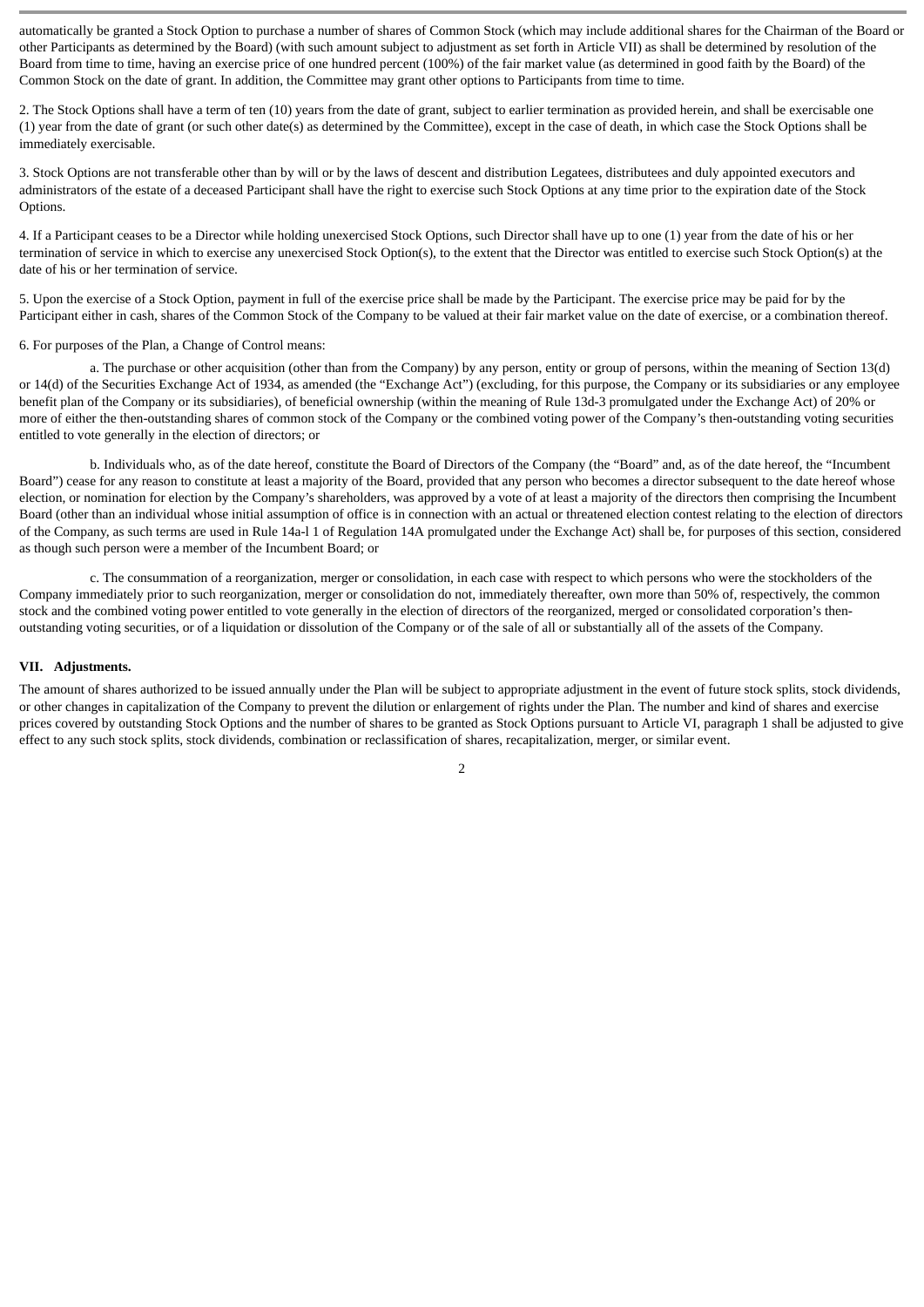#### **VIII. Transfer of shares.**

The Committee may transfer Common Stock of the Company under the Plan subject to such conditions or restrictions, if any, as the Committee may determine. The conditions and restrictions may vary from time to time and may be set forth in agreements between the Company and the Participant or in the awards of stock to them, all as the Committee determines.

#### **IX. Additional Provisions.**

1. The Board may, at any time, repeal the Plan or may amend it from time to time except that no such amendment may amend this paragraph, increase the annual aggregate number of shares subject to the Plan, or alter the persons eligible to participate in the Plan. The Participants and the Company shall be bound by any such amendments as of their effective dates, but if any outstanding awards are affected, notice thereof shall be given to the holders of such awards and such amendments shall not be applicable to such holder without his or her written consent. If the Plan is repealed in its entirety, all theretofore awarded shares subject to conditions or restrictions transferred pursuant to the Plan shall continue to be subject to such conditions or restrictions.

2. Every recipient of shares pursuant to the Plan shall be bound by the terms and provisions of the Plan and of the transfer of shares agreement referable thereto, and the acceptance of any transfer of shares pursuant to the Plan shall constitute a binding agreement between the recipient and the Company.

#### **X. Choice Of Law.**

The Plan and each option hereunder shall be governed by the laws of the State of Delaware, excluding any conflicts or choice of law rule or principle that might otherwise refer construction or interpretation of the Plan to the substantive law of another jurisdiction. Recipients of options under the Plan are deemed to submit to the exclusive jurisdiction and venue of the federal or state courts of Missouri, County of St. Louis, to resolve any and all issues that may arise out of or relate to the Plan or any related option.

#### **XI. Duration Of Plan.**

The Plan shall became effective as of March 25 2002.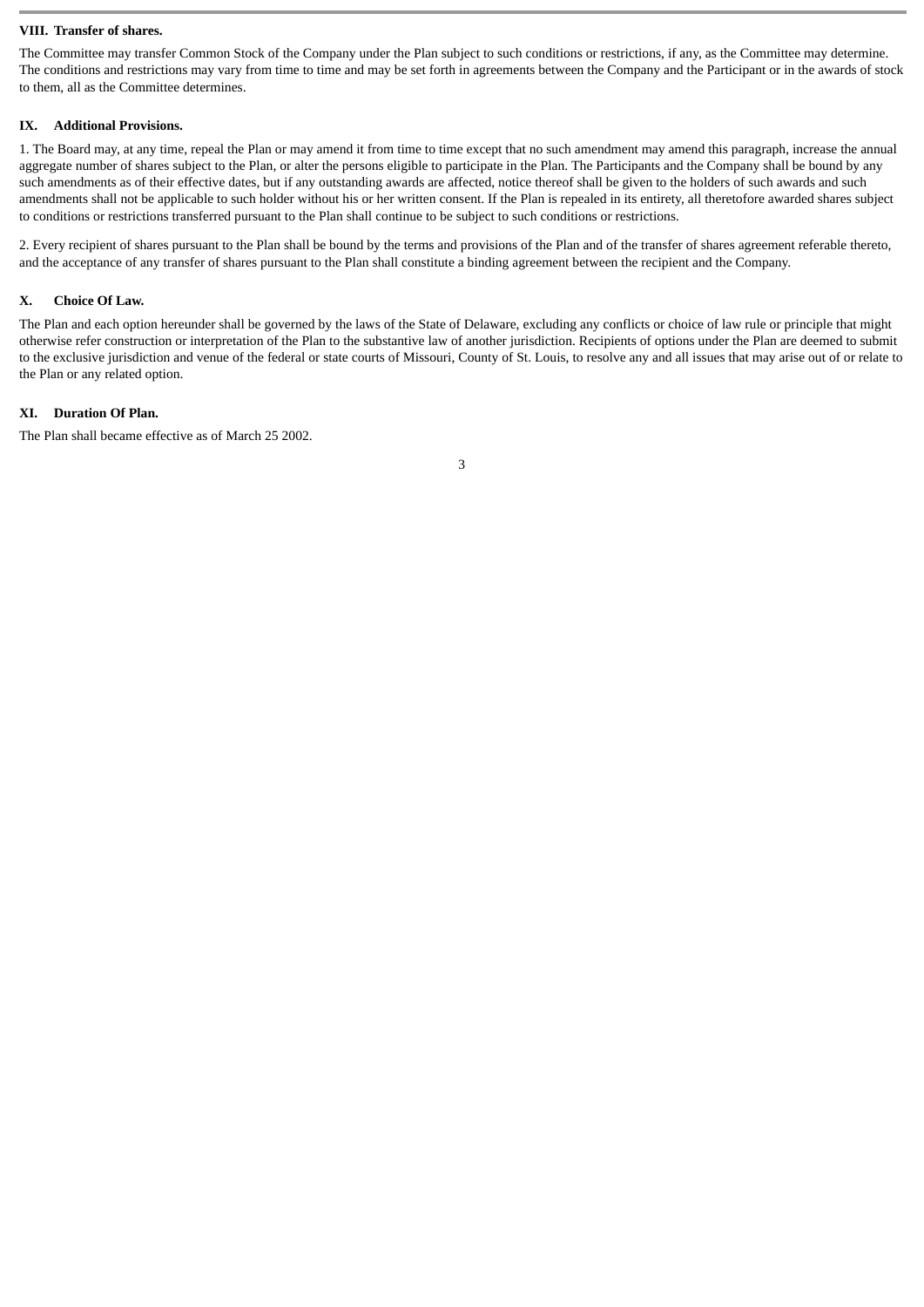# **STEREOTAXIS, INC. Summary of Non-Employee Directors' Compensation (Revised effective May 2008)**

1. Board of Directors (Base Compensation):

Cash Compensation Annual Retainer Directors - \$18,000 Chairman - \$24,000 Per meeting fee - \$1,500 (in-person), \$500 (telephonic)

Stock Options or Other Equity Instrument Initial Grant - 30,000 to vest over 2 year period Annual Grant - 15,000 for Directors, 30,000 for Chairman

2. Committees of the Board (Additional Compensation):

# Audit Committee

Annual Retainer Committee Members - \$2,500 Chairman and/or Designated Financial Expert - \$7,500

Stock Options or Other Equity Instrument Annual Grant - 10,000 for Chairman and/or Designated Financial Expert 2,500 for other Committee Members

NOTE: if the Chairman and the Designated Financial Expert are the same individual, such individual would receive an annual retainer of \$7,500 and an annual grant of 10,000 shares.

Compensation Committee

Annual Retainer Committee Members - \$2,500 Chairman - \$5,000

Stock Options or Other Equity Instruments Annual Grant - 10,000 for Chairman, 2,500 for other Committee Members

Nominating and Corporate Governance Committee

Annual Retainer Committee Members - \$2,500 Chairman - \$5,000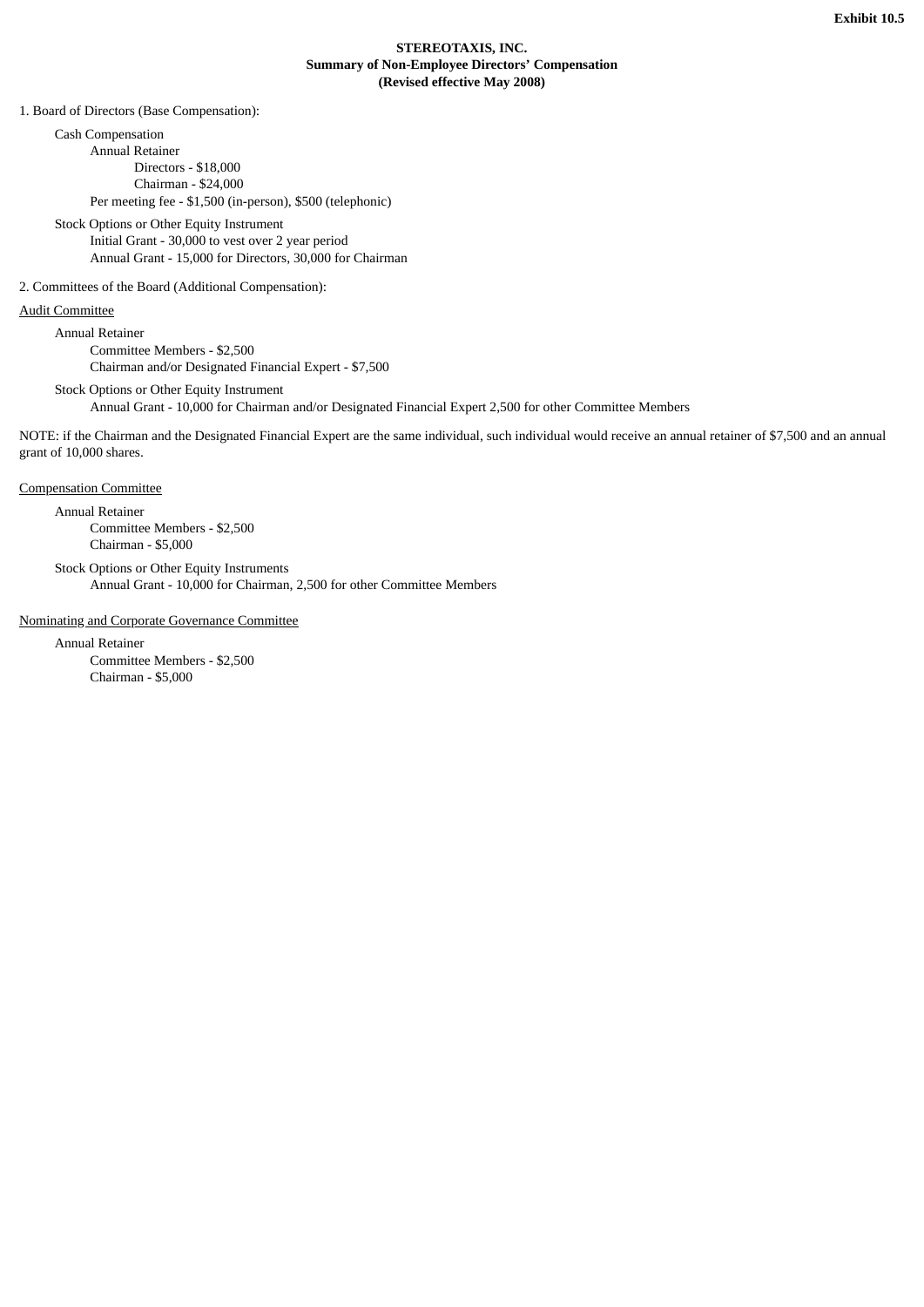Stock Options or Other Equity Instruments Annual Grant—5,000 for Chairman, 2,500 for other Committee Members

# 3. General

- All annual cash retainers are paid quarterly in advance.
- Per-meeting cash fees are paid after the meeting.
- All option awards have a term of 10 years.
- Initial grants of options to vest over a two-year period with 50% vesting after the first year and the remainder vesting monthly thereafter.
- All other option to grants to vest one year from the date of grant or on the date of the next annual stockholders meeting (whichever is earlier).
- All option award terms subject to Compensation Committee's discretion as to terms.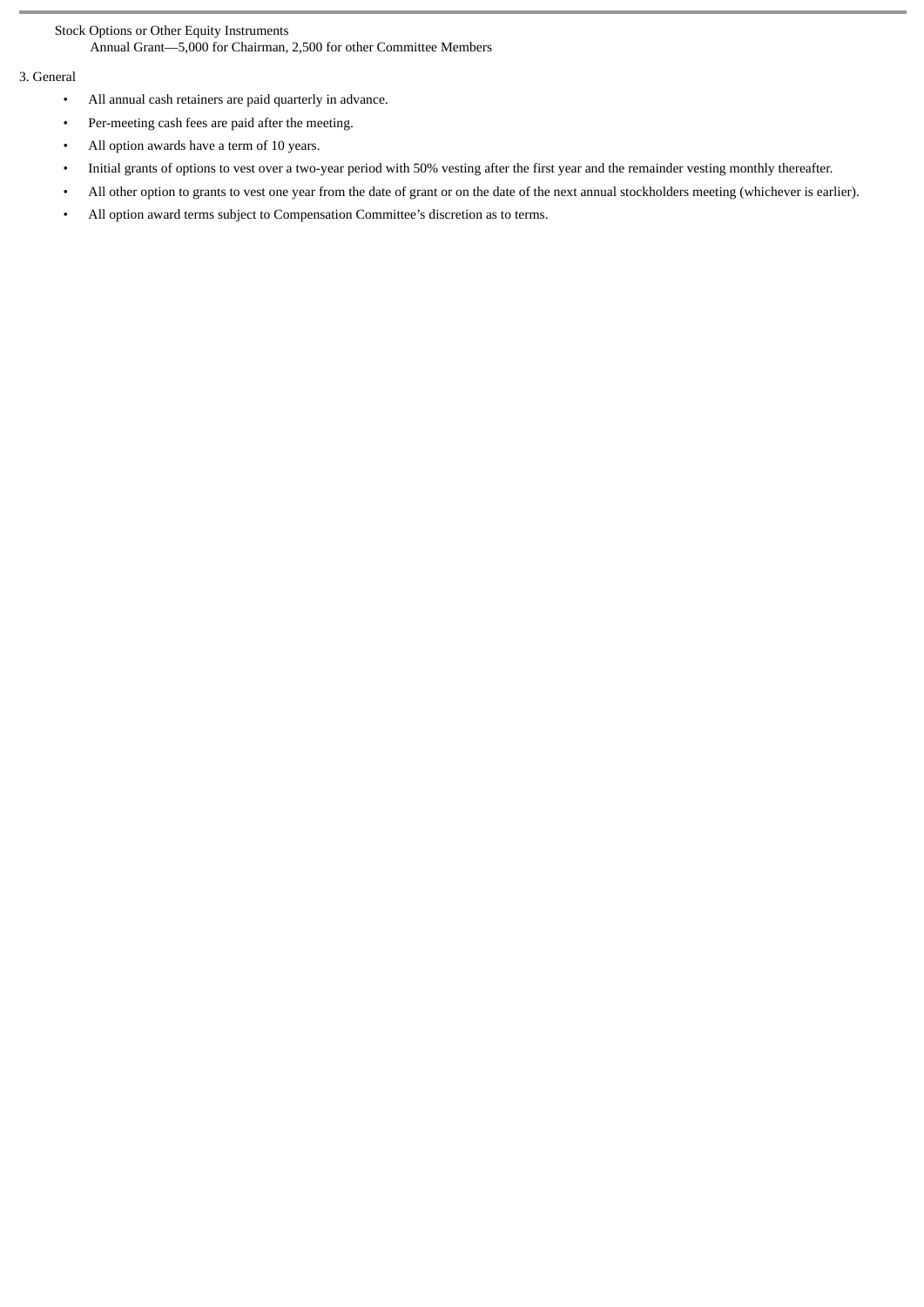# **INCENTIVE STOCK OPTION AGREEMENT UNDER STEREOTAXIS, INC. 2002 STOCK INCENTIVE PLAN**

**THIS AGREEMENT,** made this \_ day of \_\_\_\_\_, 20 , by and between Stereotaxis, Inc., a Delaware corporation (the "Company"), and ("Optionee").

#### **WITNESSETH THAT:**

**WHEREAS,** the Board of Directors of the Company (the "Board of Directors") has adopted the Stereotaxis, Inc. 2002 Stock Incentive Plan (as amended and/or restated from time to time, the "Plan") pursuant to which options, performance share awards, restricted stock and stock appreciation rights with respect to shares of the common stock of the Company may be granted to employees of the Company and its subsidiaries and certain other individuals; and

**WHEREAS,** the Company desires to grant to Optionee the option to purchase certain shares of its stock under the terms of the Plan;

**NOW, THEREFORE,** in consideration of the premises, and of the mutual agreements hereinafter set forth, it is covenanted and agreed as follows:

**1. Grant Subject to Plan.** This option is granted under and is expressly subject to, all the terms and provisions of the Plan, which terms are incorporated herein by reference. The Optionee hereby acknowledges receipt of a copy of the Plan and agrees to be bound by all the terms and provisions thereof. The Committee referred to in Paragraph 4 of the Plan ("Committee") has been appointed by the Board of Directors, and designated by it, as the Committee to make grants of options.

2. Grant and Terms of Option. (a)Pursuant to action of the Committee, which action was taken on \_\_\_\_\_, 200\_("Date of Grant"), the Company grants to Optionee the option to purchase all or any part of ( ) shares of the common stock of the Company, for a period of five (5) years from the Date of Grant, at the purchase price of  $\frac{1}{2}$  per share; provided, however, that the right to exercise such option shall be, and is hereby, restricted so that no shares may be purchased prior to the first anniversary of the Date of Grant; that at any time during the term of this option on or after the first anniversary of the Date of Grant, Optionee may purchase up to 25% of the total number of shares to which this option relates; that as of the first day of each calendar month after the first anniversary of the Date of Grant during the term of this option, Optionee may purchase up to an additional 2.0833% of the total number of shares to which this option relates; so on the fourth anniversary of the Date of Grant during the term hereof, Optionee will have become entitled to purchase the entire number of shares to which this option relates. Notwithstanding the foregoing, in the event of a Change of Control (as hereinafter defined) and if Optionee is involuntarily terminated for reasons other than Cause or terminates for Good Reason in contemplation of, on or within one (1) year after the date of, the Change of Control, Optionee may purchase 100% of the total number of shares to which this option relates. However, in no event may this option or any part thereof be exercised after the expiration of five (5) years from the Date of Grant. The purchase price of the shares subject to the option may be paid for (i) in cash, (ii) in the discretion of the Committee, by tender of shares of Common Stock already owned by Optionee, or (iii) in the discretion of the Committee, by a combination of methods of payment specified in clauses (i) and (ii). In addition, Optionee may effect a "cashless exercise" of this option in which the option shares are sold through a broker and a portion of the proceeds to cover the exercise price is paid to the Company, or otherwise, all in accordance with the rules and procedures adopted by the Committee. Provided, however, that no shares of Common Stock may be tendered in exercise of this option if such shares were acquired by Optionee through the exercise of an Incentive Stock Option, unless (i) such shares have been held by Optionee for at least one year, and (ii) at least two years have elapsed since such Incentive Stock Option was granted.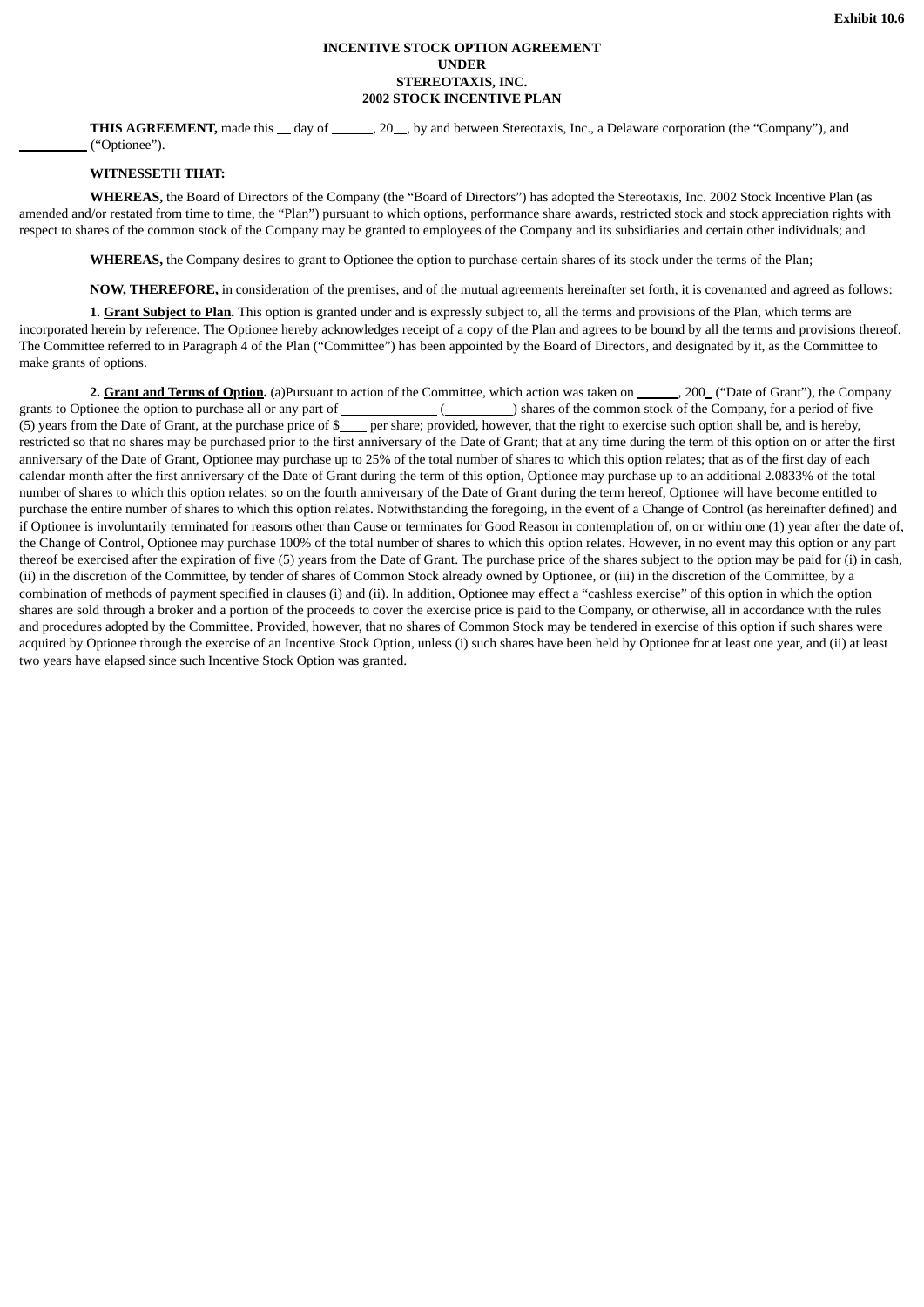**3. Definitions**. For purposes of the Award, the following terms shall have the following meanings, except where otherwise noted:

- (a) "Cause" shall mean Optionee's fraud or willful misconduct as determined by the Committee
- (b) "Change of Control" shall mean:

(i) The purchase or other acquisition (other than from the Company) by any person, entity or group of persons, within the meaning of Section 13(d) or 14(d) of the Securities Exchange Act of 1934, as amended (the "Exchange Act") (excluding, for this purpose, the Company or its subsidiaries or any employee benefit plan of the Company or its subsidiaries), of beneficial ownership (within the meaning of Rule 13d-3 promulgated under the Exchange Act) of 20% or more of either the then-outstanding shares of common stock of the Company or the combined voting power of the Company's then-outstanding voting securities entitled to vote generally in the election of directors; or

(ii) Individuals who, as of the date hereof, constitute the Board of Directors of the Company (the "Board" and, as of the date hereof, the "Incumbent Board") cease for any reason to constitute at least a majority of the Board, provided that any person who becomes a director subsequent to the date hereof whose election, or nomination for election by the Company's shareholders, was approved by a vote of at least a majority of the directors then comprising the Incumbent Board (other than an individual whose initial assumption of office is in connection with an actual or threatened election contest relating to the election of directors of the Company, as such terms are used in Rule 14a-11 of Regulation 14A promulgated under the Exchange Act) shall be, for purposes of this section, considered as though such person were a member of the Incumbent Board; or

(iii) The consummation of a reorganization, merger or consolidation, in each case with respect to which persons who were the stockholders of the Company immediately prior to such reorganization, merger or consolidation do not, immediately thereafter, own more than 50% of, respectively, the common stock and the combined voting power entitled to vote generally in the election of directors of the reorganized, merged or consolidated corporation's then-outstanding voting securities, or of a liquidation or dissolution of the Company or of the sale of all or substantially all of the assets of the Company.

(c) "Company" shall mean Stereotaxis, Inc., a Delaware corporation.

(d) "Disability" or "Disabled" shall mean Optionee is permanently and totally disabled within the meaning of Section 422(c)(6) of the Internal Revenue Code of 1986, as amended, which, as of the date hereof, shall mean that Optionee is unable to engage in any substantial gainful activity by reason of any medically determinable physical or mental impairment which can be expected to result in death or which has lasted or can be expected to last for a continuous period of not less than 12 months. Optionee shall be considered Disabled only if Optionee furnishes such proof of Disability as the Committee may require.

#### (e) "Good Reason" shall mean":

(i) Requiring Optionee to be based at any office or location more than 50 miles from Optionee's office or location as of the date of the Change of Control;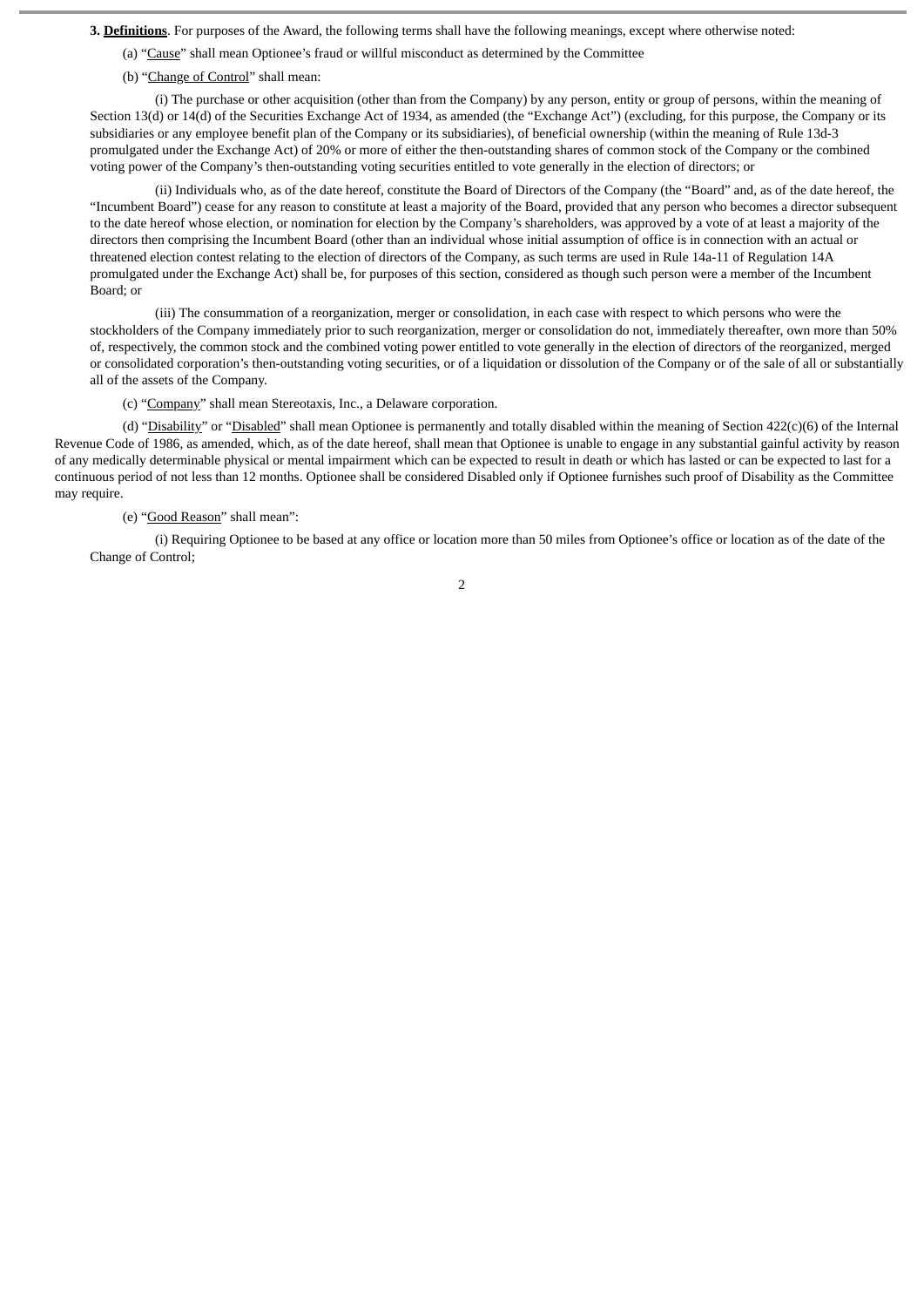(ii) The assignment to Optionee of any duties inconsistent in any respect with Optionee's position (including status, offices, titles and reporting requirements), authority, duties or responsibilities as of the date of the Change of Control or any action by the Company or any of its subsidiaries which results in a diminution in such position, authority, duties or responsibilities, excluding for this purpose an action taken by the Company or one of its subsidiaries, to which Optionee objects in writing by notice to the Company within 10 business days after Optionee receives actual notice of such action, which is remedied by the Company or one of its subsidiaries promptly but in any event no later than 5 business days after Optionee provided such notice; or

(iii) The reduction in Optionee's total compensation and benefits below the level in effect as of the date of the Change of Control.

**4. Anti-Dilution Provisions.** In the event that, during the term of this Agreement, there is any change in the number or kind of shares of outstanding Common Stock of the Company by reason of stock dividends, recapitalizations, mergers, consolidations, split-ups, combinations or exchanges of shares and the like, the number of shares covered by this option agreement and the price thereof shall be adjusted, to the same proportionate number of shares and price as in this original agreement.

**5. Investment Purpose.** Optionee represents that, in the event of the exercise by him of the option hereby granted, or any part thereof, he intends to purchase the shares acquired on such exercise for investment and not with a view to resale or other distribution; except that the Company, at its election, may waive or release this condition in the event the shares acquired on exercise of the option are registered under the Securities Act of 1933, or upon the happening of any other contingency which the Company shall determine warrants the waiver or release of this condition. Optionee agrees that the certificates evidencing the shares acquired by him on exercise of all or any part of this option, may bear a restrictive legend, if appropriate, indicating that the shares have not been registered under said Act and are subject to restrictions on the transfer thereof, which legend may be in the following form (or such other form as the Company shall determine to be proper), to-wit:

"The shares represented by this certificate have not been registered under the Securities Act of 1933, but have been issued or transferred to the registered owner pursuant to the exemption afforded by Section 4(2) of said Act. No transfer or assignment of these shares by the registered owner shall be valid or effective, and the issuer of these shares shall not be required to give any effect to any transfer or attempted transfer of these shares, including without limitation, a transfer by operation of law, unless (a) the issuer shall have received an opinion of its counsel that the shares may be transferred without requirement of registration under said Act, or (b) there shall have been delivered to the issuer a 'no-action' letter from the staff of the Securities and Exchange Commission, or (c) the shares are registered under said Act."

**6. Non-Transferability.** Neither the option hereby granted nor any rights thereunder or under this Agreement may be assigned, transferred or in any manner encumbered except by will or the laws of descent and distribution, and any attempted assignment, transfer, mortgage, pledge or encumbrance except as herein authorized, shall be void and of no effect. The option may be exercised during Optionee's lifetime only by him.

**7. Termination of Employment.** Optionee must exercise the option prior to his termination of employment, except that if the employment of Optionee terminates without Cause Optionee may exercise this option, to the extent that he was entitled to exercise it at the date of such termination of employment, at any time within three (3) months after such termination, but not after five (5) years from the Date of Grant. If Optionee terminates employment on account of disability he may exercise such option to the extent he was entitled to exercise it at the date of such termination at any time within one (1) year of the termination of his employment but not after five (5) years from the Date of Grant. For this purpose Optionee shall be deemed to be disabled if he is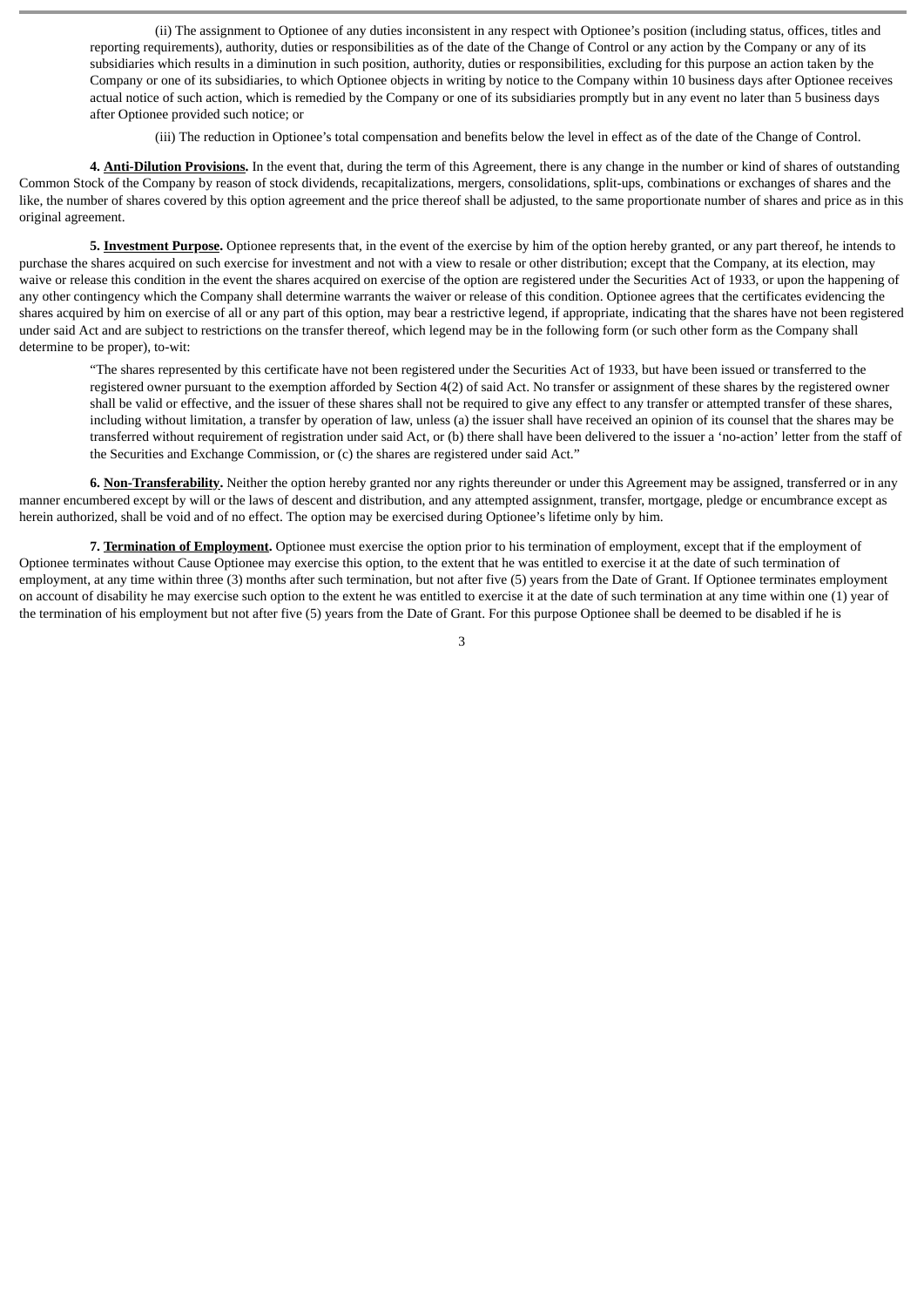permanently and totally disabled within the meaning of Section 422(c)(6) of the Internal Revenue Code of 1986, as amended ("Code"), which, as of the date hereof, shall mean that he is unable to engage in any substantial gainful activity by reason of any medically determinable physical or mental impairment which can be expected to result in death or which has lasted or can be expected to last for a continuous period of not less than 12 months. Optionee shall be considered disabled only if he furnishes such proof of disability as the Committee may require. The option hereby granted shall not be affected by any change of employment so long as Optionee continues to be an employee of the Company or a subsidiary thereof. Nothing herein shall confer on Optionee the right to continue in the employ of the Company or any subsidiary or interfere in any way with the right of the Company or any subsidiary thereof to terminate his employment at any time.

**8. Death of Optionee.** In the event of the death of Optionee during the term of this Agreement and while he is employed by the Company (or a subsidiary), or within three (3) months after the termination of his employment (or one (l) year in the case of the termination of employment if Optionee is disabled as determined under paragraph 6, above), this option may be exercised, to the extent that he was entitled to exercise it at the date of his death, by a legatee or legatees of Optionee under his last will, or by his personal representatives or distributees, at any time within a period of one (1) year after his death, but not after five (5) years from the date hereof, and only if and to the extent that he was entitled to exercise the option at the date of his death.

**9. Shares Issued on Exercise of Option.** It is the intention of the Company that on any exercise of this option it will transfer to Optionee shares of its authorized but unissued stock or transfer Treasury shares, or utilize any combination of Treasury shares and authorized but unissued shares, to satisfy its obligations to deliver shares on any exercise hereof.

**10. Committee Administration.** This option has been granted pursuant to a determination made by the Committee, and such Committee or any successor or substitute committee authorized by the Board of Directors or the Board of Directors itself, subject to the express terms of this option, shall have plenary authority to interpret any provision of this option and to make any determinations necessary or advisable for the administration of this option and the exercise of the rights herein granted, and may waive or amend any provisions hereof in any manner not adversely affecting the rights granted to Optionee by the express terms hereof.

**11. Option an Incentive Stock Option.** It is intended that this option shall be treated as an incentive stock option under Section 422 of the Code.

**12. Choice of Law.** This Agreement shall be governed by the laws of the State of Delaware, excluding any conflicts or choice of law rule or principle that might otherwise refer construction or interpretation of the Agreement to the substantive law of another jurisdiction. Optionee is deemed to submit to the exclusive jurisdiction and venue of the federal or state courts of Missouri, County of St. Louis, to resolve any and all issues that may arise out of or relate to this Agreement.

**IN WITNESS WHEREOF,** the Company has caused this Agreement to be executed on its behalf by its Vice President and to be attested by its Secretary under the seal of the Company, pursuant to due authorization, and Optionee has signed this Agreement to evidence his acceptance of the option herein granted and of the terms hereof, all as of the date hereof.

STEREOTAXIS, INC.

By

Vice President

ATTEST:

**Secretary** 

**Optionee**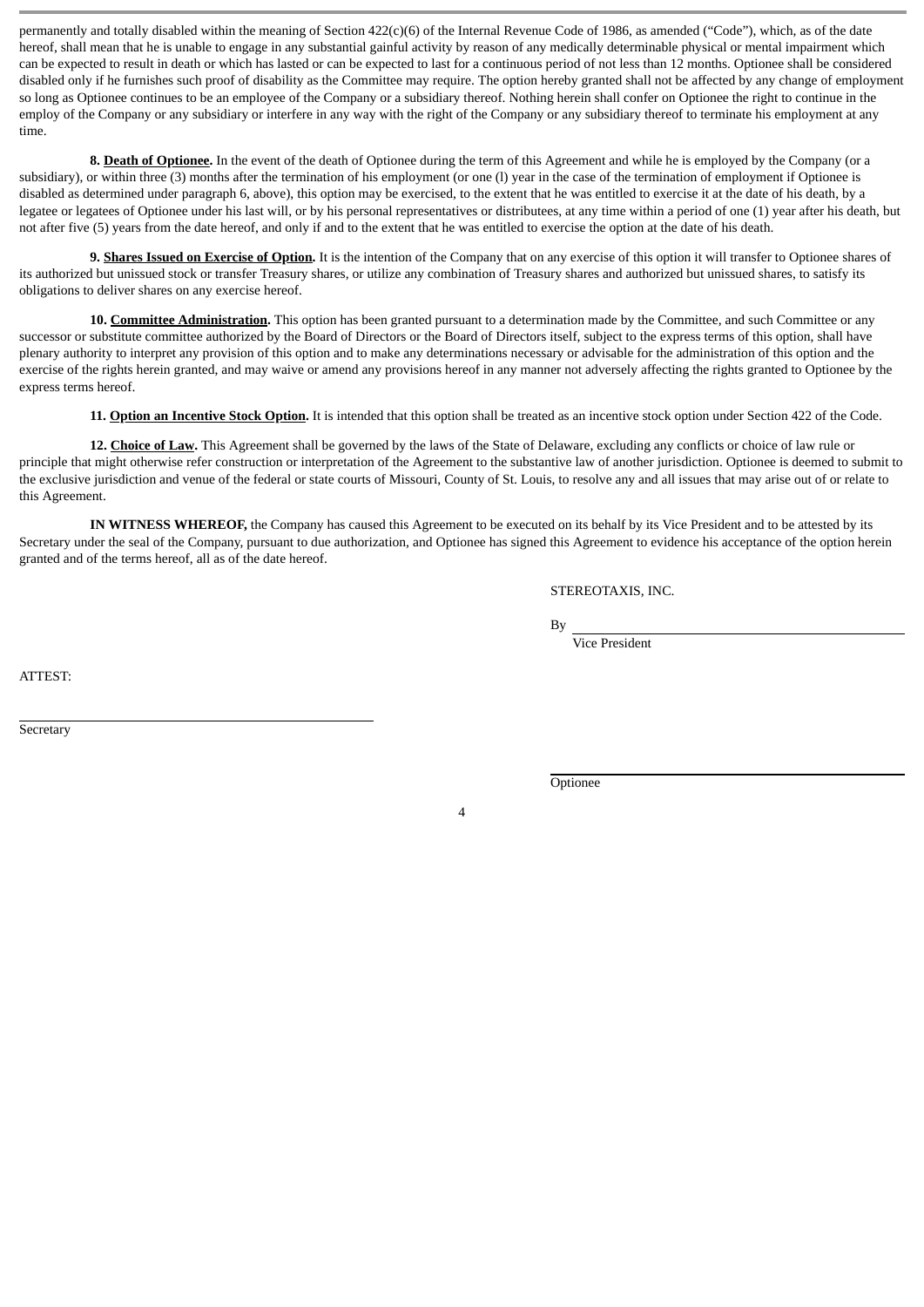# **RESTRICTED STOCK AGREEMENT UNDER STEREOTAXIS, INC. 2002 STOCK INCENTIVE PLAN**

**THIS AGREEMENT**, made effective as of the \_\_ day of \_\_\_\_\_\_, 20 \_\_, by and between Stereotaxis, Inc., a Delaware corporation (the "Company"). and (the "Awardee").

# **WITNESSETH THAT:**

**WHEREAS,** the Board of Directors of the Company (the "Board of Directors") has adopted the Stereotaxis, Inc. 2002 Stock Incentive Plan (as amended and/or restated from time to time, the "Plan") pursuant to which options, performance share awards, restricted stock and stock appreciation rights with respect to shares of the common stock of the Company may be granted to employees of the Company and its subsidiaries and certain other individuals; and

**WHEREAS,** the Company desires to grant to Awardee a restricted stock award for ( ) shares of its stock under the terms hereinafter set forth;

**NOW, THEREFORE,** in consideration of the premises, and of the mutual agreements hereinafter set forth, it is covenanted and agreed as follows:

**1. Award Subject to Plan.** This award is made under and is expressly subject to, all the terms and provisions of the Plan, which terms are incorporated herein by reference. Awardee hereby acknowledges receipt of a copy of the Plan and agrees to be bound by all the terms and provisions thereof. Terms not defined herein shall have the meaning ascribed thereto in the Plan. The Committee referred to in Paragraph 4 of the Plan ("Committee") has been appointed by the Board of Directors, and designated by it, as the Committee to make awards of restricted stock.

**2. Grant and Terms of Award.** Pursuant to action of the Committee, which action was taken on June 16, 20005 ("Date of Award"), the Company awards to the Awardee ( ) shares of the Common Stock of the Company, of the par value of \$.001 per share ("Shares"); provided, however, that the Shares hereby awarded are subject to the risks of forfeiture described below and are nontransferable by the Awardee to the extent described below for a period commencing on the Date of Award and ending as follows ("Restriction Periods"):

During the period ending immediately before the date one year after the Date of Award, all Shares will be subject to forfeiture and nontransferable by the Awardee. On the date ending one year after the Date of Award, 25% of the Shares awarded will become transferable by the Awardee. On the date ending two years after the Date of Award, a cumulative 50% of the Shares awarded will become transferable by the Awardee. On the date ending three years after the Date of Award, a cumulative 75% of the Shares awarded will become transferable by the Awardee. On the date ending four years after the Date of Award, a cumulative 100% of the Shares awarded will become transferable by the Awardee. During the Restriction Periods, the nontransferable Shares shall bear a legend indicating their nontransferability. If the Awardee terminates service for any reason, including without limitation, upon death or Disability, during the Restriction Periods, the Awardee shall forfeit the Shares which remain nontransferable at that time If, at the end of the last Restriction Period, the Awardee is and has been continuously in the service of the Company since the Date of Award, all of the awarded Shares shall become fully vested and nonforfeitable. Notwithstanding the foregoing, if there is a Change of Control (as hereinafter defined) and Awardee is involuntarily terminated for reasons other than Cause or terminates for Good Reason on or within one (1) year after the date of the Change of Control, the total number of Shares to which this grant relates shall vest immediately and become nonforfeitable. Subject to the terms hereof and of the Plan, to the extent a Share is vested, it shall be transferable.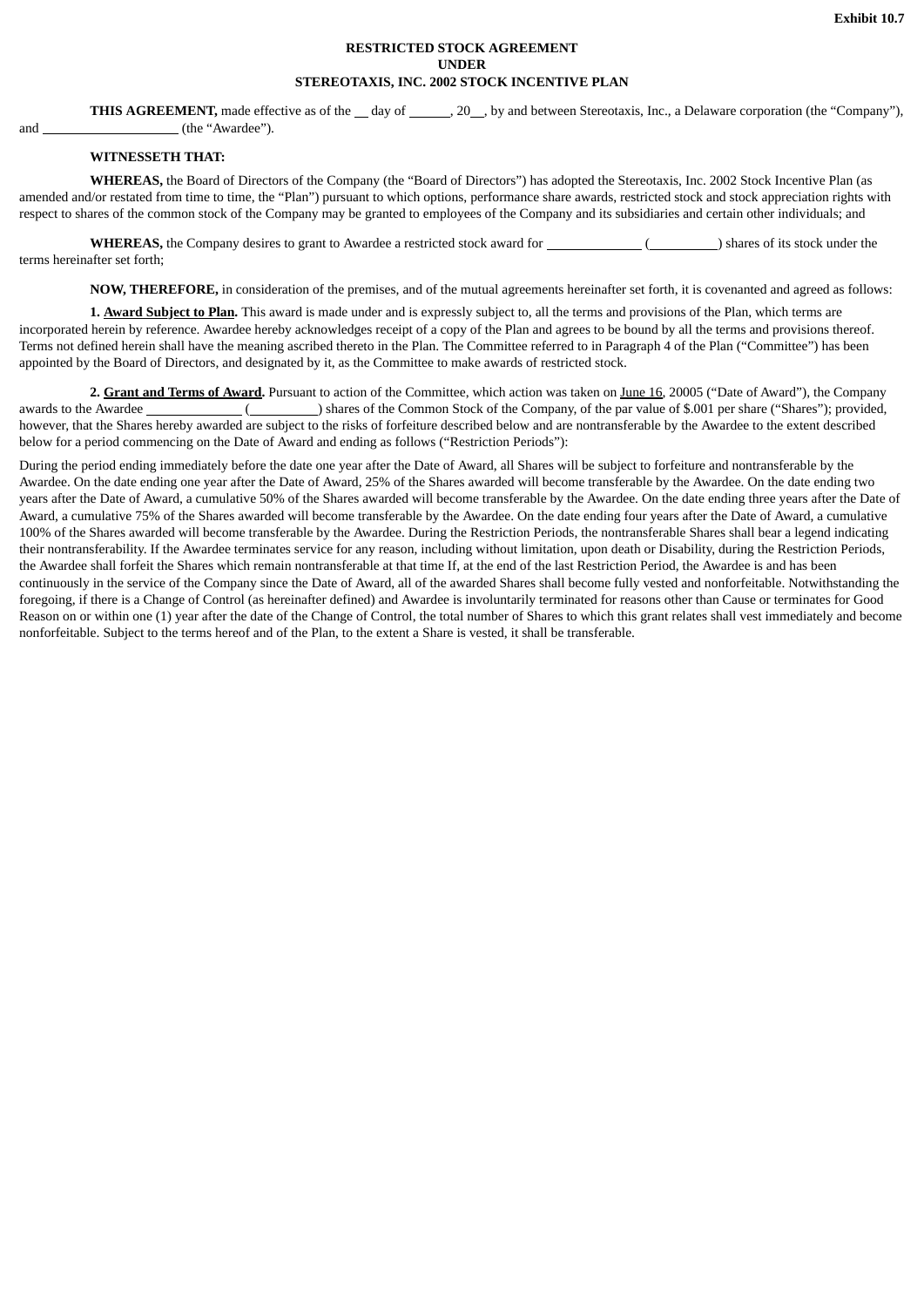**3. Definitions**. For purposes of the Award, the following terms shall have the following meanings, except where otherwise noted:

- (a) "Cause" shall mean Awardee's fraud or willful misconduct as determined by the Committee.
- (b) "Change of Control" shall mean:

(i) The purchase or other acquisition (other than from the Company) by any person, entity or group of persons, within the meaning of Section 13(d) or 14(d) of the Securities Exchange Act of 1934, as amended (the "Exchange Act") (excluding, for this purpose, the Company or its subsidiaries or any employee benefit plan of the Company or its subsidiaries), of beneficial ownership (within the meaning of Rule 13d-3 promulgated under the Exchange Act) of 20% or more of either the then-outstanding shares of common stock of the Company or the combined voting power of the Company's then-outstanding voting securities entitled to vote generally in the election of directors; or

(ii) Individuals who, as of the date hereof, constitute the Board of Directors of the Company (the "Board" and, as of the date hereof, the "Incumbent Board") cease for any reason to constitute at least a majority of the Board, provided that any person who becomes a director subsequent to the date hereof whose election, or nomination for election by the Company's shareholders, was approved by a vote of at least a majority of the directors then comprising the Incumbent Board (other than an individual whose initial assumption of office is in connection with an actual or threatened election contest relating to the election of directors of the Company, as such terms are used in Rule 14a-11 of Regulation 14A promulgated under the Exchange Act) shall be, for purposes of this section, considered as though such person were a member of the Incumbent Board; or

(iii) The consummation of a reorganization, merger or consolidation, in each case with respect to which persons who were the stockholders of the Company immediately prior to such reorganization, merger or consolidation do not, immediately thereafter, own more than 50% of, respectively, the common stock and the combined voting power entitled to vote generally in the election of directors of the reorganized, merged or consolidated corporation's then-outstanding voting securities, or of a liquidation or dissolution of the Company or of the sale of all or substantially all of the assets of the Company.

(c) "Company" shall mean Stereotaxis, Inc., a Delaware corporation.

(d) "Company Stock" shall mean common stock of the Company.

(e) "Disability" or "Disabled" shall mean Awardee is permanently and totally disabled within the meaning of Section 422(c)(6) of the Internal Revenue Code of 1986, as amended, which, as of the date hereof, shall mean that Awardee is unable to engage in any substantial gainful activity by reason of any medically determinable physical or mental impairment which can be expected to result in death or which has lasted or can be expected to last for a continuous period of not less than 12 months. Awardee shall be considered Disabled only if Awardee furnishes such proof of Disability as the Committee may require.

#### (f) "Good Reason" shall mean":

(i) Requiring Awardee to be based at any office or location more than 50 miles from Awardee's office or location as of the date of the Change of Control;

 $\overline{2}$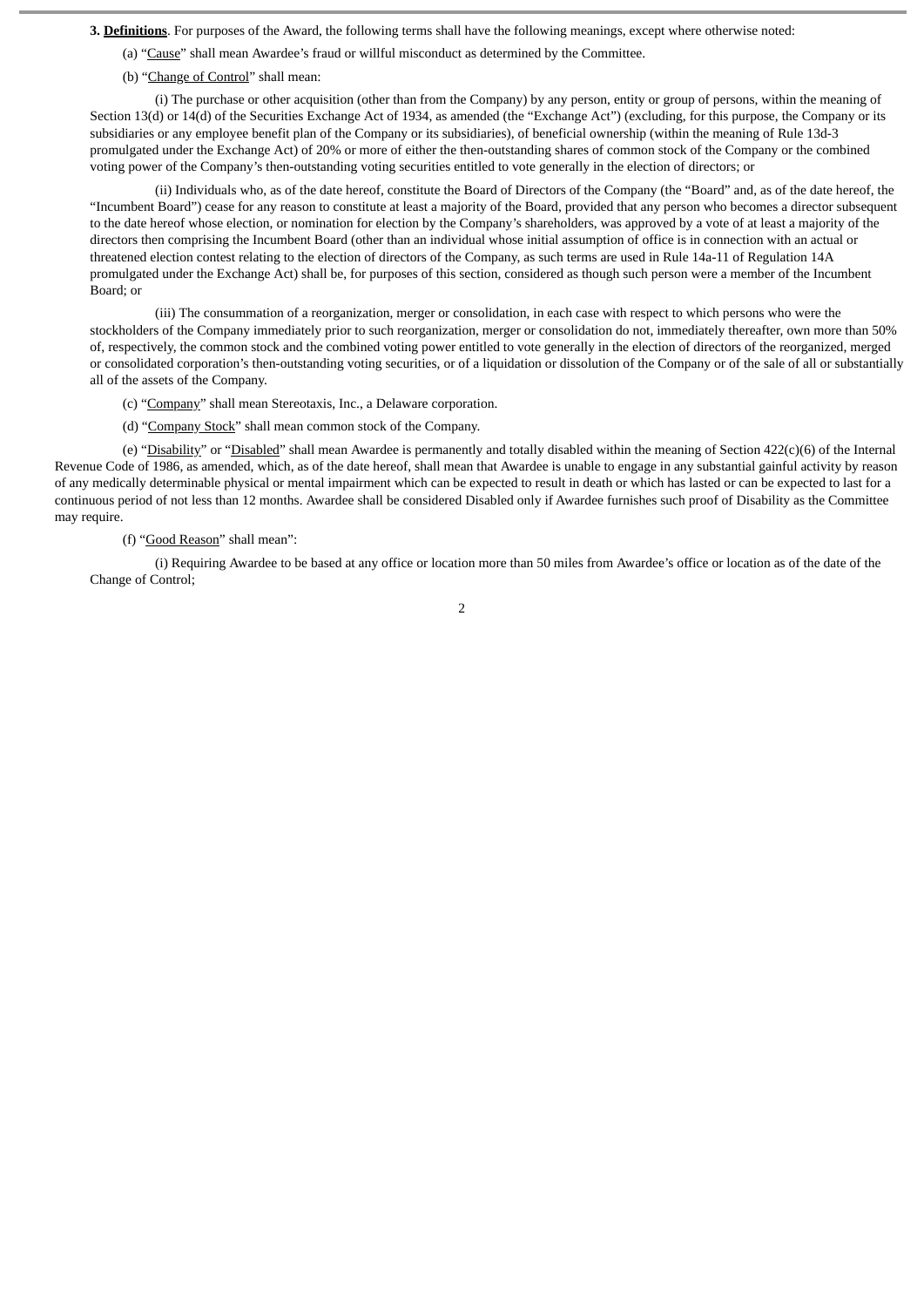(ii) The assignment to Awardee of any duties inconsistent in any respect with Awardee's position (including status, offices, titles and reporting requirements), authority, duties or responsibilities as of the date of the Change of Control or any action by the Company or any of its subsidiaries which results in a diminution in such position, authority, duties or responsibilities, excluding for this purpose an action taken by the Company or one of its subsidiaries, to which Optionee objects in writing by notice to the Company within 10 business days after Optionee receives actual notice of such action, which is remedied by the Company or one of its subsidiaries promptly but in any event no later than 5 business days after Optionee provided such notice; or

(iii) The reduction in Awardee's total compensation and benefits below the level in effect as of the date of the Change of Control.

**4. Medium of Payment.** The Award shall be made or otherwise settled in shares of Company Stock. The Company shall withhold sufficient shares to satisfy the Company's obligation to withhold for tax requirements at the time of delivery or vesting of shares hereunder, as appropriate, if Awardee is at the time of vesting subject to the Company's policies regarding restrictions on trading within specified trading "windows", and the Company may, in its sole discretion, so withhold if Awardee is not subject to such restrictions upon Awardee's request. In the event that the Company withholds shares as contemplated in this Section, the Awardee shall receive a net number of shares equal to the shares to which the Awardee is otherwise entitled hereunder, less the number of shares withheld by the Company hereunder. In the event that the Company determines not to withhold shares for an Awardee who is not subject to the trading restrictions , prior to the payment or settlement of the Award, as appropriate, the Awardee must pay, or make arrangements acceptable to the Company for the payment of, any and all tax withholding that in the opinion of the Company is required by law. Such arrangements for payment of withholding may include, for example, directing an appropriate broker to sell such number of shares as necessary to result in a cash amount equal to the withholding requirements.

**5. Termination of Service.** Awardee shall forfeit the Shares to the extent not vested prior to Awardee's termination of service. The Shares hereby granted shall not be affected by any change of service so long as Awardee continues to be a service provider to the Company or a subsidiary thereof. Nothing herein shall confer on Awardee the right to continue in the service of the Company or any subsidiary or interfere in any way with the right of the Company or any subsidiary thereof to terminate Awardee's service at any time.

**6. Committee Administration.** This award has been made pursuant to a determination made by the Committee, and such Committee or any successor or substitute committee authorized by the Board of Directors or the Board of Directors itself, subject to the express terms of this agreement, shall have plenary authority to interpret any provision of this agreement and to make any determinations necessary or advisable for the administration of this agreement and may waive or amend any provisions hereof in any manner not adversely affecting the rights granted to the Awardee by the express terms hereof.

**7. Choice of Law**. This Agreement shall be governed by the laws of the State of Delaware, excluding any conflicts or choice of law rule or principle that might otherwise refer construction or interpretation of the Agreement to the substantive law of another jurisdiction. Awardee is deemed to submit to the exclusive jurisdiction and venue of the federal or sate courts of Missouri, County of St. Louis, to resolve any and all issues that may arise out of or relate to this Agreement.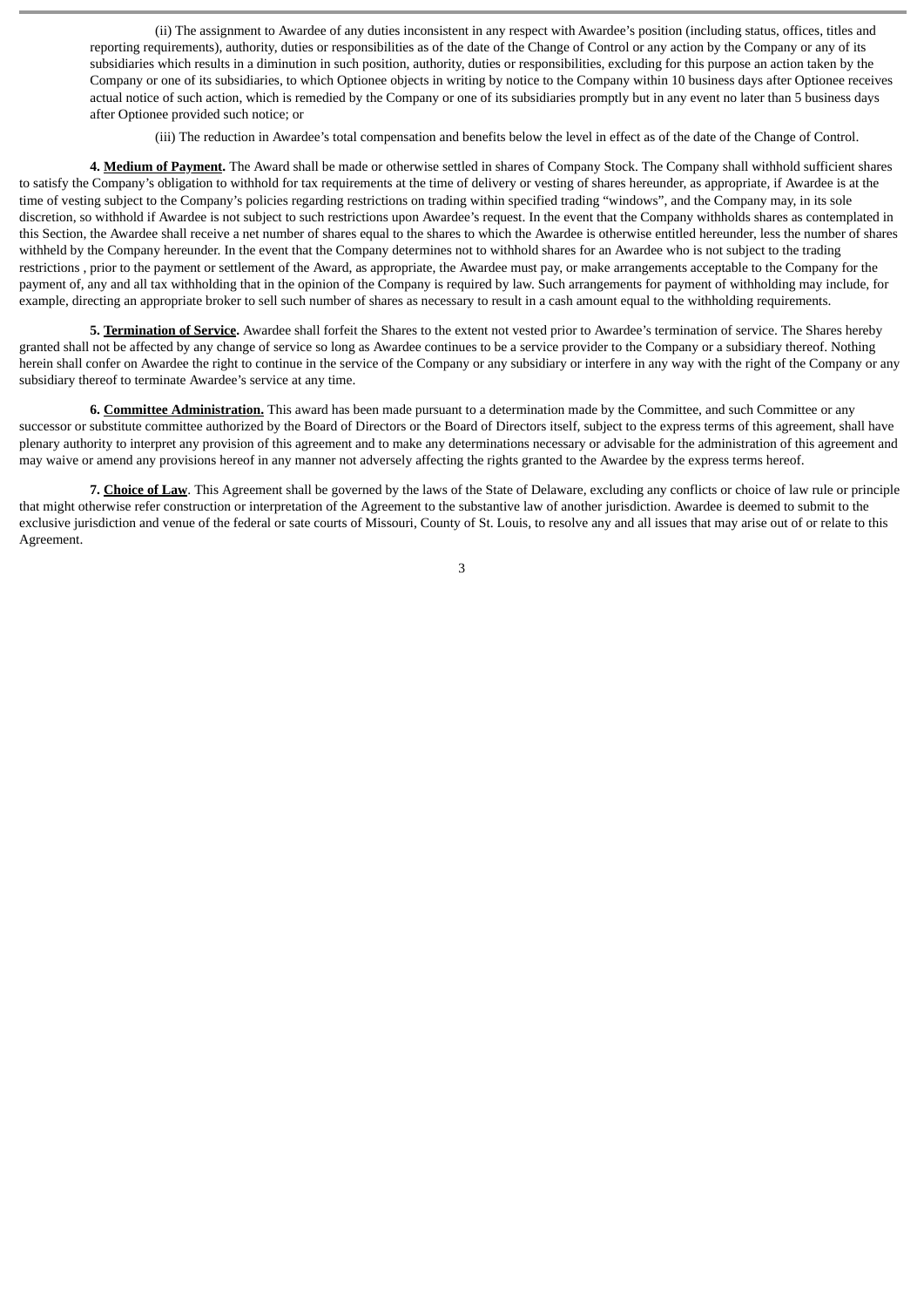Executed this  $\_\_$  day of  $\_\_$  20  $\_\_$ .

STEREOTAXIS, INC.

 $\sim$ 

By:  $\overline{\phantom{a}}$ 

Awardee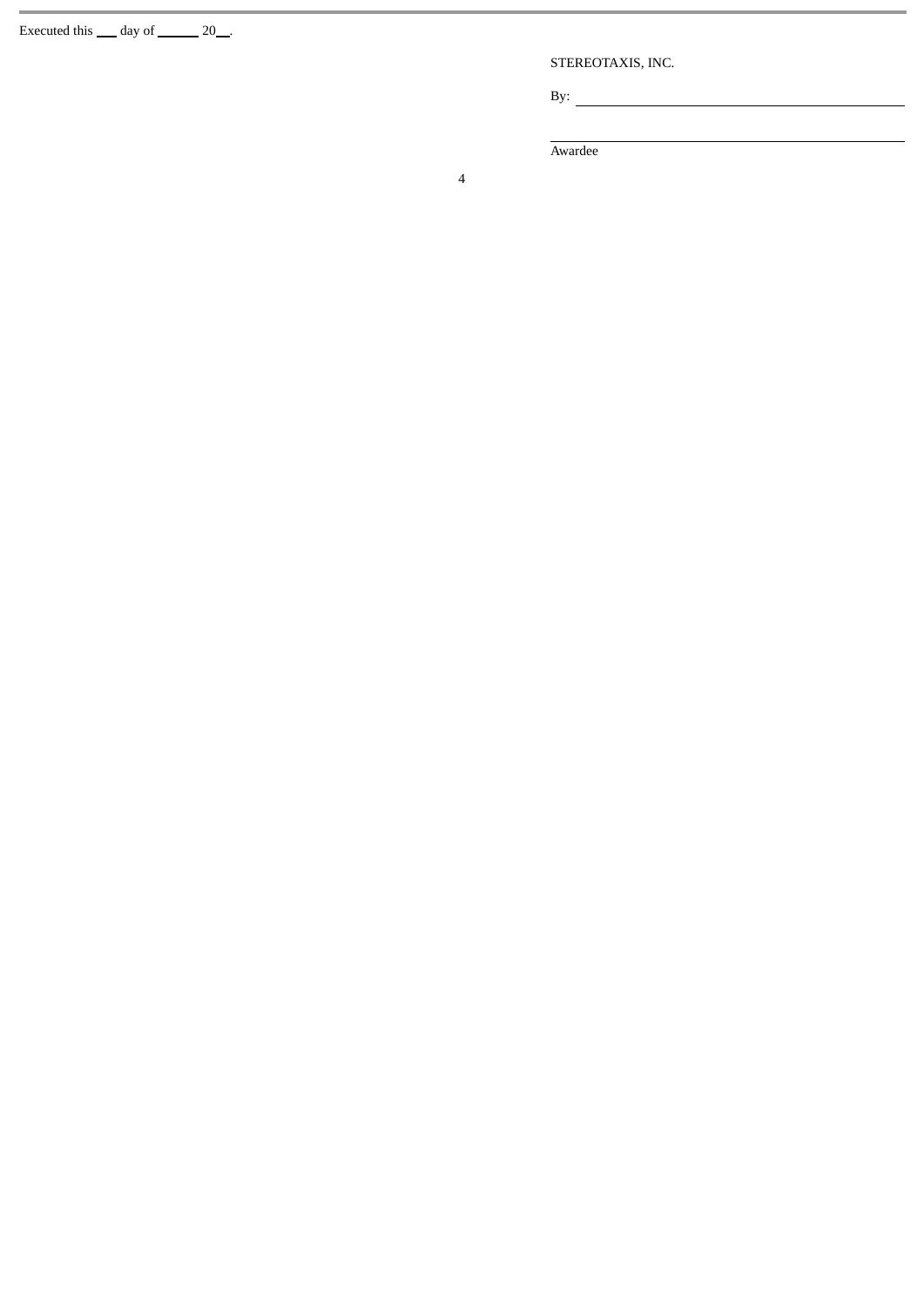# **PERFORMANCE SHARE AGREEMENT UNDER STEREOTAXIS, INC. 2002 STOCK INCENTIVE PLAN**

**THIS AGREEMENT**, made effective as of the day of  $\qquad \qquad .20$ , by and between Stereotaxis, Inc., a Delaware corporation (the "Company"), and (the "Awardee").

# **WITNESSETH THAT:**

**WHEREAS,** the Board of Directors of the Company (the "Board of Directors") has adopted the Stereotaxis, Inc. 2002 Stock Incentive Plan (as amended and/or restated from time to time, the "Plan") pursuant to which options, performance share awards, restricted stock and stock appreciation rights with respect to shares of the common stock of the Company may be granted to employees of the Company and its subsidiaries and certain other individuals; and

**WHEREAS,** the Company desires to grant to Awardee a performance share award for ( ) shares of its stock under the terms hereinafter set forth ("Award");

**NOW, THEREFORE,** in consideration of the premises, and of the mutual agreements hereinafter set forth, it is covenanted and agreed as follows:

**1. Award Subject to Plan.** This award is granted under and is expressly subject to, all the terms and provisions of the Plan, which terms are incorporated herein by reference. The Optionee hereby acknowledges receipt of a copy of the Plan and agrees to be bound by all the terms and provisions thereof. Terms not defined herein shall have the meaning ascribed thereto in the Plan. The Committee referred to in Paragraph 4 of the Plan ("Committee") has been appointed by the Board of Directors, and designated by it, as the Committee to make grants of Performance Shares.

2. Grant and Terms of Award. Pursuant to action of the Committee, which action was taken on \_\_\_\_\_\_, 20<sub>\_\_</sub> ("Date of Award"), the Company awards to Awardee ( ) shares of the Common Stock of the Company, of the par value of \$.001 per share ("Shares" or "Performance" Shares"); provided, however, that the Shares hereby awarded are subject to the risks of forfeiture described below and are nontransferable by the Awardee for a period commencing on the Date of Award and ending upon the later of (i) the date on which certain Performance Criteria set forth in **Exhibit A** to this Agreement have been achieved and (ii) one (1) year after the Date of Award (the "Restriction Periods"). During the Restriction Periods, the nontransferable Shares shall bear a legend indicating their nontransferability. Further, during the period ending immediately before the date one year after the Date of Award, all Shares will be subject to forfeiture and nontransferable by the Awardee. If the Awardee terminates service with the Company for any reason, including without limitation, upon death or Disability, prior to later of (i) the date on which the Performance Criteria with respect to the applicable portion of the Award have been achieved and (ii) one (1) year after the Date of Award, Awardee shall forfeit the Shares which remain nontransferable at that time. Notwithstanding the foregoing, if there is a Change of Control (as hereinafter defined) and Awardee is involuntarily terminated for reasons other than Cause or terminates for Good Reason on or within one (1) year after the date of the Change of Control, the total number of Shares to which this grant relates shall vest immediately and become nonforfeitable. Notwithstanding anything herein to the contrary, in the event that any of the Performance Criteria are not met within five (5) years after the Date of Award, any Shares remaining unvested and nontransferable under the terms of the Award will be forfeited by Awardee and returned to the Company. Subject to the terms hereof and of the Plan, to the extent a Share is vested, it shall be transferable.

**3. Definitions**. For purposes of the Award, the following terms shall have the following meanings, except where otherwise noted:

(a) The Performance Criteria and the applicable vesting percentages related to achievement of each Performance Criteria are set forth in Exhibit A to this Agreement.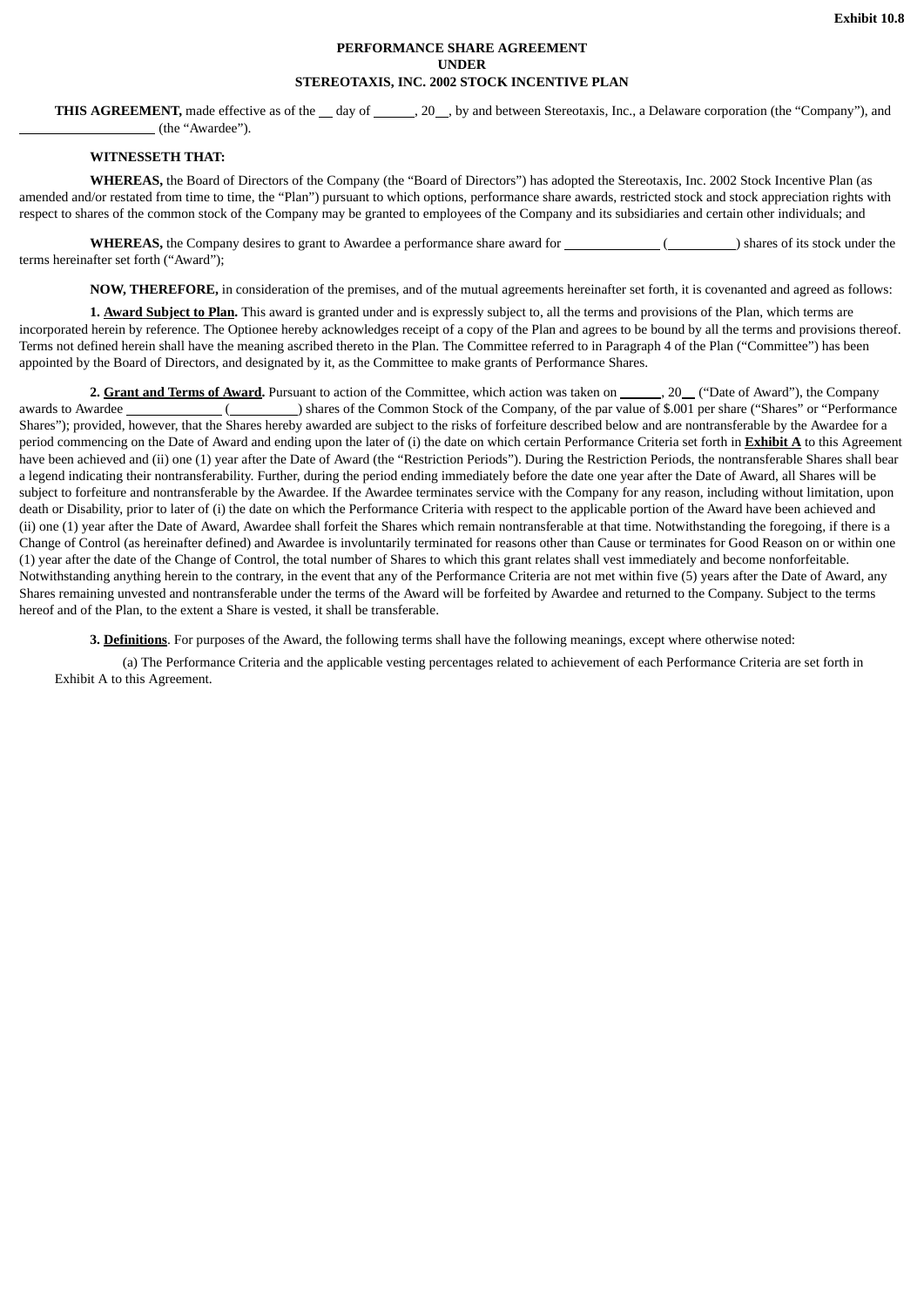(b) "Cause" shall mean Awardee's fraud or willful misconduct as determined by the Committee.

(c) "Change of Control" shall mean:

(i) The purchase or other acquisition (other than from the Company) by any person, entity or group of persons, within the meaning of Section 13(d) or 14(d) of the Securities Exchange Act of 1934, as amended (the "Exchange Act") (excluding, for this purpose, the Company or its subsidiaries or any employee benefit plan of the Company or its subsidiaries), of beneficial ownership (within the meaning of Rule 13d-3 promulgated under the Exchange Act) of 20% or more of either the then-outstanding shares of common stock of the Company or the combined voting power of the Company's then-outstanding voting securities entitled to vote generally in the election of directors; or

(ii) Individuals who, as of the date hereof, constitute the Board of Directors of the Company (the "Board" and, as of the date hereof, the "Incumbent Board") cease for any reason to constitute at least a majority of the Board, provided that any person who becomes a director subsequent to the date hereof whose election, or nomination for election by the Company's shareholders, was approved by a vote of at least a majority of the directors then comprising the Incumbent Board (other than an individual whose initial assumption of office is in connection with an actual or threatened election contest relating to the election of directors of the Company, as such terms are used in Rule 14a-11 of Regulation 14A promulgated under the Exchange Act) shall be, for purposes of this section, considered as though such person were a member of the Incumbent Board; or

(iii) The consummation of a reorganization, merger or consolidation, in each case with respect to which persons who were the stockholders of the Company immediately prior to such reorganization, merger or consolidation do not, immediately thereafter, own more than 50% of, respectively, the common stock and the combined voting power entitled to vote generally in the election of directors of the reorganized, merged or consolidated corporation's then-outstanding voting securities, or of a liquidation or dissolution of the Company or of the sale of all or substantially all of the assets of the Company.

(d) "Company" shall mean Stereotaxis, Inc., a Delaware corporation.

(e) "Company Stock" shall mean common stock of the Company.

(f) "Disability" or "Disabled" shall mean Awardee is permanently and totally disabled within the meaning of Section 422(c)(6) of the Internal Revenue Code of 1986, as amended, which, as of the date hereof, shall mean that Awardee is unable to engage in any substantial gainful activity by reason of any medically determinable physical or mental impairment which can be expected to result in death or which has lasted or can be expected to last for a continuous period of not less than 12 months. Awardee shall be considered Disabled only if Awardee furnishes such proof of Disability as the Committee may require.

#### (g) "Good Reason" shall mean":

(i) Requiring Awardee to be based at any office or location more than 50 miles from Awardee's office or location as of the date of the Change of Control;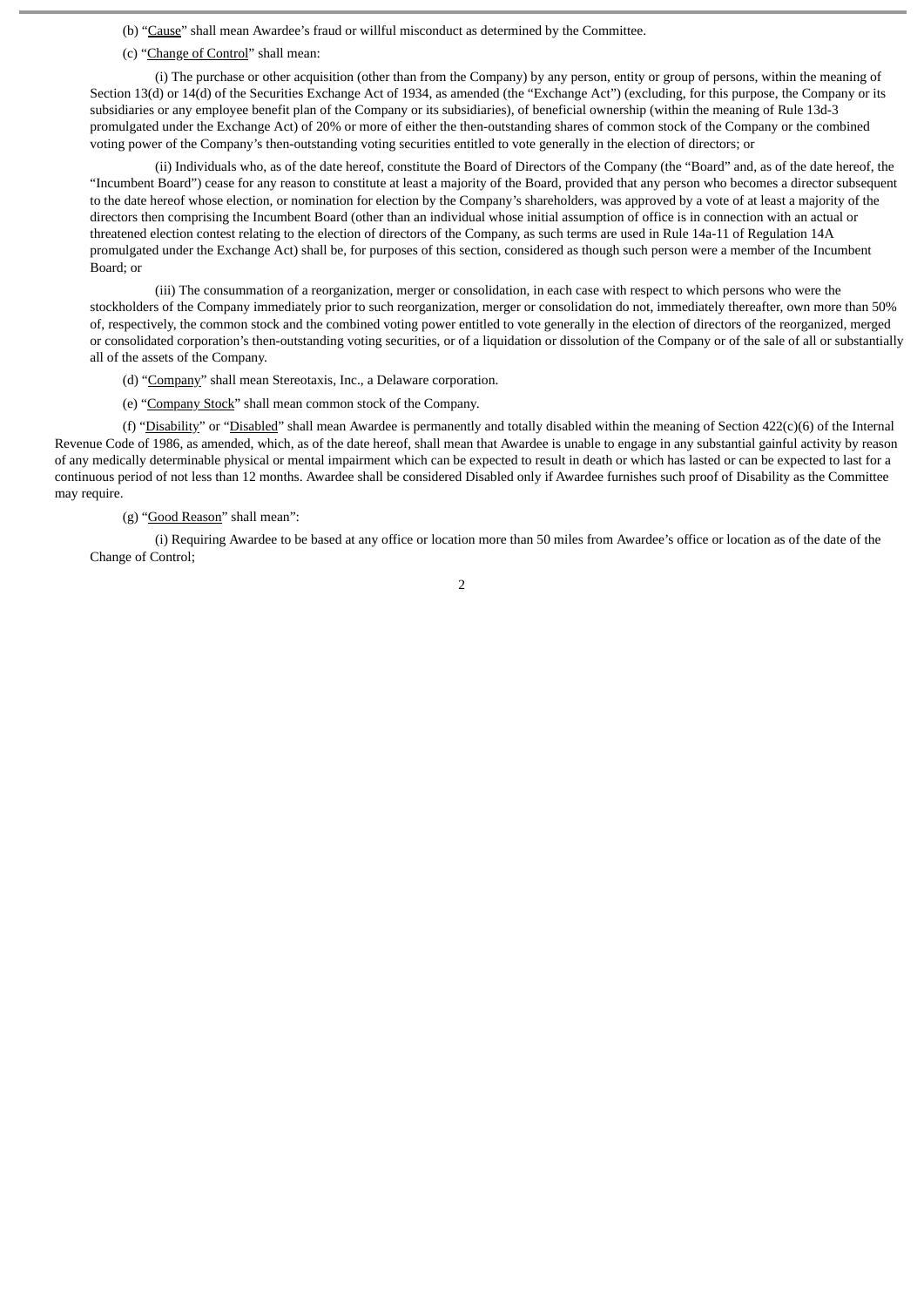(ii) The assignment to Awardee of any duties inconsistent in any respect with Awardee's position (including status, offices, titles and reporting requirements), authority, duties or responsibilities as of the date of the Change of Control or any action by the Company or any of its subsidiaries which results in a diminution in such position, authority, duties or responsibilities, excluding for this purpose an action taken by the Company or one of its subsidiaries, to which Optionee objects in writing by notice to the Company within 10 business days after Optionee receives actual notice of such action, which is remedied by the Company or one of its subsidiaries promptly but in any event no later than 5 business days after Optionee provided such notice; or

(iii) The reduction in Awardee's total compensation and benefits below the level in effect as of the date of the Change of Control.

**4. Medium of Payment**. The Award shall be made or otherwise settled in shares of Company Stock. The Company shall withhold sufficient shares to satisfy the Company's obligation to withhold for tax requirements at the time of delivery or vesting of shares hereunder, as appropriate, if Awardee is at the time of vesting subject to the Company's policies regarding restrictions on trading within specified trading "windows", and the Company may, in its sole discretion, so withhold if Awardee is not subject to such restrictions upon Awardee's request. In the event that the Company withholds shares as contemplated in this Section, the Awardee shall receive a net number of shares equal to the shares to which the Awardee is otherwise entitled hereunder, less the number of shares withheld by the Company hereunder. In the event that the Company determines not to withhold shares for an Awardee who is not subject to the trading restrictions prior to the payment or settlement of the Award, as appropriate, the Awardee must pay, or make arrangements acceptable to the Company for the payment of, any and all tax withholding that in the opinion of the Company is required by law. Such arrangements for payment of withholding may include, for example, directing an appropriate broker to sell such number of shares as necessary to result in a cash amount equal to the withholding requirements.

**5. Termination of Service**. Awardee shall forfeit the Shares to the extent not vested prior to Awardee's termination of service. The Shares hereby granted shall not be affected by any change of service so long as Awardee continues to be a service provider to the Company or a subsidiary thereof. Nothing herein shall confer on Awardee the right to continue in the service of the Company or any subsidiary or interfere in any way with the right of the Company or any subsidiary thereof to terminate Awardee's service at any time.

**6. Committee Administration**. These Awards have been granted pursuant to a determination made by the Committee, and such Committee or any successor or substitute committee authorized by the Board of Directors or the Board of Directors itself, subject to the express terms of these Awards, shall have plenary authority to interpret any provision of this grant and to make any determinations necessary or advisable for the administration of this grant and the exercise of the rights herein granted, and may waive or amend any provisions hereof in any manner not adversely affecting the rights granted to Awardee by the express terms hereof.

**7. Choice of Law**. This Agreement shall be governed by the laws of the State of Delaware, excluding any conflicts or choice of law rule or principle that might otherwise refer construction or interpretation of the Agreement to the substantive law of another jurisdiction. Awardee is deemed to submit to the exclusive jurisdiction and venue of the federal or sate courts of Missouri, County of St. Louis, to resolve any and all issues that may arise out of or relate to this Agreement.

Executed this day of , 200

#### **STEREOTAXIS, INC.**

By: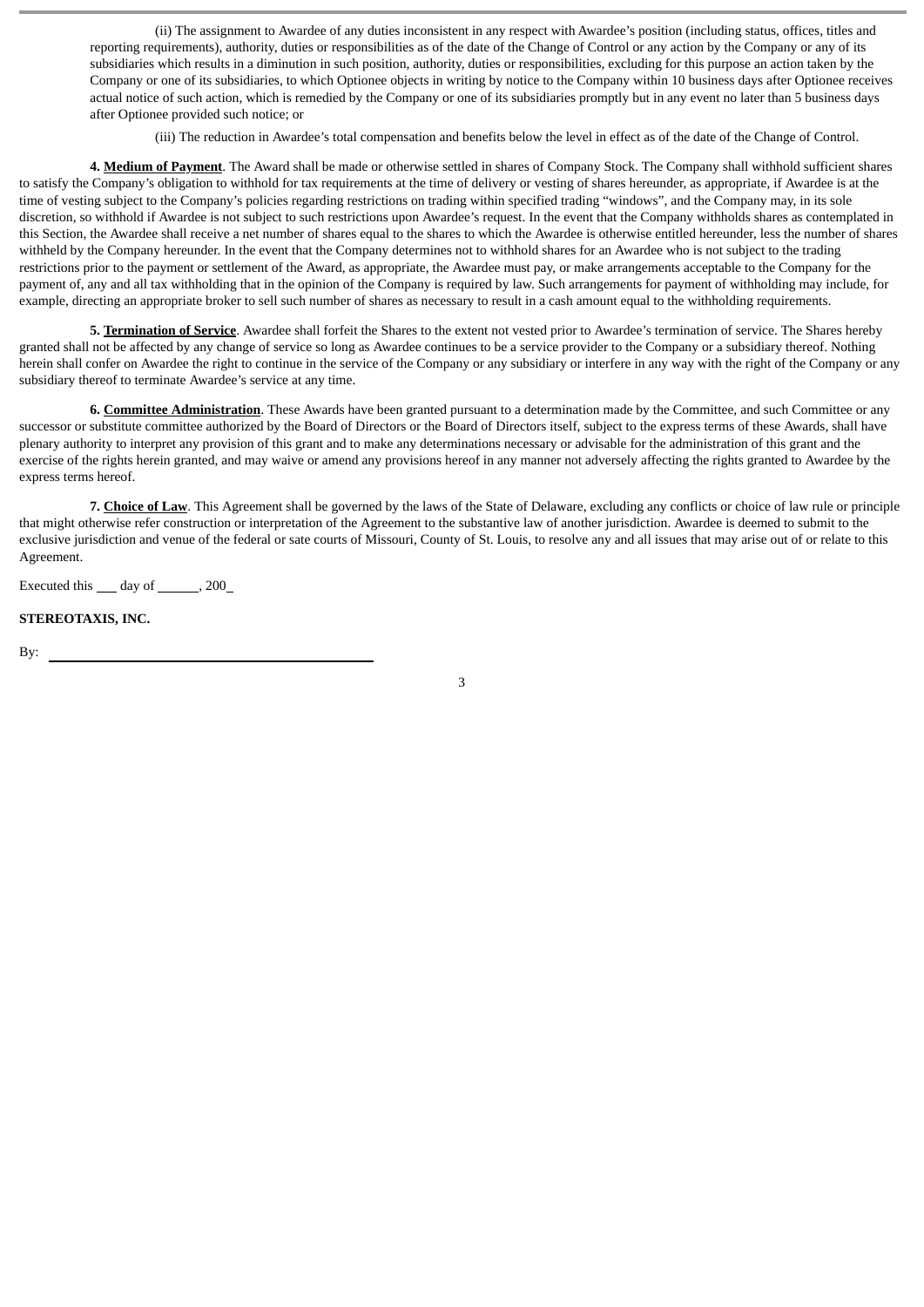**AWARDEE**

Secretary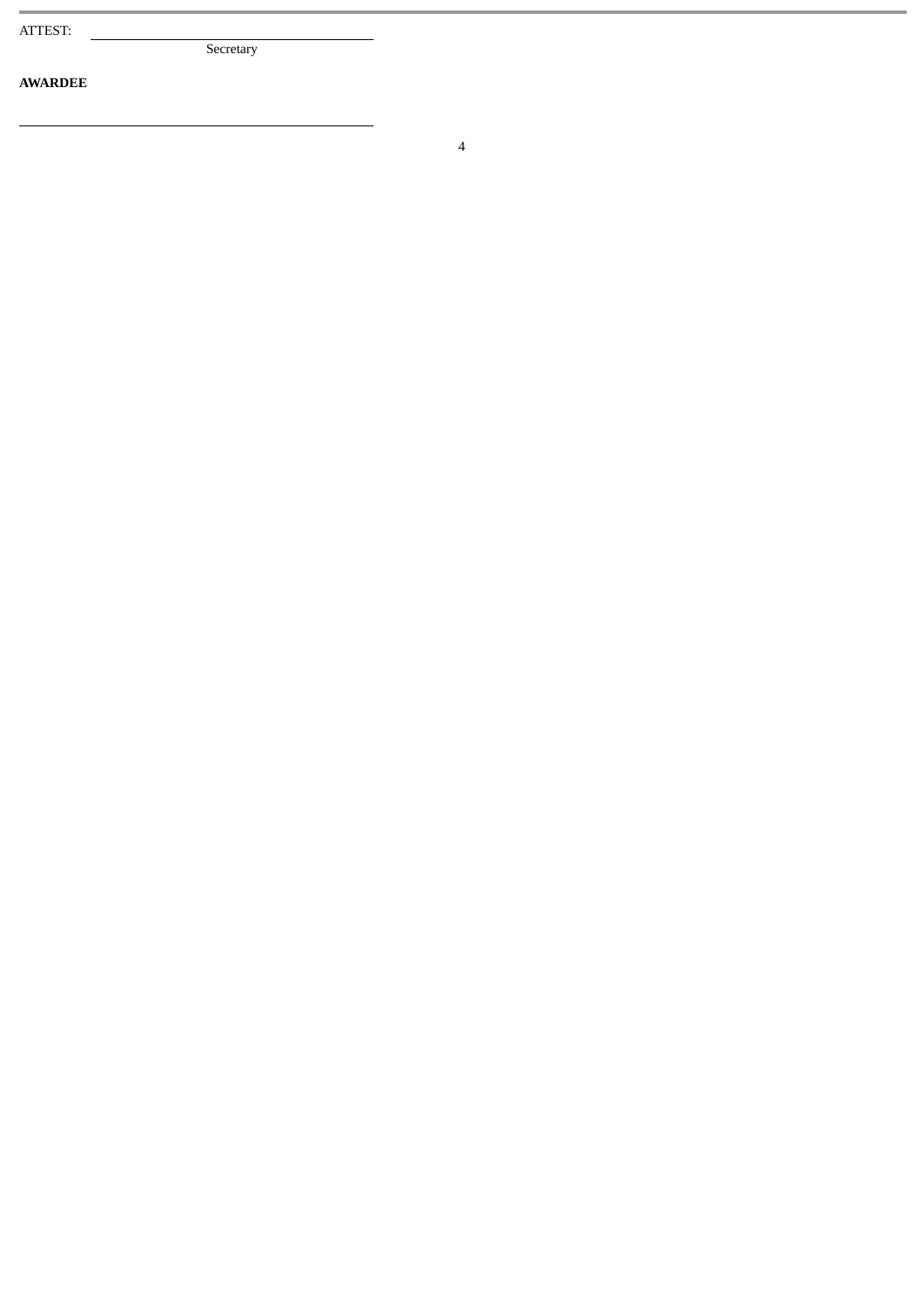# PERFORMANCE SHARE AWARD

#### PERFORMANCE CRITERIA

This Exhibit A, Performance Criteria, sets forth the performance measures required to achieve vesting of the Performance Shares awarded under the Performance Share Agreement this \_day of \_\_\_\_\_\_, 200\_, in the percentages described below, between the Company and \_\_\_\_\_\_\_("Awardee").

With respect to the Performance Shares granted to Awardee, subject to all provisions of the Performance Share Agreement, including this Exhibit A, the following Performance Criteria must be met by the Company in order for the respective portion of Shares to vest and become transferable. Until the date on which such criteria are met, if at all, the related Shares will remain unvested and nontransferable.

Performance Criteria

Percentage of Award Vesting and Becoming Transferable

Additional Criteria

Determination of Vesting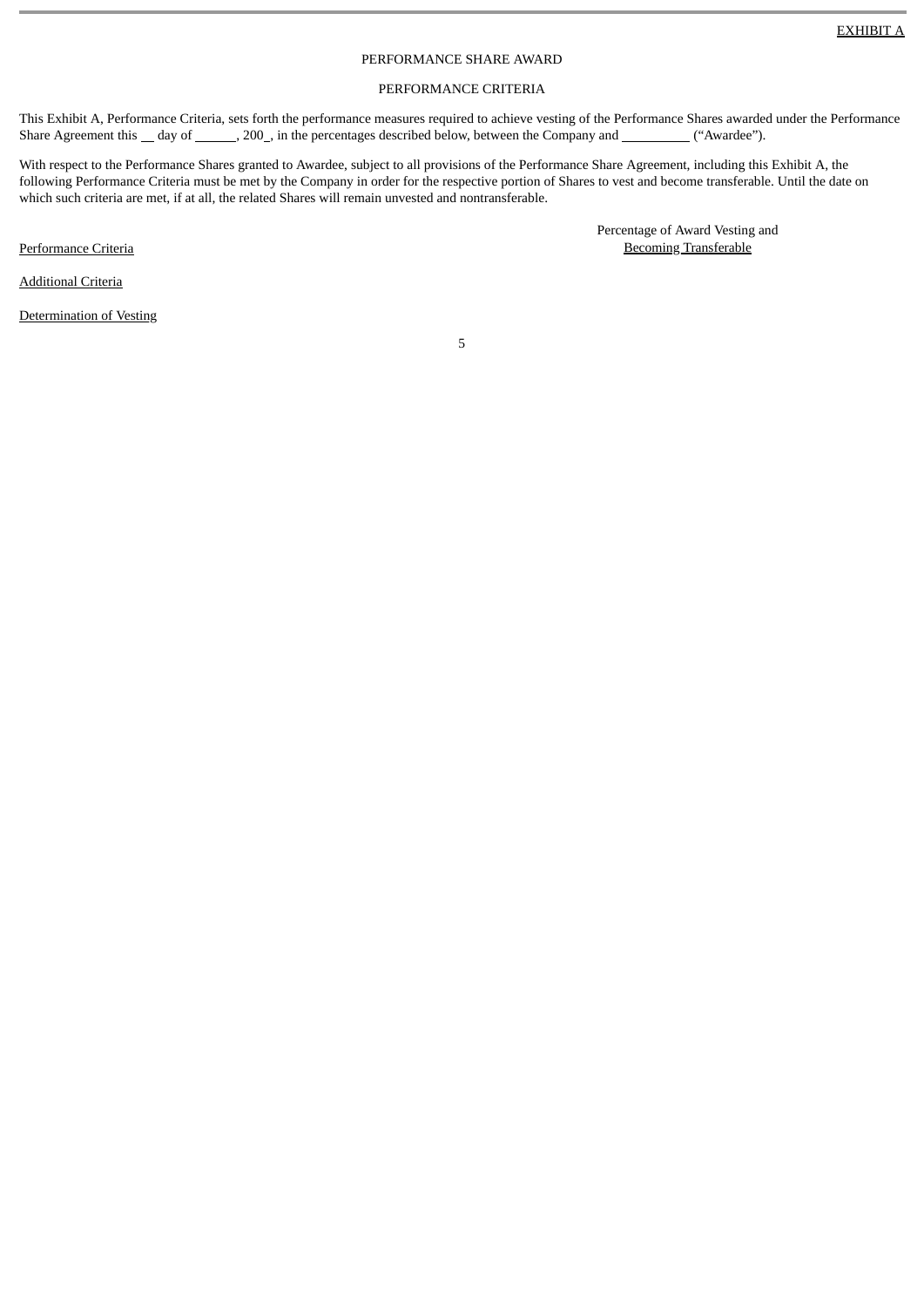# **STOCK APPRECIATION RIGHT AGREEMENT UNDER STEREOTAXIS, INC. 2002 STOCK INCENTIVE PLAN**

**THIS AGREEMENT**, made effective as of the day of  $\_\_\_$ , 20, by and between Stereotaxis, Inc., a Delaware corporation (the "Company"), and ("Optionee").

# **WITNESSETH THAT:**

**WHEREAS,** the Board of Directors of the Company (the "Board of Directors") has adopted the Stereotaxis, Inc. 2002 Stock Incentive Plan (as amended and/or restated from time to time, the "Plan") pursuant to which options, performance share awards, restricted stock and stock appreciation rights with respect to shares of the common stock of the Company may be granted to employees of the Company and its subsidiaries and certain other individuals; and

**WHEREAS,** the Company desires to grant to Optionee an award of \_\_\_\_(\_\_\_\_\_\_) stock appreciation rights for the right to receive shares of the Company's common stock ("Shares") in payment of the increase in value of an equivalent number of Shares under the terms hereinafter set forth ("Stock Appreciation Right" or "SAR");

**NOW, THEREFORE,** in consideration of the premises, and of the mutual agreements hereinafter set forth, it is covenanted and agreed as follows:

**1. Award Subject to Plan.** This SAR is granted under and is expressly subject to, all the terms and provisions of the Plan, which terms are incorporated herein by reference. The Optionee hereby acknowledges receipt of a copy of the Plan and agrees to be bound by all the terms and provisions thereof. Terms not defined herein shall have the meaning ascribed thereto in the Plan. The Committee referred to in Paragraph 4 of the Plan ("Committee") has been appointed by the Board of Directors, and designated by it, as the Committee to make grants of SARs.

**2. Grant and Terms of SARs.** Pursuant to action of the Committee, which action was taken on , 20 ("Date of Grant"), the Company grants to Optionee \_\_\_\_\_\_\_\_ Stock Appreciation Rights related to the increase in value of the equivalent number of Shares underlying this grant. The exercise price of these SARs is equal to \$ per SAR, which amount shall in per SAR, which amount shall in no event be less than the fair market value of the underlying Shares on the Date of Grant ("Exercise Price"). Upon exercise of a SAR, the Optionee will receive, in Shares, the equivalent value equal to a) the closing price on the date of such exercise ("Exercise Date") of a Share minus the Exercise Price, the net difference being multiplied by b) the number of SARs being exercised on such Exercise Date. The number of Shares to be received shall be equal to the value so calculated divided by the closing price of the Shares on the Exercise Date. The term of this Agreement shall begin on the Date of Grant and end on the date that is five (5) years after the Date of Grant, and these SARs shall be exercisable for a period of five (5) years from the Date of Grant; provided, however, that the right to exercise such SARs shall be, and is hereby, restricted so that (i) no SARs may be exercised prior to the first annual anniversary of the Date of Grant; (ii) at any time during the term of this Agreement on or after the first annual anniversary of the Date of Grant, Optionee may exercise up to 25% of the total number of SARs to which this grant relates; and (iii) as of the first day of each calendar month after the first annual anniversary of the Date of Grant during the term of this Agreement, Optionee may exercise up to an additional 2.0833% of the total number of SARs to which this grant relates; so that on the fourth annual anniversary of the Date of Grant during the term hereof, Optionee will have become entitled to exercise the entire number of SARs to which this grant relates. Notwithstanding the foregoing, in the event of a Change of Control (as hereinafter defined) and if Optionee is involuntarily terminated for reasons other than Cause or terminates for Good Reason on or within one (1) year after the date of the Change of Control, Optionee may exercise 100% of the total number of SARs to which this grant relates. However, in no event may this grant or any part thereof be exercised after the expiration of five (5) years from the Date of Grant.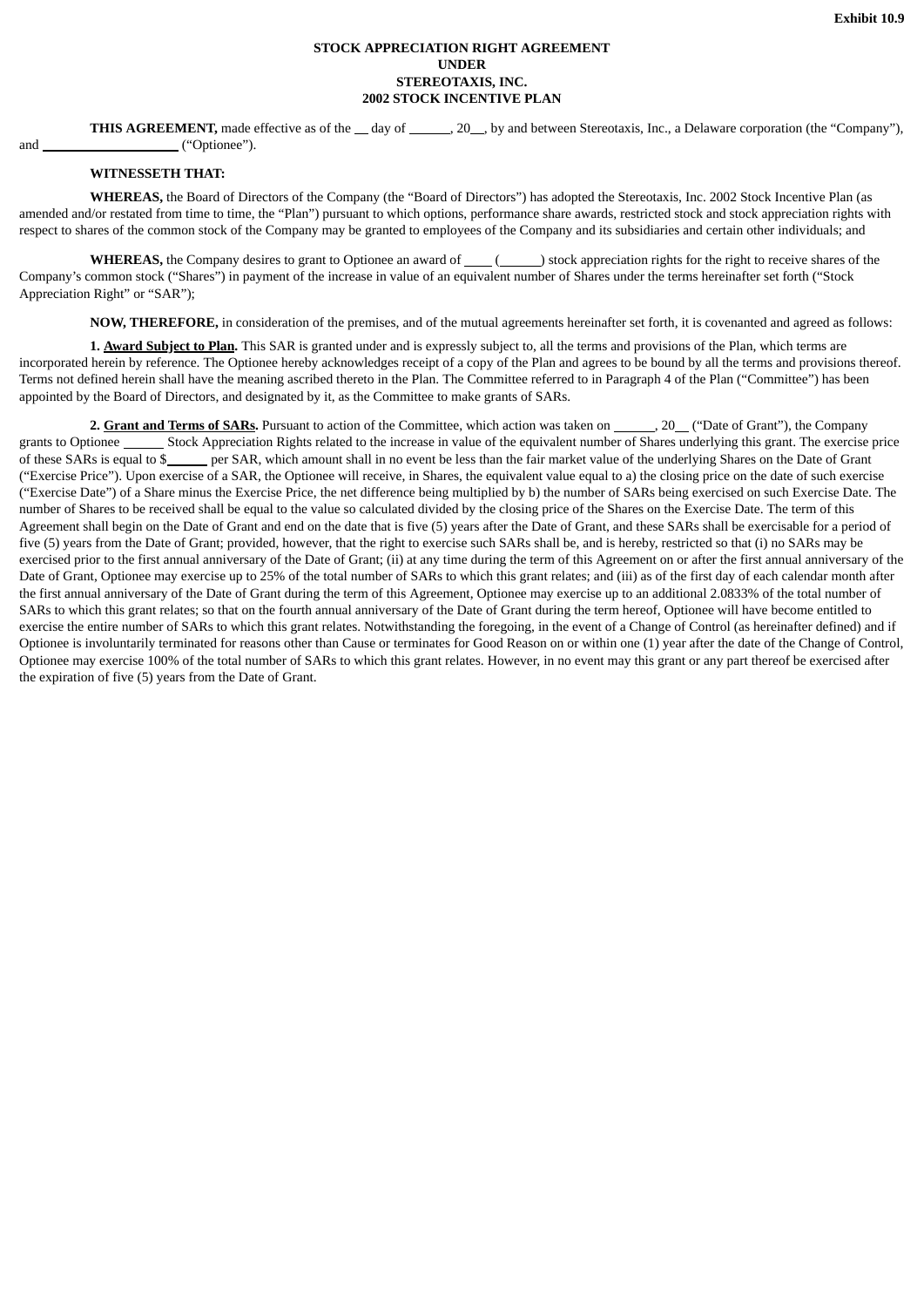**3. Definitions**. For purposes of the Award, the following terms shall have the following meanings, except where otherwise noted:

- (a) "Cause" shall mean Optionee's fraud or willful misconduct as determined by the Committee
- (b) "Change of Control" shall mean:

(i) The purchase or other acquisition (other than from the Company) by any person, entity or group of persons, within the meaning of Section 13(d) or 14(d) of the Securities Exchange Act of 1934, as amended (the "Exchange Act") (excluding, for this purpose, the Company or its subsidiaries or any employee benefit plan of the Company or its subsidiaries), of beneficial ownership (within the meaning of Rule 13d-3 promulgated under the Exchange Act) of 20% or more of either the then-outstanding shares of common stock of the Company or the combined voting power of the Company's then-outstanding voting securities entitled to vote generally in the election of directors; or

(ii) Individuals who, as of the date hereof, constitute the Board of Directors of the Company (the "Board" and, as of the date hereof, the "Incumbent Board") cease for any reason to constitute at least a majority of the Board, provided that any person who becomes a director subsequent to the date hereof whose election, or nomination for election by the Company's shareholders, was approved by a vote of at least a majority of the directors then comprising the Incumbent Board (other than an individual whose initial assumption of office is in connection with an actual or threatened election contest relating to the election of directors of the Company, as such terms are used in Rule 14a-11 of Regulation 14A promulgated under the Exchange Act) shall be, for purposes of this section, considered as though such person were a member of the Incumbent Board; or

(iii) The consummation of a reorganization, merger or consolidation, in each case with respect to which persons who were the stockholders of the Company immediately prior to such reorganization, merger or consolidation do not, immediately thereafter, own more than 50% of, respectively, the common stock and the combined voting power entitled to vote generally in the election of directors of the reorganized, merged or consolidated corporation's then-outstanding voting securities, or of a liquidation or dissolution of the Company or of the sale of all or substantially all of the assets of the Company.

(c) "Company" shall mean Stereotaxis, Inc., a Delaware corporation.

(d) "Disability" or "Disabled" shall mean Optionee is permanently and totally disabled within the meaning of Section 422(c)(6) of the Internal Revenue Code of 1986, as amended, which, as of the date hereof, shall mean that Optionee is unable to engage in any substantial gainful activity by reason of any medically determinable physical or mental impairment which can be expected to result in death or which has lasted or can be expected to last for a continuous period of not less than 12 months. Optionee shall be considered Disabled only if Optionee furnishes such proof of Disability as the Committee may require.

#### (e) "Good Reason" shall mean":

(i) Requiring Optionee to be based at any office or location more than 50 miles from Optionee's office or location as of the date of the Change of Control;

(ii) The assignment to Optionee of any duties inconsistent in any respect with Optionee's position (including status, offices, titles and reporting requirements), authority, duties or responsibilities as of the date of the Change of Control or any action by the Company or any of its subsidiaries which results in a diminution in such position, authority, duties or

 $\overline{2}$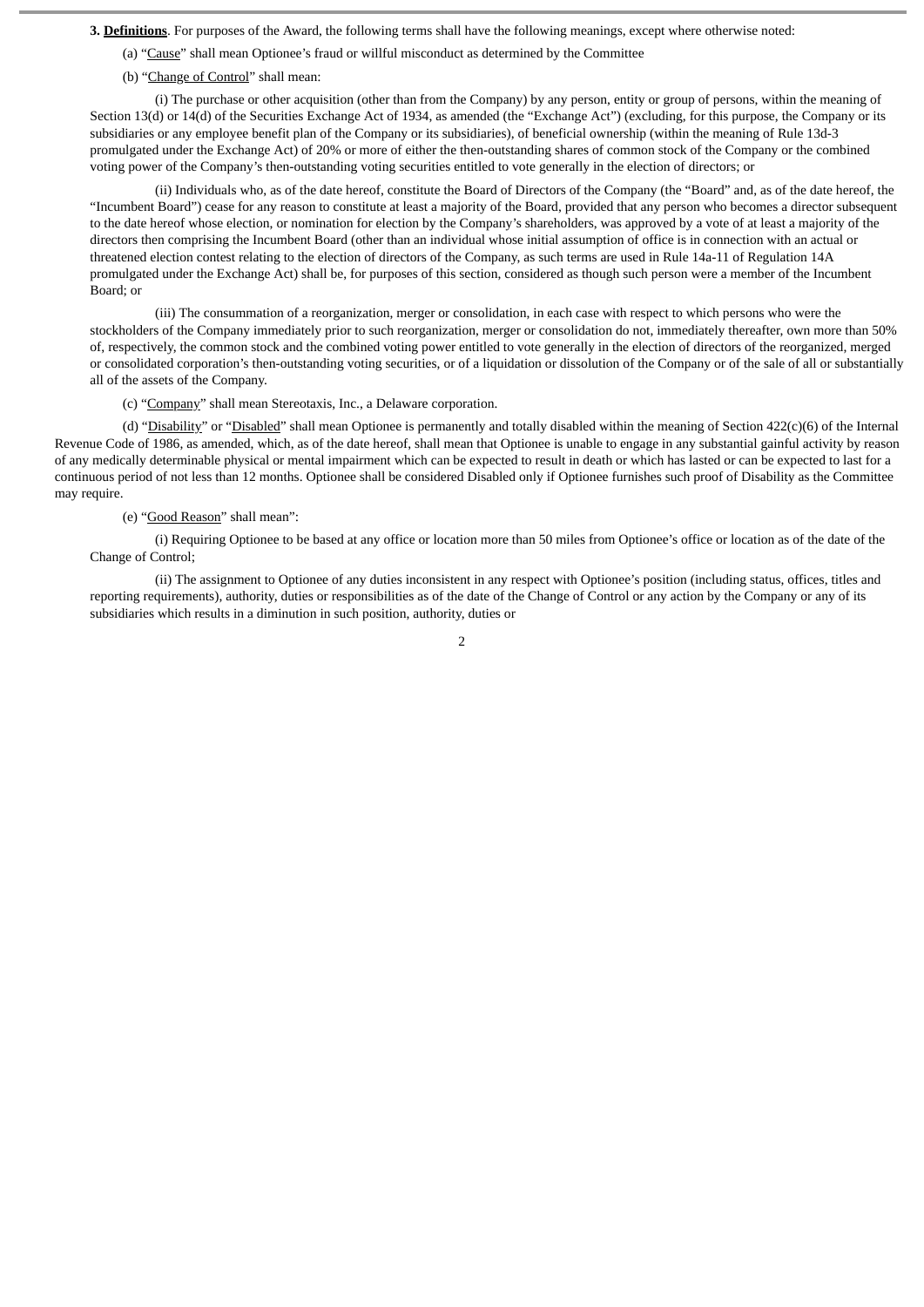responsibilities, excluding for this purpose an action taken by the Company or one of its subsidiaries, to which Optionee objects in writing by notice to the Company within 10 business days after Optionee receives actual notice of such action, which is remedied by the Company or one of its subsidiaries promptly but in any event no later than 5 business days after Optionee provided such notice; or

(iii) The reduction in Optionee's total compensation and benefits below the level in effect as of the date of the Change of Control.

**4. Anti-Dilution Provisions.** In the event that, during the term of this Agreement, there is any change in the number or kind of shares of outstanding Common Stock of the Company by reason of stock dividends, recapitalizations, mergers, consolidations, split-ups, combinations or exchanges of shares and the like, the number of SARs and underlying Shares covered by this Agreement and the price thereof shall be adjusted, to the same proportionate number of SARs and underlying Shares and price as in this original Agreement.

**5. Non-Transferability.** Neither the SARs hereby granted nor any rights thereunder or under this Agreement may be assigned, transferred or in any manner encumbered except by will or the laws of descent and distribution, and any attempted assignment, transfer, mortgage, pledge or encumbrance except as herein authorized, shall be void and of no effect. The SARs may be exercised during Optionee's lifetime only by Optionee. Notwithstanding the foregoing, the SARs may be transferred by gift or otherwise to a member of Optionee's immediate family and/or trusts whose beneficiaries are members of Optionee's immediate family, or to such other persons or entities as may be approved by the Committee.

**6. Termination of Service.** Optionee must exercise the SARs prior to Optionee's termination of service, except that if the service of Optionee terminates without Cause (as hereinafter defined) Optionee may exercise the SARs, to the extent that Optionee was entitled to exercise them at the date of such termination of service, at any time within six (6) months after such termination, but not after five (5) years from the Date of Grant. For purposes of this paragraph only, "Cause" shall mean Optionee's fraud or willful misconduct as determined by the Committee. If Optionee terminates service on account of Disability, Optionee may exercise such SARs to the extent Optionee was entitled to exercise them at the date of such termination, at any time within one (1) year of the termination of service, but not after five (5) years from the Date of Grant. The SARs hereby granted shall not be affected by any change of service so long as Optionee continues to be a service provider to the Company or a subsidiary thereof. Nothing herein shall confer on Optionee the right to continue in the service of the Company or any subsidiary or interfere in any way with the right of the Company or any subsidiary thereof to terminate Optionee's service at any time.

**7. Death of Optionee.** In the event of the death of Optionee during the term of this Agreement and while Optionee is providing services to the Company (or a subsidiary), or within ninety (90) days after the termination of Optionee's service (or one (l) year in the case of the termination of service if Optionee is disabled as determined above), this SAR may be exercised, to the extent that Optionee was entitled to exercise it at the date of death, by a legatee or legatees of Optionee under Optionee's last will, or by Optionee's personal representatives or distributees, at any time within a period of one (1) year after Optionee's death, but not after five (5) years from the date hereof, and only if and to the extent that Optionee was entitled to exercise the SAR at the date of Optionee's death.

8. Shares Issued on Exercise of SARs. It is the intention of the Company that on any exercise of these SARs it will transfer to Optionee shares of its authorized but unissued stock or transfer Treasury shares, or utilize any combination of Treasury shares and authorized but unissued shares, to satisfy its obligations to deliver shares on any exercise hereof; provided that, the Company shall withhold sufficient shares to satisfy the Company's obligation to withhold for tax requirements in respect of such payment if Optionee is at the time of vesting subject to the Company's policies regarding restrictions on trading within specified trading "windows", and the Company may, in its sole discretion, so withhold if Optionee is not subject to such restrictions upon Optionee's request. In the event that the Company withholds shares as contemplated in this Section, the Optionee shall receive a net number of shares equal to the shares to which the Optionee is otherwise entitled hereunder upon exercise, less the number of shares withheld by the Company hereunder. In the event that the Company determines not to withhold shares for an Optionee who is not subject to the trading restrictions prior to the payment on exercise,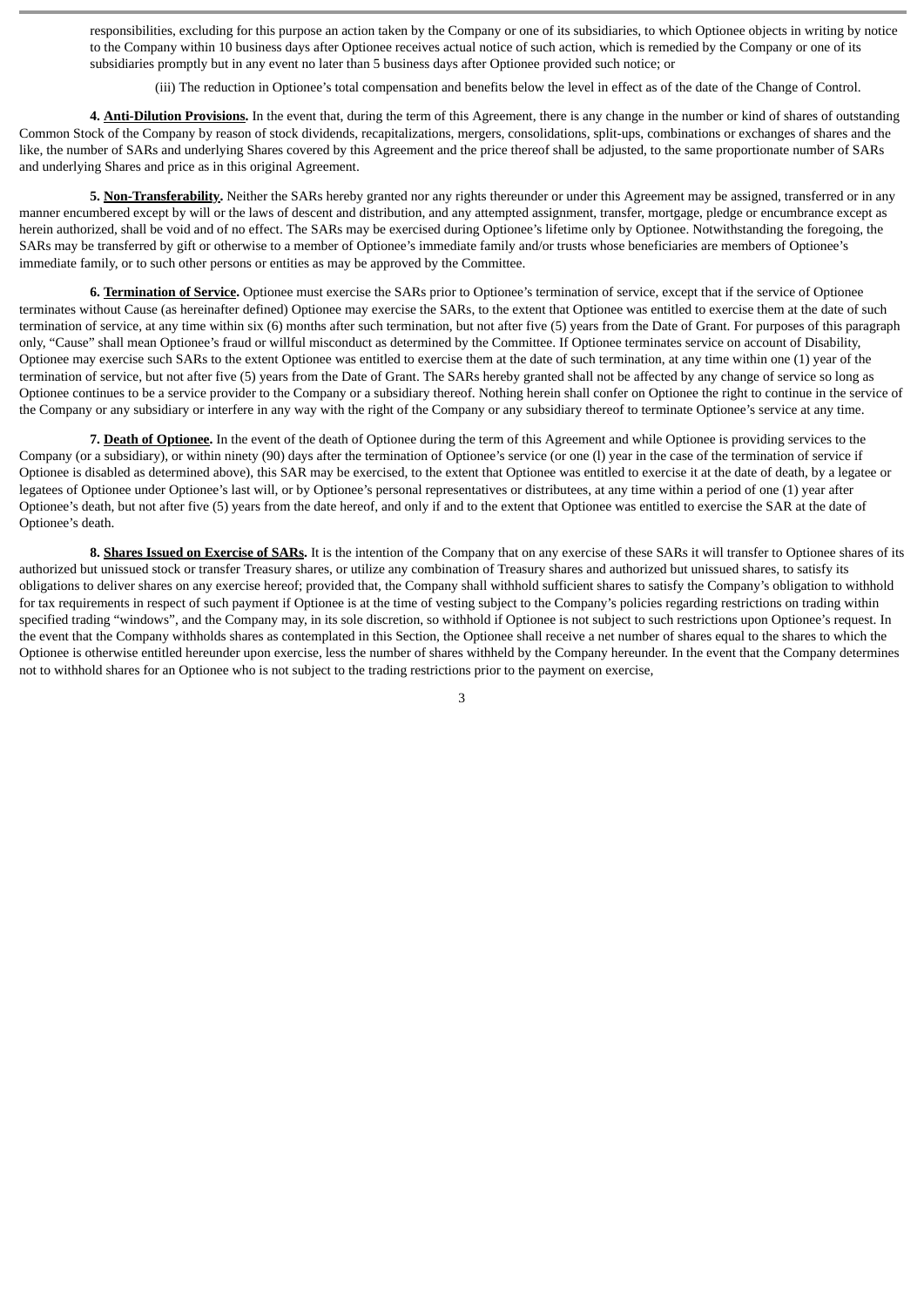the Optionee must pay, or make arrangements acceptable to the Company for the payment of, any and all tax withholding that in the opinion of the Company is required by law. Such arrangements for payment of withholding may include, for example, directing an appropriate broker to sell such number of shares as necessary to result in a cash amount equal to the withholding requirements.

**9. Committee Administration.** These SARs have been granted pursuant to a determination made by the Committee, and such Committee or any successor or substitute committee authorized by the Board of Directors or the Board of Directors itself, subject to the express terms of these SARs, shall have plenary authority to interpret any provision of this grant and to make any determinations necessary or advisable for the administration of this grant and the exercise of the rights herein granted, and may waive or amend any provisions hereof in any manner not adversely affecting the rights granted to Optionee by the express terms hereof.

**10. Choice of Law.** This Agreement shall be governed by the laws of the State of Delaware, excluding any conflicts or choice of law rule or principle that might otherwise refer construction or interpretation of the Agreement to the substantive law of another jurisdiction. Optionee is deemed to submit to the exclusive jurisdiction and venue of the federal or state courts of Missouri, County of St. Louis, to resolve any and all issues that may arise out of or relate to this Agreement.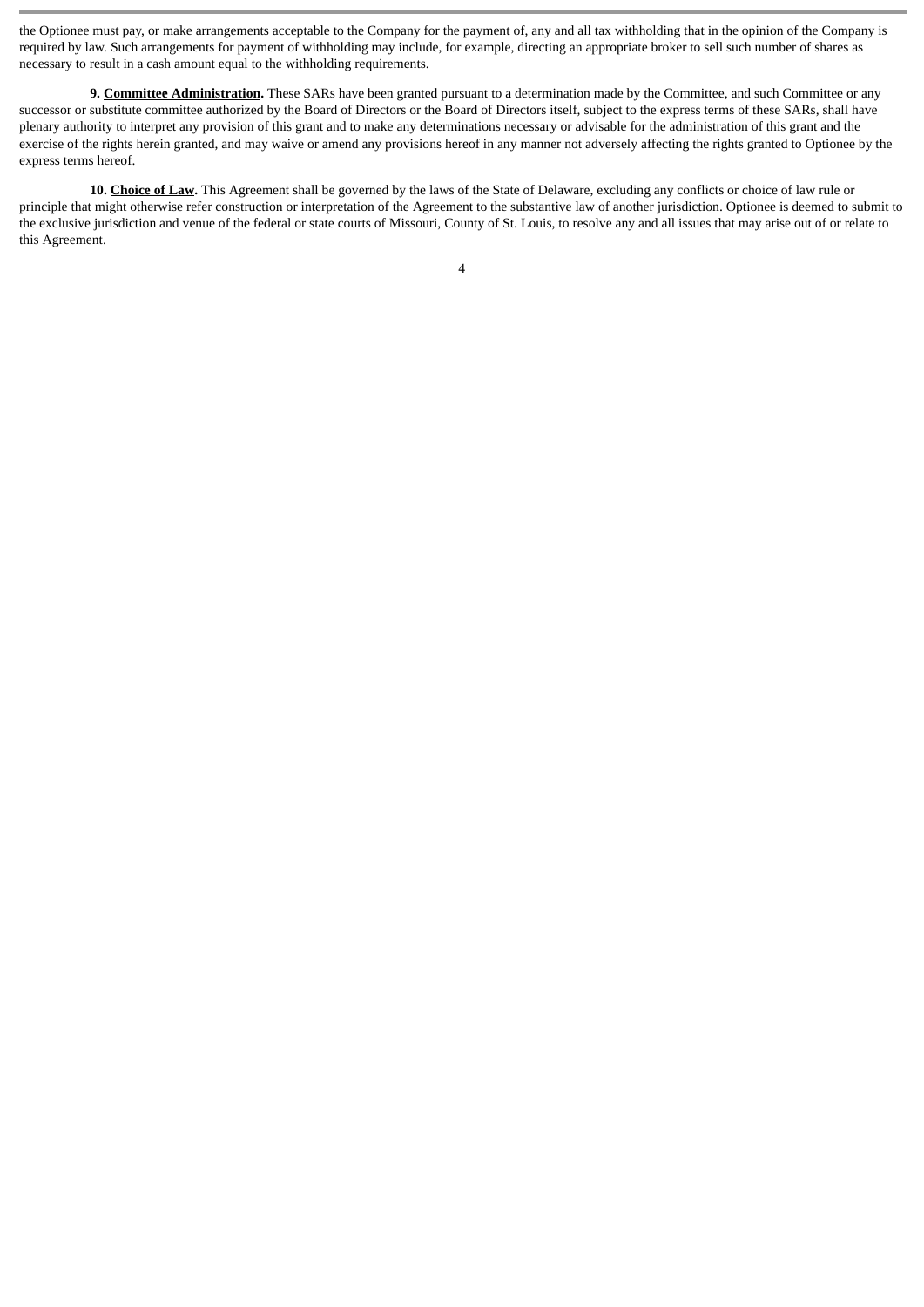Executed this  $\_\_$  day of  $\_\_$ , 20 $\_\_$ .

STEREOTAXIS, INC.

 $\mathbf{B} \mathbf{y}$ 

ATTEST:

**Secretary** 

Optionee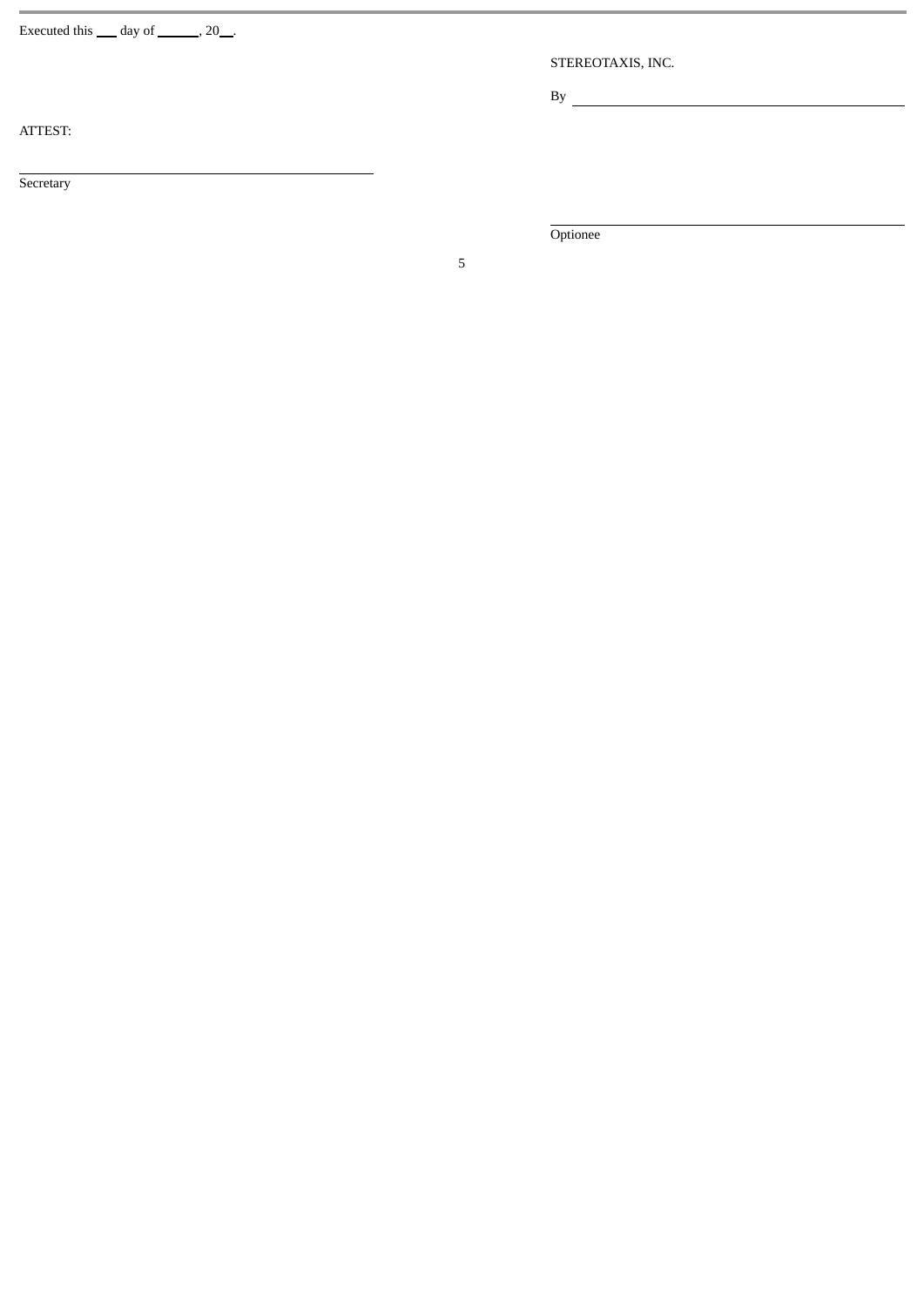# Certification of Principal Executive Officer

I, Bevil J. Hogg, certify that:

- 1. I have reviewed this quarterly report on Form 10-Q of Stereotaxis, Inc.;
- 2. Based on my knowledge, this report does not contain any untrue statement of a material fact or omit to state a material fact necessary to make the statements made, in light of the circumstances under which such statements were made, not misleading with respect to the period covered by this report;
- 3. Based on my knowledge, the financial statements, and other financial information included in this report, fairly present in all material respects the financial condition, results of operations and cash flows of the registrant as of, and for, the periods presented in this report;
- 4. The registrant's other certifying officer and I are responsible for establishing and maintaining disclosure controls and procedures (as defined in Exchange Act Rules 13a-15(e) and 15d-15(e)) and internal control over financial reporting (as defined in Exchange Act Rules 13a – 15(f) and 15d – 15(f)) for the registrant and have:

(a) Designed such disclosure controls and procedures, or caused such disclosure controls and procedures to be designed under our supervision, to ensure that material information relating to the registrant, including its consolidated subsidiaries, is made known to us by others within those entities, particularly during the period in which this report is being prepared;

(b) Designed such internal control over financial reporting, or caused such internal control over financial reporting to be designed under our supervision, to provide reasonable assurance regarding the reliability of financial reporting and the preparation of financial statements for external purposes in accordance with generally accepted accounting principles;

(c) Evaluated the effectiveness of the registrant's disclosure controls and procedures and presented in this report our conclusions about the effectiveness of the disclosure controls and procedures, as of the end of the period covered by this report based on such evaluation; and

(d) Disclosed in this report any change in the registrant's internal control over financial reporting that occurred during the registrant's most recent fiscal quarter that has materially affected, or is reasonably likely to materially affect, the registrant's internal control over financial reporting; and

5. The registrant's other certifying officer and I have disclosed, based on our most recent evaluation of internal control over financial reporting, to the registrant's auditors and the audit committee of the registrant's board of directors (or persons performing the equivalent functions):

(a) All significant deficiencies and material weaknesses in the design or operation of internal control over financial reporting which are reasonably likely to adversely affect the registrant's ability to record, process, summarize and report financial information; and

(b) Any fraud, whether or not material, that involves management or other employees who have a significant role in the registrant's internal control over financial reporting.

Date August 8, 2008

/s/ BEVIL J. HOGG

 Bevil J. Hogg Chief Executive Officer Stereotaxis, Inc. (Principal Executive Officer)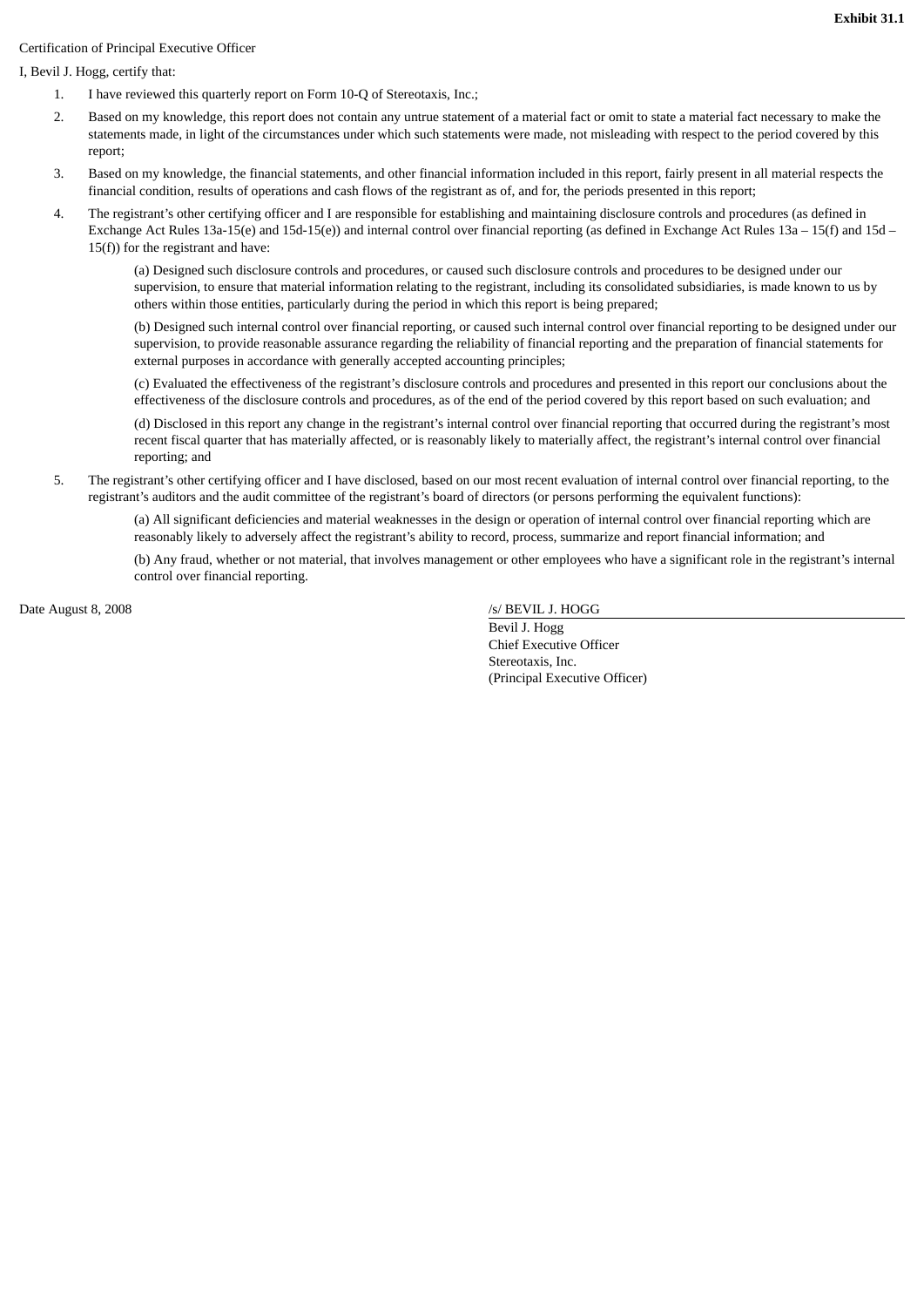# Certification of Principal Financial Officer

#### I, James M. Stolze, certify that:

- 1. I have reviewed this quarterly report on Form 10-Q of Stereotaxis, Inc.;
- 2. Based on my knowledge, this report does not contain any untrue statement of a material fact or omit to state a material fact necessary to make the statements made, in light of the circumstances under which such statements were made, not misleading with respect to the period covered by this report;
- 3. Based on my knowledge, the financial statements, and other financial information included in this report, fairly present in all material respects the financial condition, results of operations and cash flows of the registrant as of, and for, the periods presented in this report;
- 4. The registrant's other certifying officer and I are responsible for establishing and maintaining disclosure controls and procedures (as defined in Exchange Act Rules 13a-15(e) and 15d-15(e)) and internal control over financial reporting (as defined in Exchange Act Rules 13a – 15(f) and 15d – 15(f)) for the registrant and have:

(a) Designed such disclosure controls and procedures, or caused such disclosure controls and procedures to be designed under our supervision, to ensure that material information relating to the registrant, including its consolidated subsidiaries, is made known to us by others within those entities, particularly during the period in which this report is being prepared;

(b) Designed such internal control over financial reporting, or caused such internal control over financial reporting to be designed under our supervision, to provide reasonable assurance regarding the reliability of financial reporting and the preparation of financial statements for external purposes in accordance with generally accepted accounting principles;

(c) Evaluated the effectiveness of the registrant's disclosure controls and procedures and presented in this report our conclusions about the effectiveness of the disclosure controls and procedures, as of the end of the period covered by this report based on such evaluation; and

(d) Disclosed in this report any change in the registrant's internal control over financial reporting that occurred during the registrant's most recent fiscal quarter that has materially affected, or is reasonably likely to materially affect, the registrant's internal control over financial reporting.; and

5. The registrant's other certifying officer and I have disclosed, based on our most recent evaluation of internal control over financial reporting, to the registrant's auditors and the audit committee of the registrant's board of directors (or persons performing the equivalent functions):

(a) All significant deficiencies and material weaknesses in the design or operation of internal control over financial reporting which are reasonably likely to adversely affect the registrant's ability to record, process, summarize and report financial information; and

(b) Any fraud, whether or not material, that involves management or other employees who have a significant role in the registrant's internal control over financial reporting.

Date: August 8, 2008

# /s/ JAMES M. STOLZE

 James M. Stolze Vice President and Chief Financial Officer Stereotaxis, Inc. (Principal Financial Officer)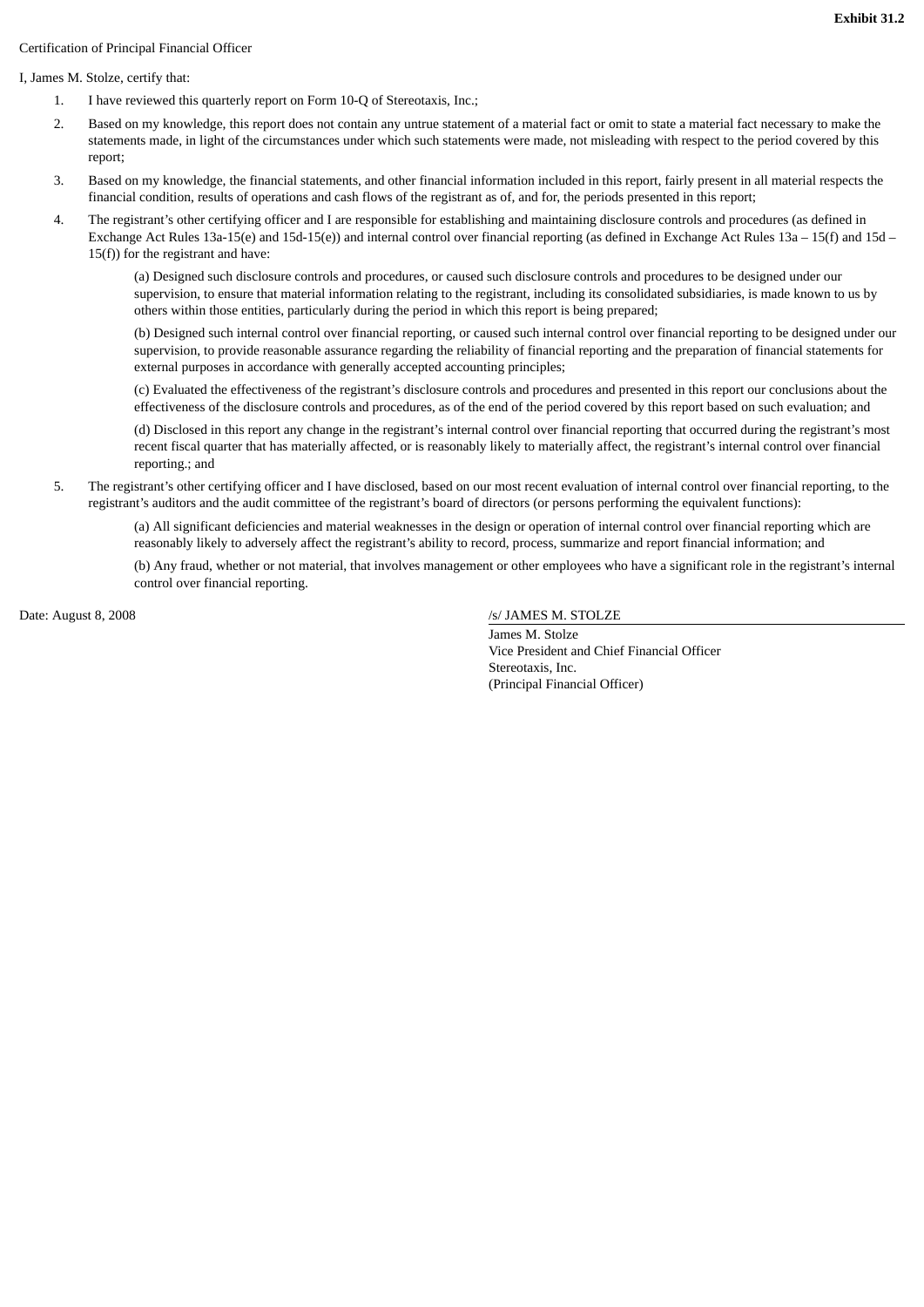# **CERTIFICATION PURSUANT TO 18 U.S.C. SECTION 1350, AS ADOPTED PURSUANT TO SECTION 906 OF THE SARBANES-OXLEY ACT OF 2002**

In connection with the quarterly report of Stereotaxis, Inc. (the "Company") on Form 10-Q for the period ended June 30, 2008 as filed with the Securities and Exchange Commission on the date hereof (the "Report"), I, Bevil J. Hogg, Chief Executive Officer of the Company, certify, pursuant to Rule 13a-14(b) and Section 1350 of Chapter 63 of Title 18 of the United States Code, as adopted pursuant to Section 906 of the Sarbanes-Oxley Act of 2002, that:

(1) The Report fully complies with the requirements of Section 13(a) or 15(d) of the Securities Exchange Act of 1934; and

(2) The information contained in the Report fairly presents, in all material respects, the financial condition and results of operations of the Company.

Date: August 8, 2008

/s/ BEVIL J. HOGG

 Bevil J. Hogg Chief Executive Officer Stereotaxis, Inc.